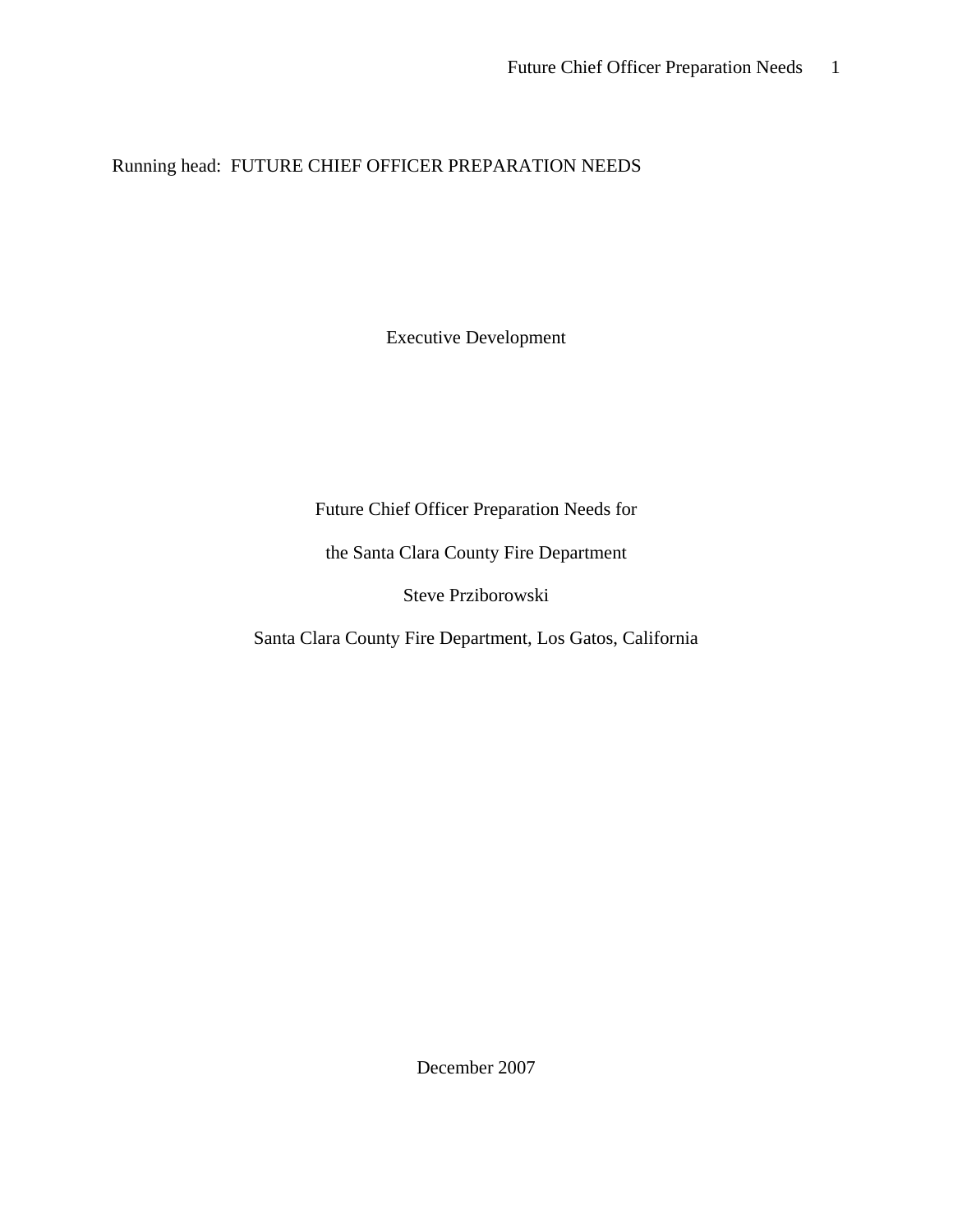## **CERTIFICATION STATEMENT**

I hereby certify that this paper constitutes my own product, that where the language of others is set forth, quotation marks so indicate, and that appropriate credit is given where I have used language, ideas, expressions, or writings of another.

Signed: \_\_\_\_\_\_\_\_\_\_\_\_\_\_\_\_\_\_\_\_\_\_\_\_\_\_\_\_\_\_\_\_\_\_\_\_\_\_\_\_\_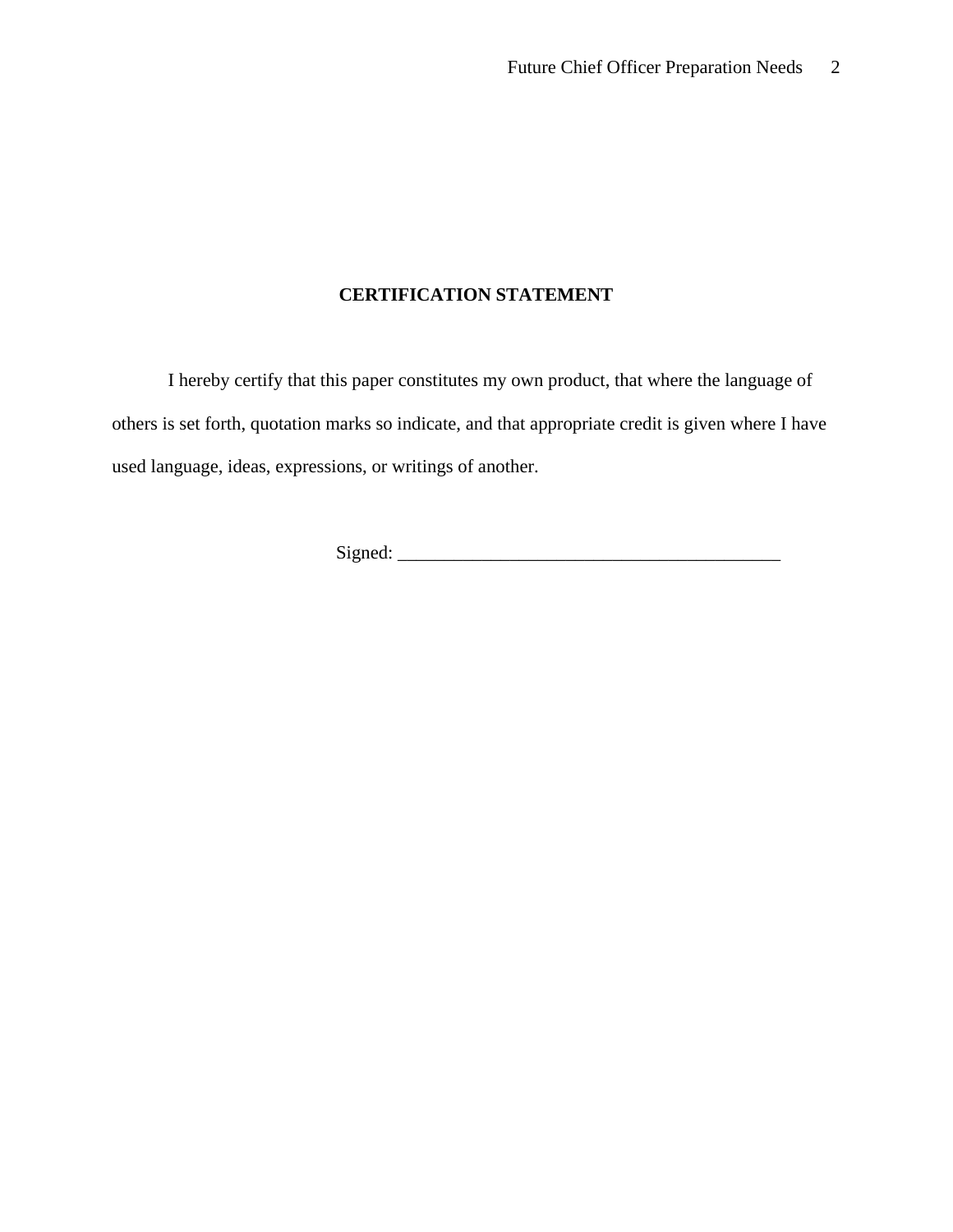## **Abstract**

The problem was that the Santa Clara County Fire Department (SCCFD) will face significant turnover in the chief officer ranks in the next 5 years due to anticipated retirements, and no specific plan exists to prepare personnel to enter the chief officer ranks. The purpose of this research was to identify ways in which the SCCFD could prepare future chief officers to fill those key leadership vacancies. Descriptive research, including a literature review and survey, was used to answer research questions. The results showed the importance of and need for a formal career development plan for chief officers. Recommendations were made to assist the SCCFD in creating a formal career development plan.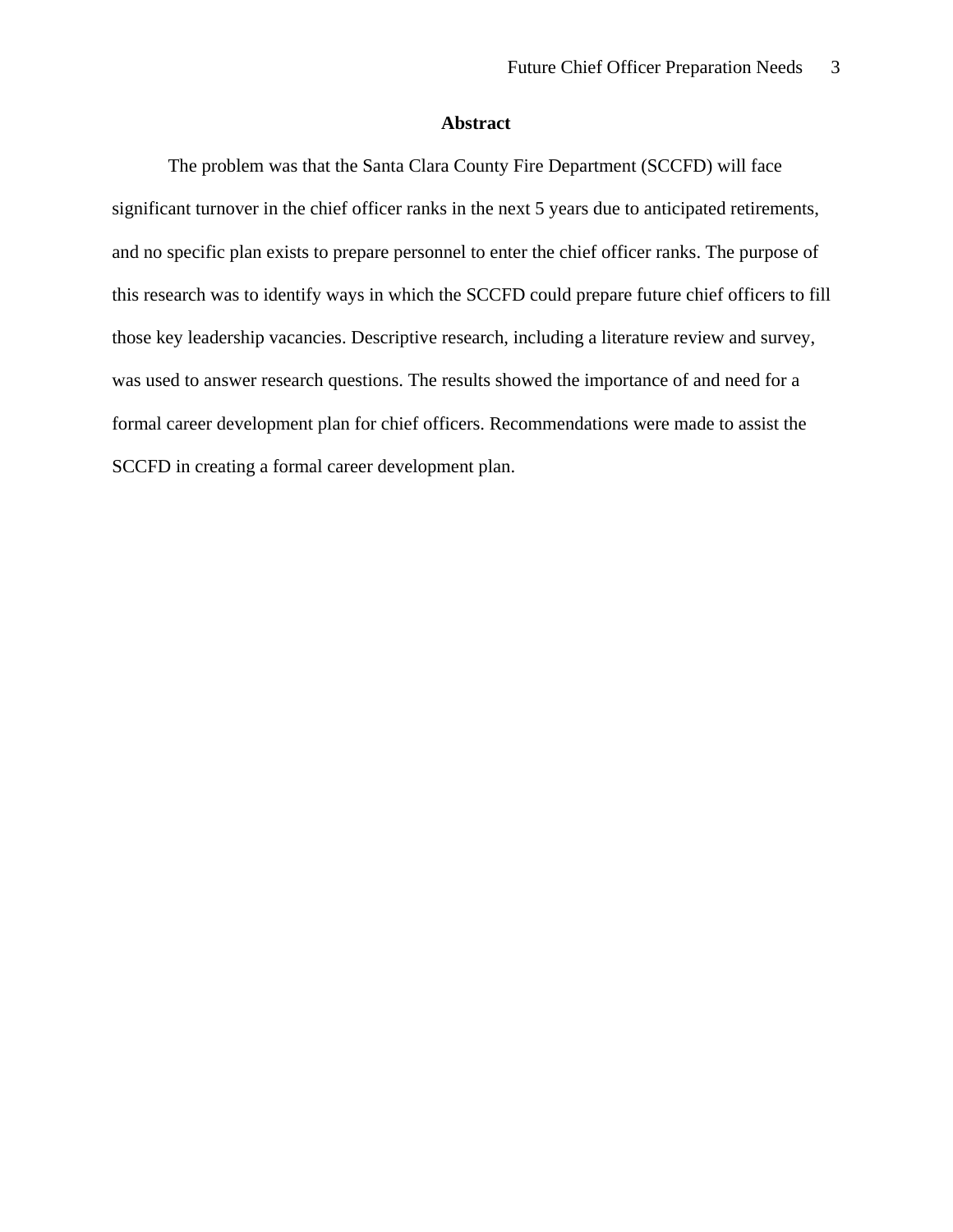## **Table of Contents**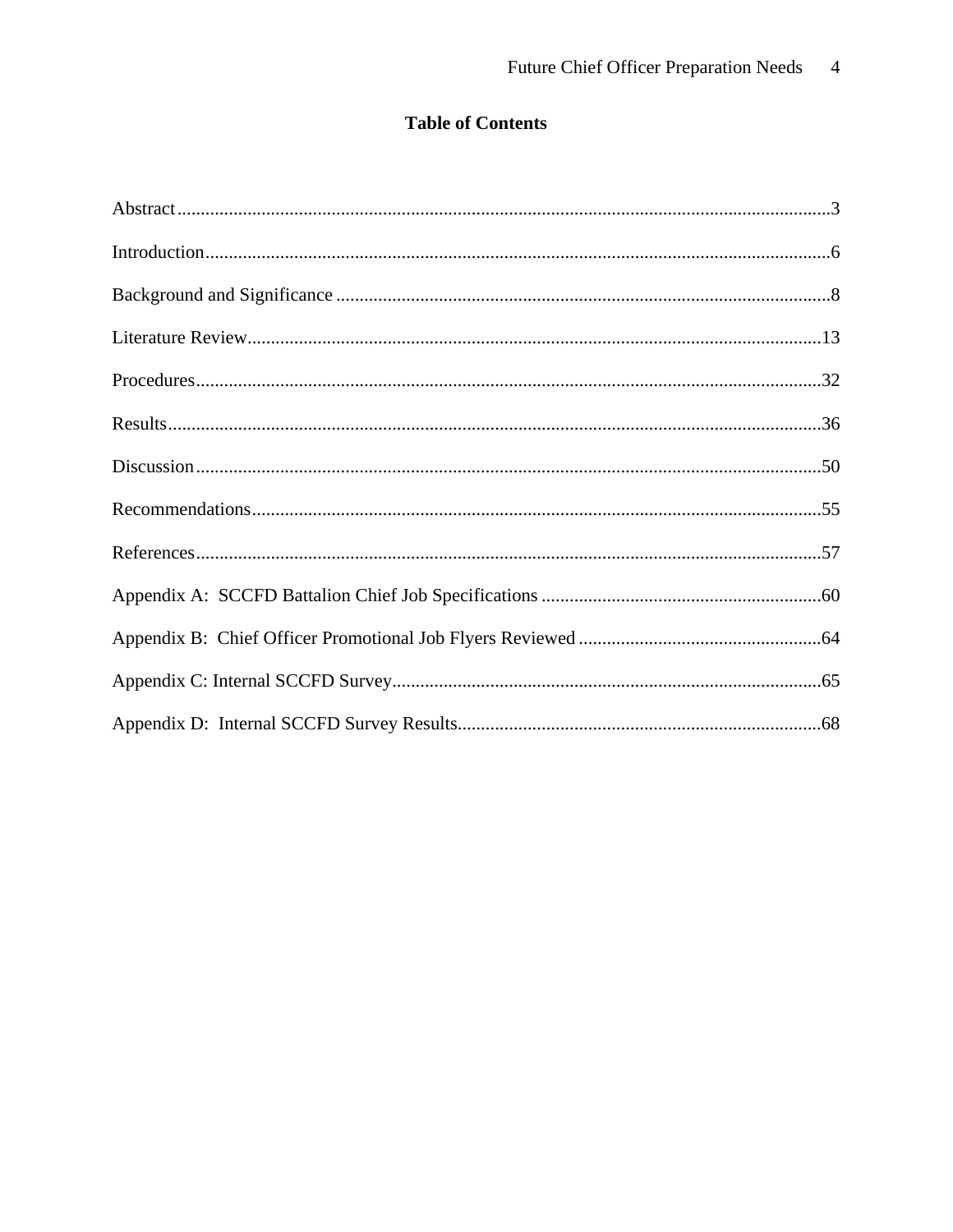# **List of Tables**

| Table 3: Training and Certification Requirements Announced by 32 Fire Departments      |  |
|----------------------------------------------------------------------------------------|--|
| Table 4: Knowledge, Skills and Abilities Expected of Battalion Chiefs in 32 Other Fire |  |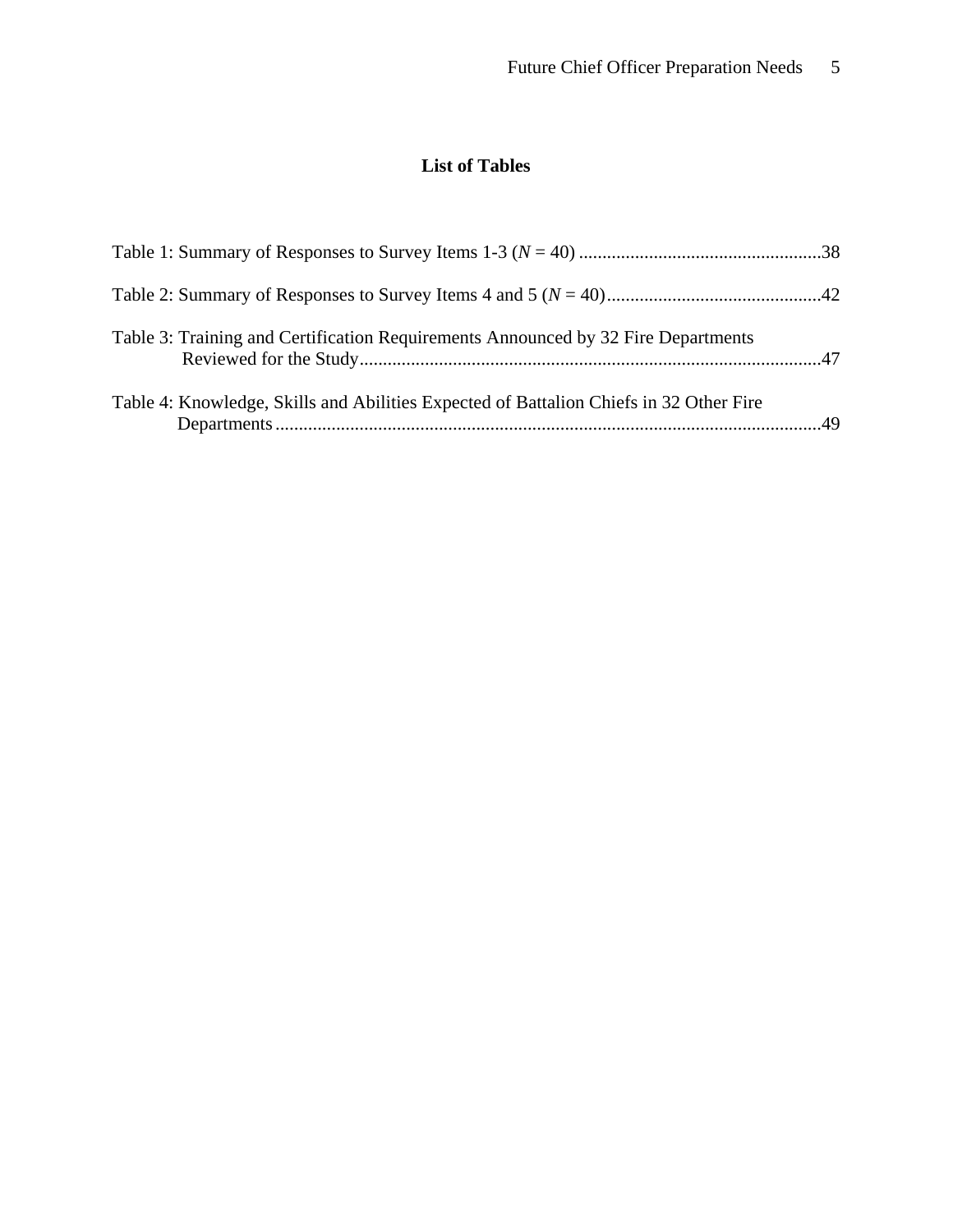#### **Introduction**

The chief officer is one of the most influential and important positions within the fire service chain of command. Chief officers perform the leadership, management, and administrative duties that allow firefighters to carry out the goals and objectives of the organization that they serve and the communities that they protect. In the past, when fire departments promoted personnel to the chief officer ranks, they could be reasonably certain that the newly promoted chief officers brought extensive fire ground experience to the position, as well as life experience and experience from the construction or mechanical trades. This is no longer the case today; many newly promoted chief officers may have minimal or limited life experience, fire ground experience, or mechanical or construction trades experience.

How important is the position of chief officer within a fire department? The International Fire Service Training Association (IFSTA, 2004) discussed the importance of the position of chief officer within a fire department:

It is the chief (or manager) of the department (or organization) as well as the other chief officers of the administrative, operational, and management teams who are responsible for ensuring that the organization stays ahead of the changes faced by the fire and emergency services. It is essential that members who hold positions as chief officers have the experience, knowledge, skills, and leadership ability to effectively manage their fire and emergency service organizations. (p. 1)

Fire activity is decreasing nationwide. From 1977 to 2000 in the United States the total number of fires reported decreased from 3.2 million to 1.7 million per year (Compton & Granito, 2002). Because of this decreasing fire activity, fire ground experience is becoming more rare, not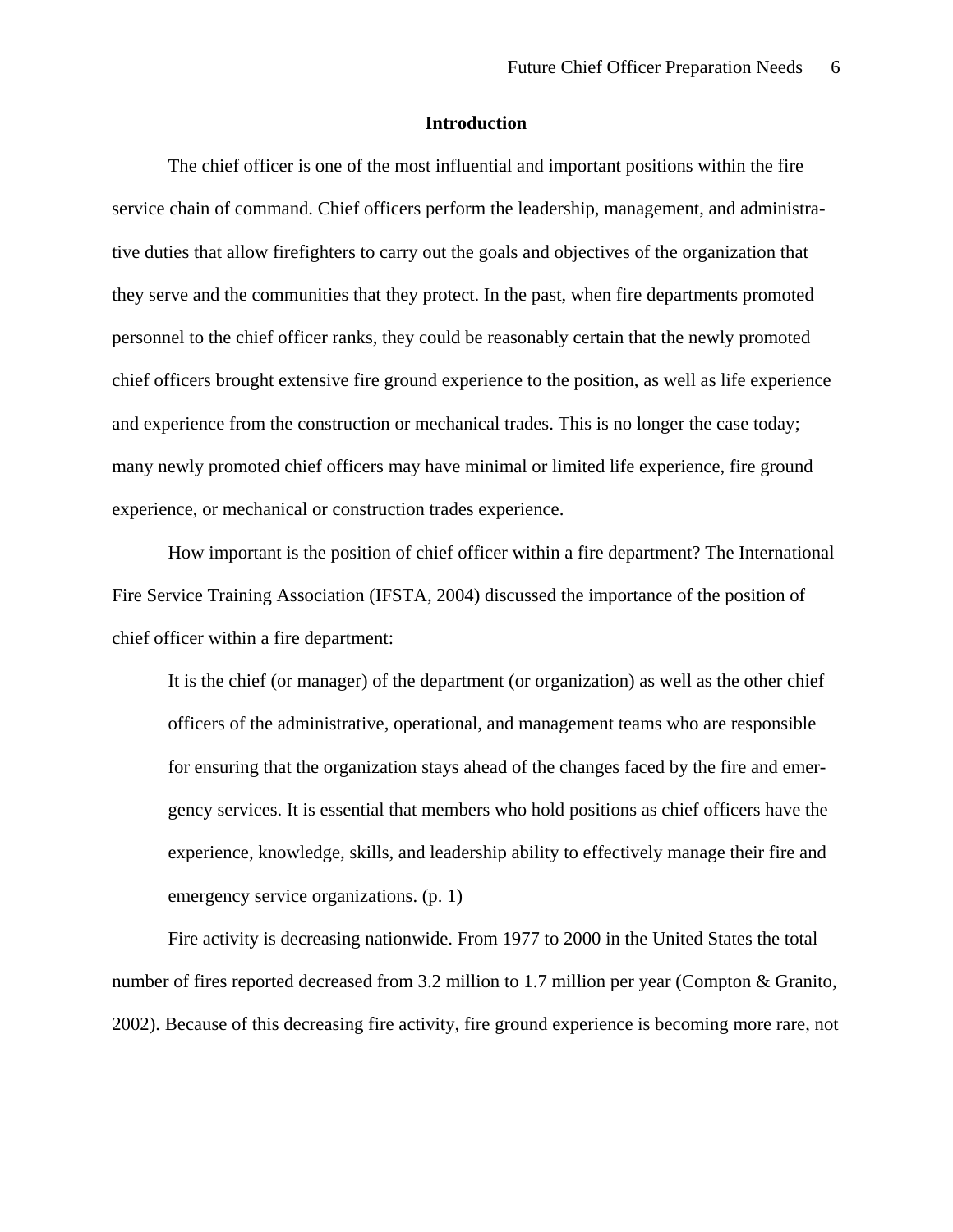just for line firefighters but for chief officers to command all firefighting personnel on the emergency scene.

Progressive and proactive fire service professionals recognize their lack of fire ground experience and compensate for the lack by increasing their levels of training and education through undergraduate or graduate degrees offered by colleges and universities or through certification programs offered within their state or region. Proper preparation for personnel seeking promotion to the chief officer ranks is critical.

The lack of preparation for officers eligible for promotion to the chief officer ranks is an issue that the Santa Clara County Fire Department (SCCFD) must face in the near future. The problem is that the SCCFD is facing significant turnover in the chief officer ranks in the next 5 years due to anticipated retirements, and no specific plan exists to prepare personnel to enter the chief officer ranks.

The purpose of the research is to identify ways in which the SCCFD could prepare future chief officers to fill those key leadership vacancies. Descriptive research, including a literature review and a survey distributed to all Captains (the rank immediately below the entry-level chief officer rank, Battalion Chief), was used to answer the following research questions:

- 1. Would a career development plan benefit the SCCFD?
- 2. What is the level of interest within the SCCFD to participate in future Battalion Chief promotional examinations?
- 3. Are the SCCFD Battalion Chief promotional requirements appropriate to ensure that personnel are adequately prepared for their future positions?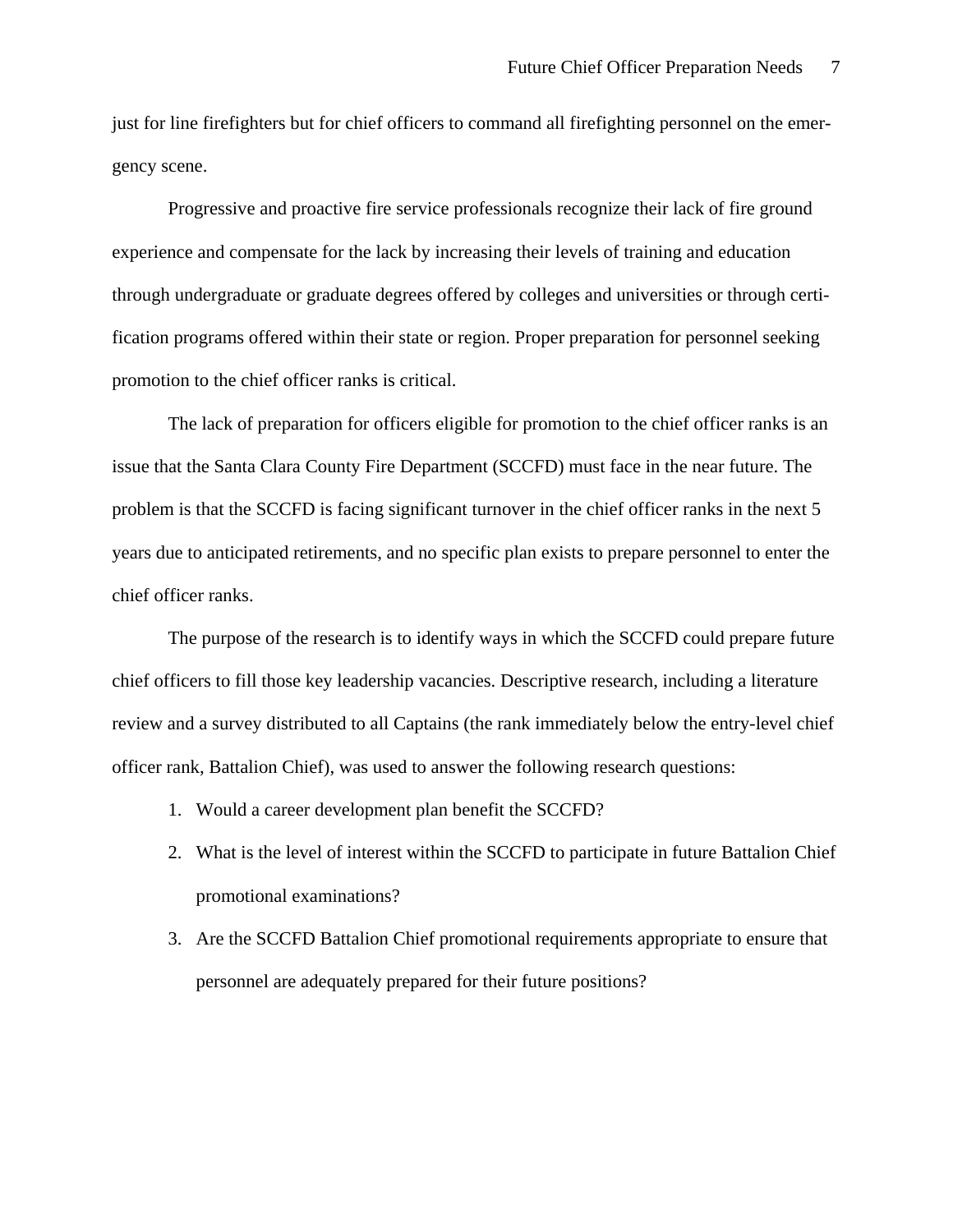4. Are the knowledge, skills, and abilities expected of an SCCFD Battalion Chief appropriate for the position and similar to what other departments are using as criteria for similar positions?

#### **Background and Significance**

Santa Clara County is situated in northern California, on the south end of the San Francisco Bay area. The county contains one of the largest cities in the United States: San Jose. Santa Clara County, known as the Silicon Valley, is home to many major players in the computer and "high tech" industry, such as Apple Computers, Sun Microsystems, Hewlett Packard, Google, and Yahoo.

The SCCFD is a full-service fire department, providing fire protection and life safety services to the communities of Campbell, Cupertino, Los Altos, Los Altos Hills, Los Gatos, Monte Sereno, Morgan Hill, Saratoga, and adjacent county areas. The SCCFD provides the following primary life safety services to its customers: emergency medical service (including Advanced Life Support first responder companies), hazardous materials response, fire prevention, public education, fire investigation, technical rescue, fire protection/suppression, emergency management and disaster preparedness, and other services relating to the protection of life, property, and the environment.

The SCCFD provides these services through 279 personnel, including a minimum of 65 fire station personnel on duty per day supported by up to 40 volunteer firefighters. These personnel are responsible for staffing 19 fire companies and three command vehicles operating out of 16 fire stations and four administrative facilities strategically located within the department's sphere of influence. The SCCFD services approximately 226,000 people within 100 square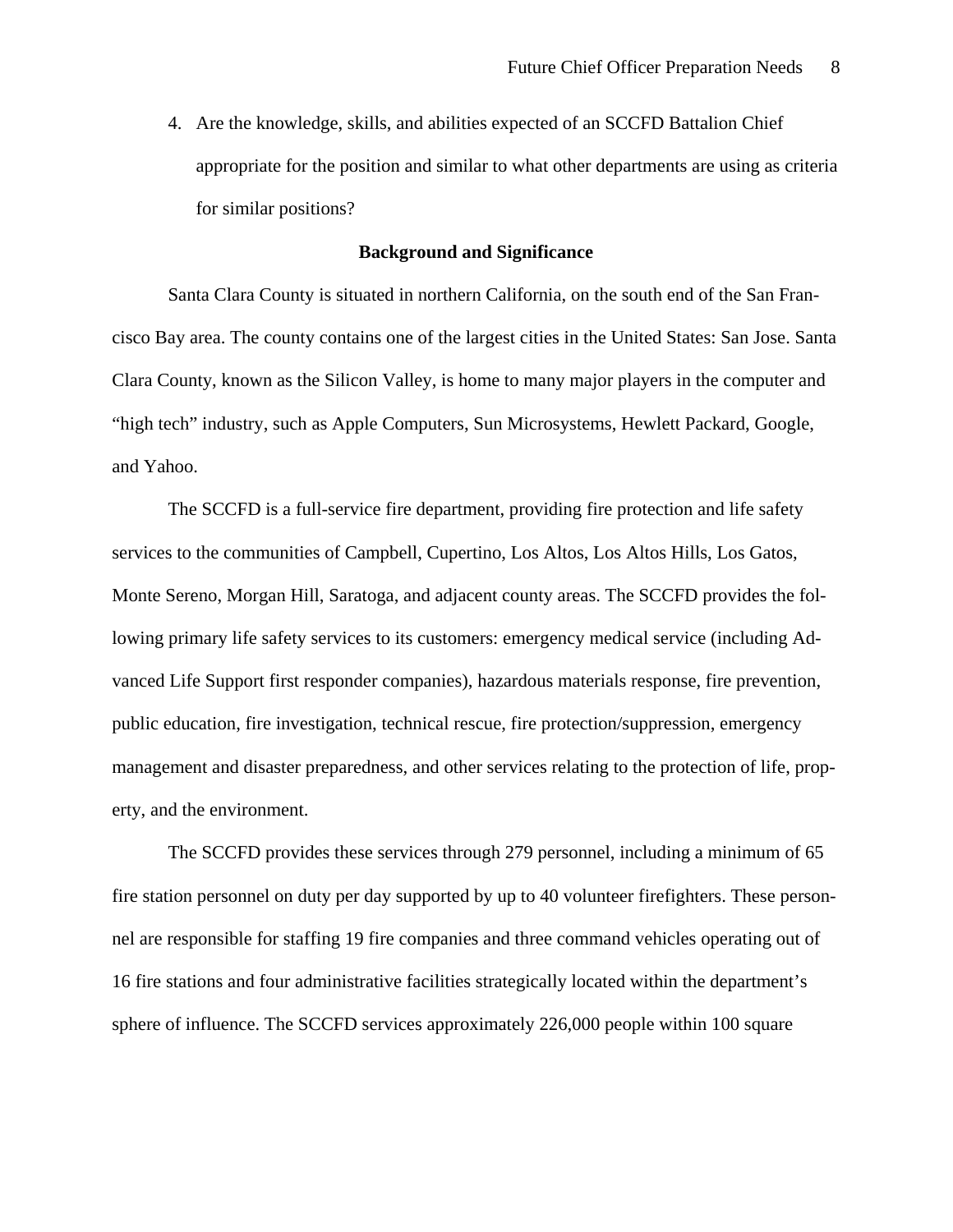miles, with personnel working under one of five major divisions: fire prevention, operations, training, support services, or administrative services.

The SCCFD Business Plan (SCCFD, 2004a) addresses the mission statement of the SCCFD, which expresses the purpose of the SCCFD:

The Santa Clara County Fire Department exists to protect the lives, property, and environment within the communities served from fires, disasters, and emergency incidents through education, prevention, and emergency response. The Department promotes a regional approach to fire protection services. (p. i).

The SCCFD, having evolved through fire consolidations and contracts, is a Special Fire Protection District formed under the California Health and Safety Code. The department is governed by the Santa Clara County Board of Supervisors, who also serve in the role of the Fire Protection District Board of Directors. SCCFD funding comes primarily from property taxes and contracts with communities for fire protection services.

The SCCFD, legally known as the Santa Clara County Central Fire Protection District, was established in 1947 with the consolidation of the Oakmead Farms Fire District and the Cottage Grove Fire District. In 1970 the SCCFD consolidated with the Alma and Burbank Fire Districts and contracted with the Town of Los Gatos for fire protection. In 1977 the department contracted with the cities of Campbell, Milpitas, San Jose, and Santa Clara to provide service to unincorporated portions of the county within those cities, and ultimately transferred five fire stations and personnel to the City of San Jose. In 1993 the City of Campbell contracted with the SCCFD for fire protection services. In 1995 the City of Morgan Hill contracted with the SCCFD for fire protection services. In 1996 the City of Los Altos and the Los Altos Hills County Fire District contracted for fire protection services. With the addition of these last two fire agencies,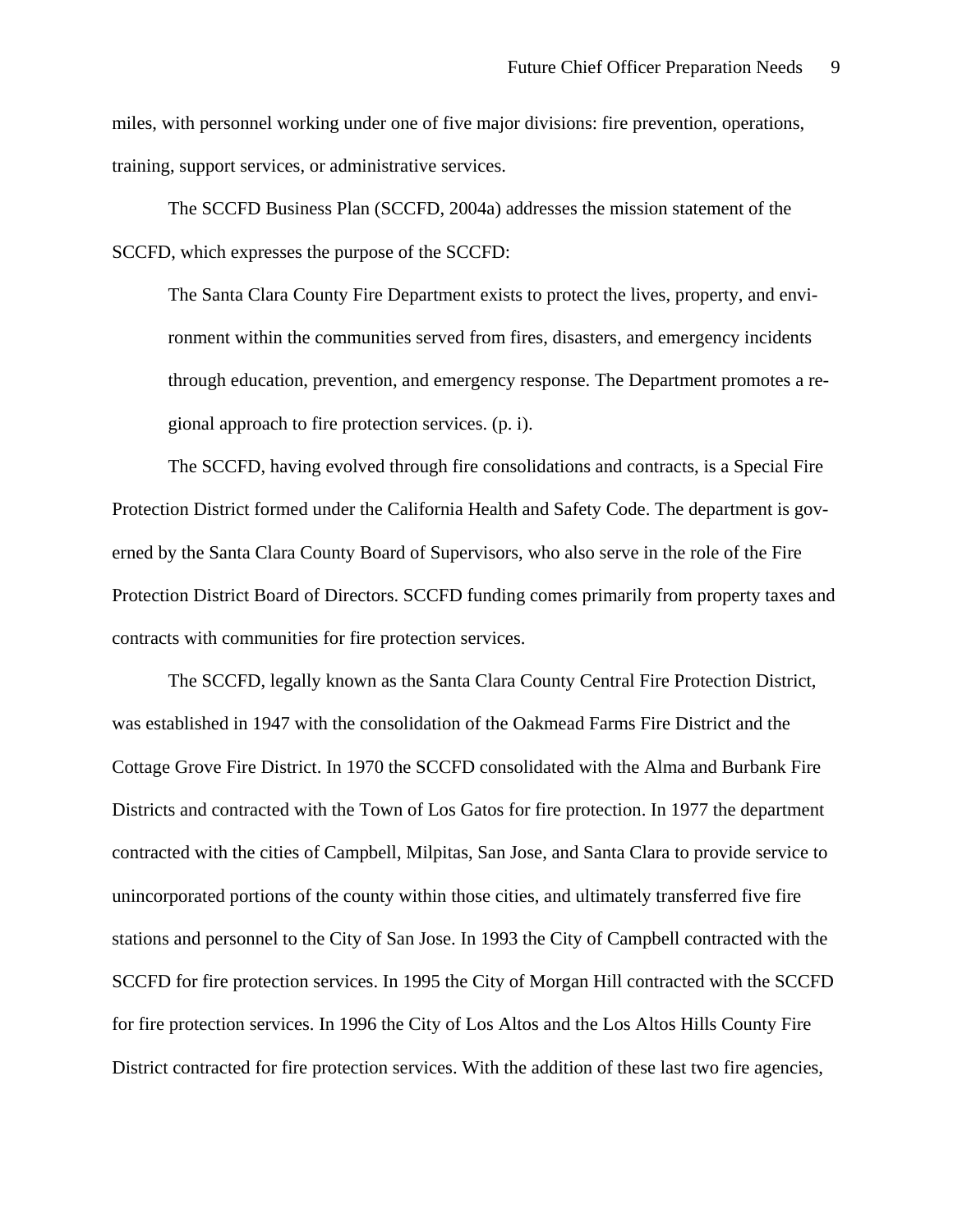the SCCFD became the second largest fire department in Santa Clara County (the San Jose Fire Department is the largest fire department in Santa Clara County). In 1997 the current name, SCCFD, was adopted to reflect the area served and to reduce confusion with departments that had similar names in adjacent counties (SCCFD, 2004a).

There are currently 14 chief officers employed by the SCCFD: one Fire Chief, one Assistant Chief, four Deputy Chiefs, and eight Battalion Chiefs. Of these 14 chief officers, 11 are either expected or eligible to retire in the next 5 years and the other three are expected or eligible to retire in the next 10 years (SCCFD, 2004b). Employee development, including education and training as well as mentoring and succession planning, is probably the most important and most challenging issue facing the SCCFD. There are four levels of chief officers within the SCCFD in ascending rank order: Battalion Chief, Deputy Chief, Assistant Chief, and Fire Chief.

One of the challenges faced by the SCCFD is the low number of Battalion Chief promotional candidates who achieve a position on the final promotional eligibility list. For example, for the fall 2004/spring 2005 Battalion Chief promotional examination process, 12 personnel began the process but only 5 made the final eligibility list. For the fall 2006/spring 2007 Battalion Chief promotional examination process, 12 personnel began the process but only 3 made the final eligibility list. Two of the three were immediately promoted to Battalion Chief, leaving one person on the eligibility list and resulting in the need to establish another eligibility list. For the fall 2007 Battalion Chief promotional examination process, only 11 personnel submitted applications to participate and 5 passed the written examination and were expected to proceed to the final step, the assessment center. How many of those five candidates make the final promotional eligibility list will not be known until the end of 2007, when the testing process is complete and the promotional list is established.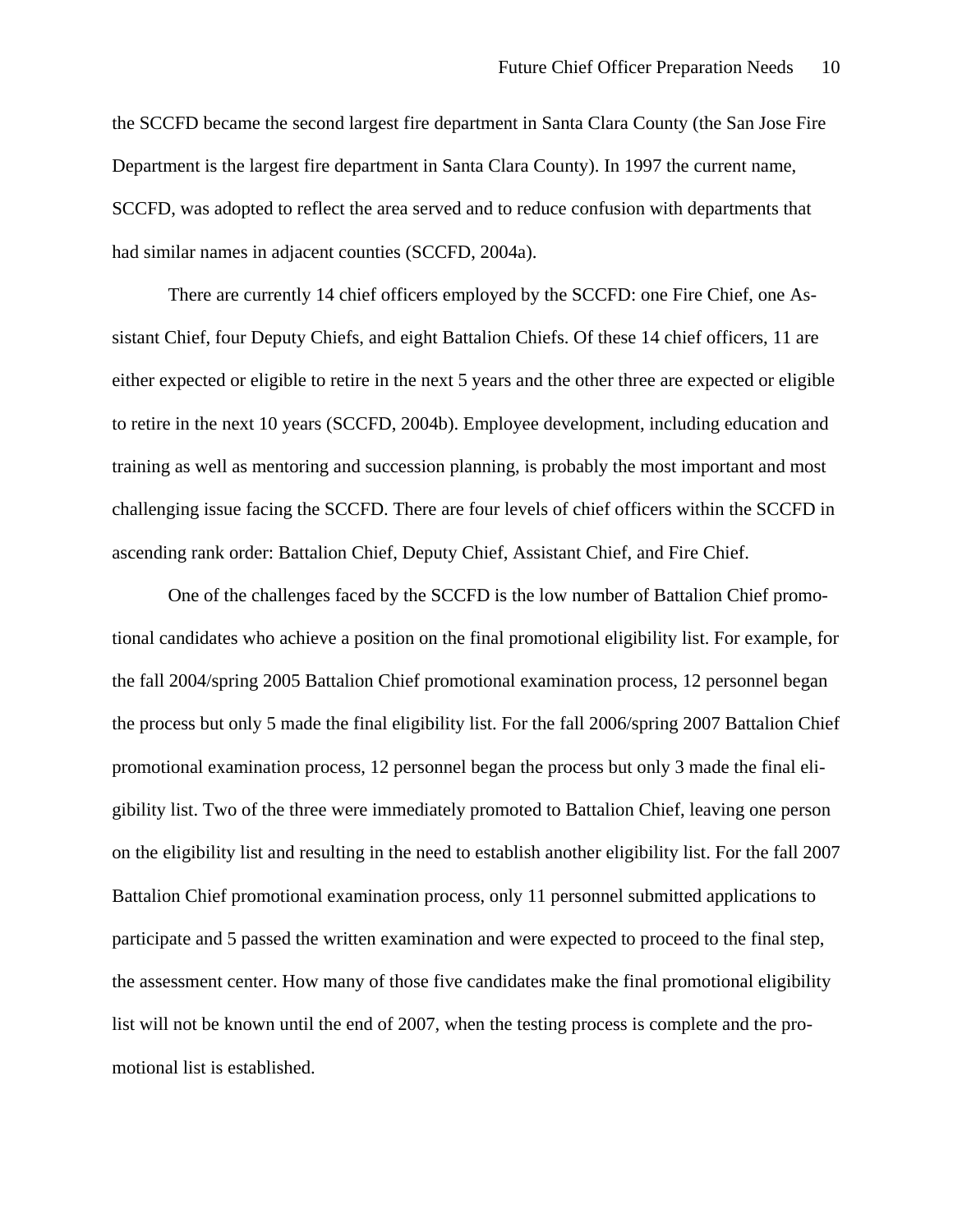To gain experience as a Battalion Chief at the SCCFD, one must either score high enough on the eligibility list to be promoted or must become an "acting Battalion Chief" and cover open Battalion Chief vacancies caused by vacation, personal leave, sick leave, retirement, or other forms of department leave time. Only persons on the Battalion Chief promotional eligibility list may become acting Battalion Chiefs. The only Battalion Chiefs who are eligible to work overtime to fill an open Battalion Chief vacancy are those Battalion Chiefs who are in their first year, still on probation. A Battalion Chief who is removed from probation is considered to be management and is no longer eligible for overtime duty or pay.

The challenging aspect of the method currently used to select acting Battalion Chiefs is that the process does not guarantee a plentiful pool of experienced eligible personnel to fill all vacancies. For example, a person may be an acting Battalion Chief by virtue of being on the current Battalion Chief eligibility list. However, should that person fail a portion of the next promotional examination (assuming the person was not promoted and had to retake the next test after the promotional list had expired), he or she is no longer eligible to work as an acting Battalion Chief until having passed the next promotional examination, which may not be offered for another year or more.

The current situation is made even more challenging and critical because one of the current eight SCCFD Battalion Chiefs is on medical leave and may not return. The acting Battalion Chief who was filling that vacant position on a temporary basis was also placed on medical leave, resulting in one long-term Battalion Chief vacancy with no current qualified applicants to fill the position. The temporary solution to this immediate problem was to assign a Captain who had failed the fall 2006/spring 2007 Battalion Chief examination but had passed the previous examination and had worked a significant number of hours as an acting Battalion Chief.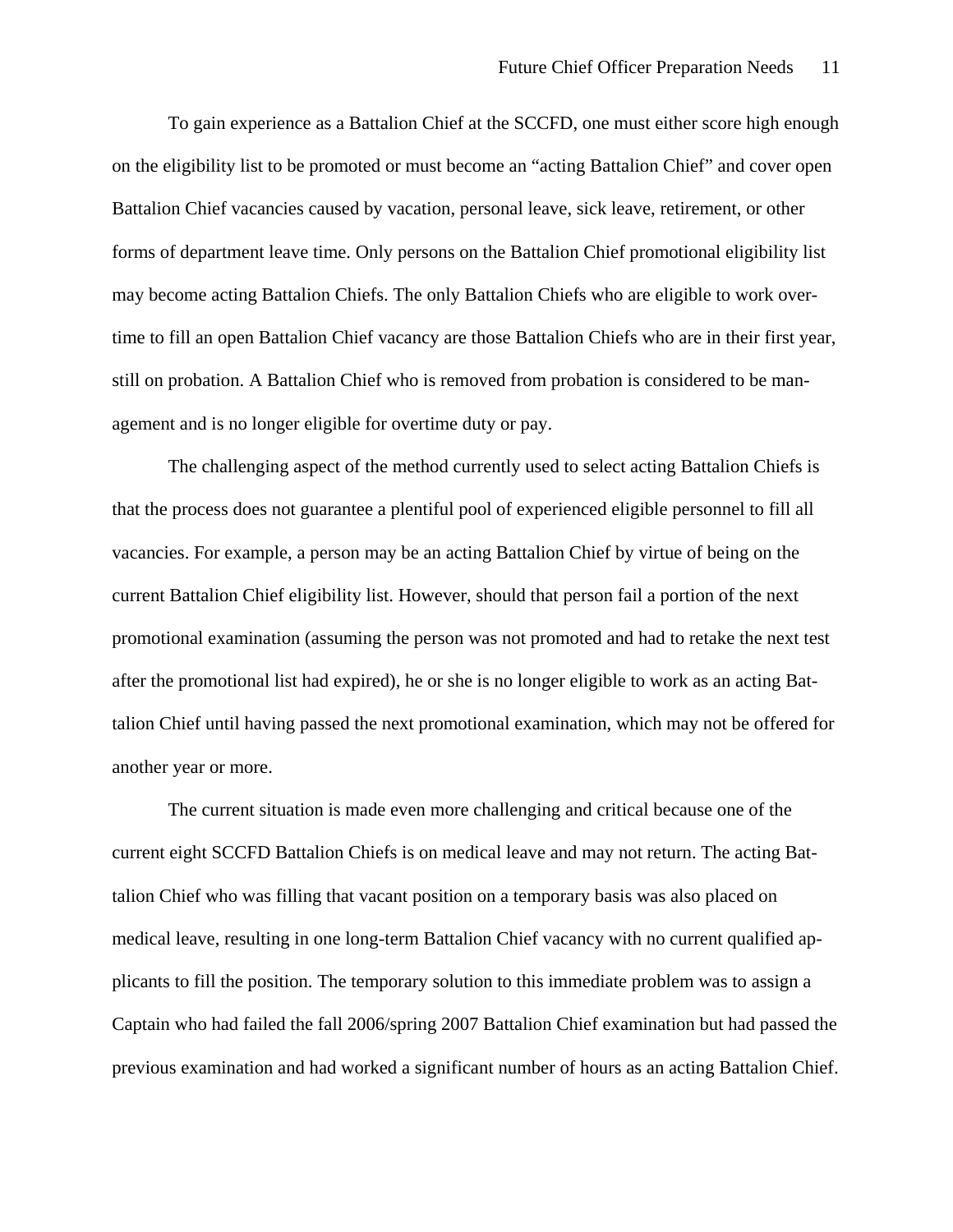The Fire Chief and his staff determined that this was the best solution to cover the Battalion Chief vacancy until a new promotional list could be established and a new round of acting Battalion Chiefs could become qualified.

While this action did not solve the long-term problem of having a sufficient number of candidates able and willing to serve as Battalion Chief, it filled a void temporarily. If nothing else, it should provide the person who was made acting Battalion Chief the knowledge, skills, and abilities to be successful in the current promotional process. However, this one-time opportunity for one person does not address the ongoing problem of insufficient numbers of interested and qualified firefighters to step into the chief officer ranks of the SCCFD. "Grooming those within the department to manage effectively not only addresses the obligation at the particular time but also provides an investment in future leadership" (Compton & Granito, 2002, p. 276).

This problem relates to one of the course goals of the Executive Development course: "Develop and integrate change management and leadership techniques necessary in complex organizations" (U.S. Department of Homeland Security, 2006, p. O-3). The SCCFD is a very complex organization in that eight cities and one county are served, requiring the Fire Chief of the SCCFD to interact and report to nine separate elected or appointed governmental bodies. Also, the revenue sources of the SCCFD are atypical for most municipal fire departments; property taxes and contracts for services constitute the majority of the SCCFD budget. Thus, it is challenging to acquire additional funding because those forms of revenue do not leave room for expansion. Property taxes are realized according to the fluctuations of the real estate market; fortunately, the Santa Clara County real estate market has been increasing annually. However, should the real estate market decline (which is very likely, considering the sub prime real estate mortgage crisis), alternative sources of funding or doing more with less will need to be evalu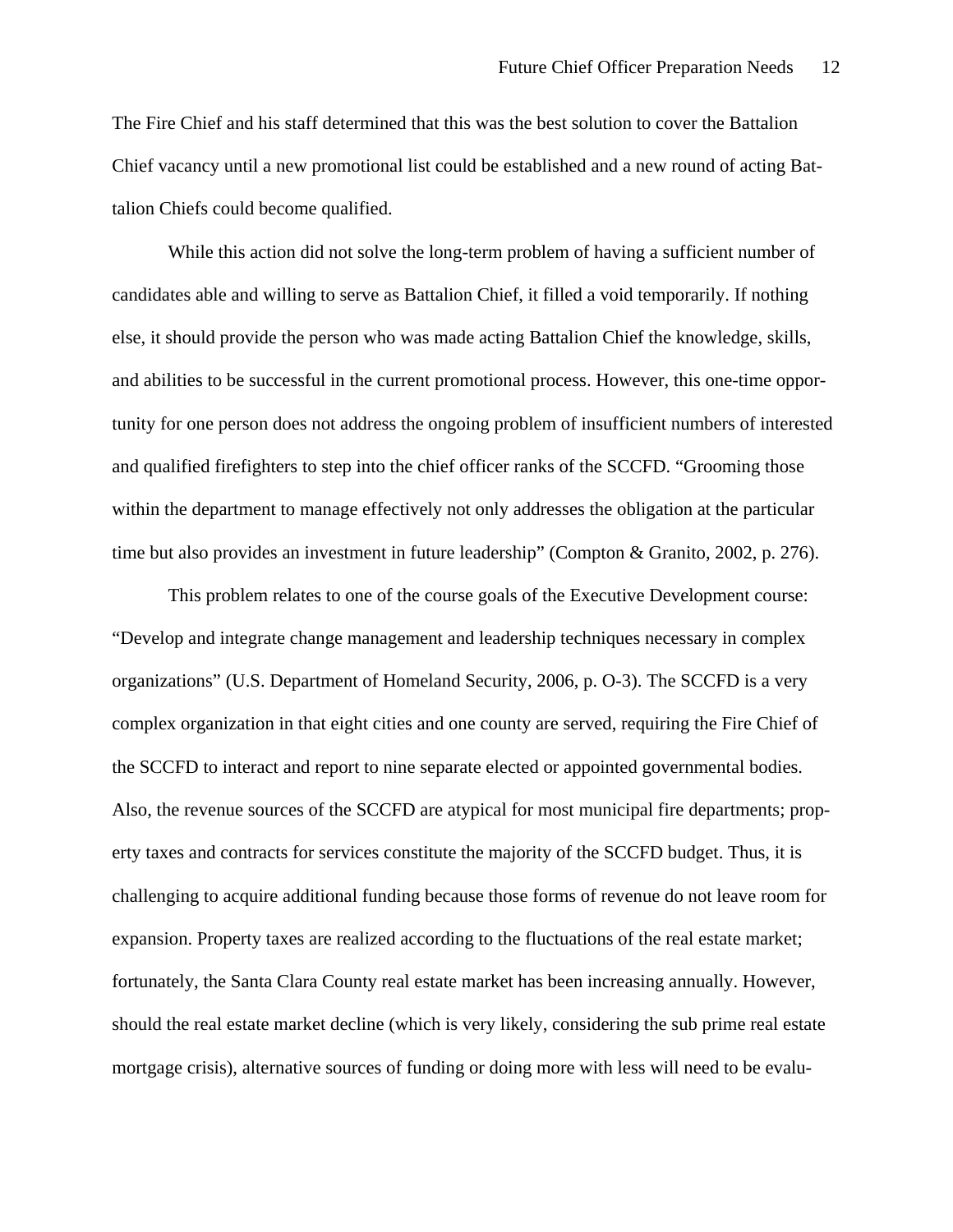ated. Contracts for services are typically 5 to 10 or more years in length, with set increases typically based on the Consumer Price Index (CPI) and not leaving much room for renegotiation.

This research relates to United States Fire Administration Operational Objective number 5: "To respond appropriately in a timely manner to emerging issues" (U.S. Department of Homeland Security, 2005, p. II-2. If succession planning and/or career development planning is not adequately considered and accomplished, the SCCFD runs the risk of either not having enough qualified candidates to promote to the chief officer ranks or being required to open future chief officer recruitment processes to the outside to ensure a sufficient number of qualified and interested candidates.

#### **Literature Review**

The purposes of the literature review for this Applied Research Project (ARP) were (a) to review relevant information on succession planning, including how fire departments in the United States face succession planning and career development within their chief officer ranks; (b) to determine whether a career development plan would benefit the SCCFD; (c) to identify national standards for chief officer positions; (d) to identify what other fire departments use as requirements for promotion to the chief officer ranks; and (e) to determine whether the knowledge, skills, and abilities expected of an SCCFD Battalion Chief are appropriate for the position and are similar to what other fire departments use as criteria for similar positions.

The literature review began at the Learning Resource Center (LRC) of the National Fire Academy (NFA) in Emmitsburg, Maryland, in June 2007. The LRC staff assisted with collecting books, journals, and articles relating to the following topics: succession planning, leadership, career development, training and education, personnel, management, chief officer and mentoring. The literature review continued in California with an extensive online search, via the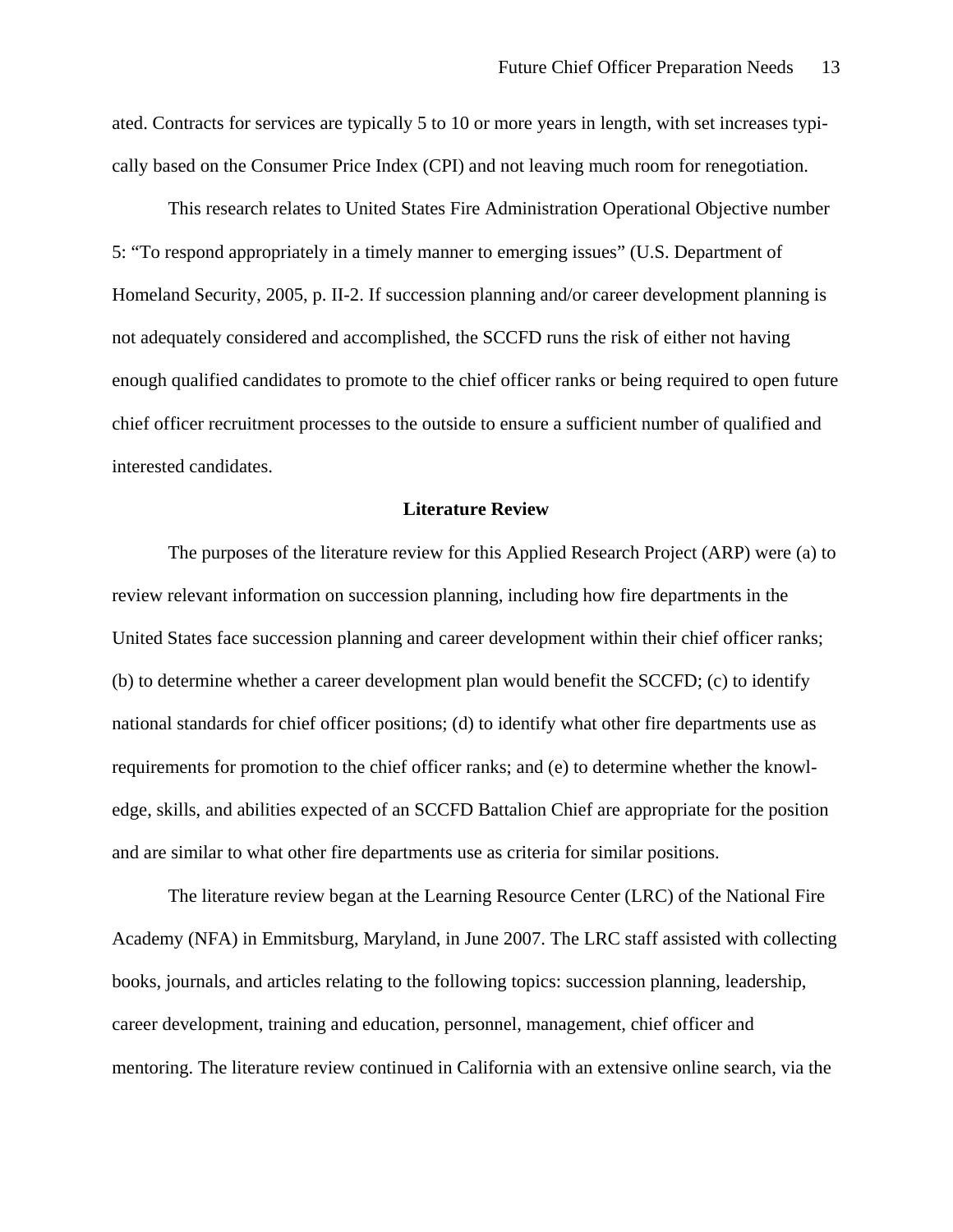World Wide Web, of journals, books, job flyers, and articles from the researcher's personal library, the SCCFD Training Division library, and the City of San Jose public library.

#### *Would a Career Development Plan Benefit the SCCFD?*

Who benefits from a career development plan? The answer is simple: Everyone benefits—the employee, the organization, and most important, the customers served by that employee and organization.

The *Phoenix Fire Department Career Handbook* (Phoenix Fire Department, 1997) stresses the importance of career development.

Employees have the opportunity to earn comfortable salaries, increase their responsibility and authority, and ultimately achieve their potential. As this occurs, the department is provided with knowledgeable, effective and productive members striving to improve themselves and the organization. (p. 9)

Career development is a two-way street: There must be participation and commitment not only from the fire department but also from the employee. The *Phoenix Fire Department Career Handbook* (Phoenix Fire Department, 1997) defines career development as a "shared responsibility" (p. 10): An employee has the responsibility to be motivated and prepared, and the fire department has the responsibility to provide the opportunity and the environment for growth and improvement.

To be eligible to test for the position of Battalion Chief with the Phoenix Fire Department, a prospective candidate must have at least 1 year of experience as a Captain and must have completed at least 30 semester college units, although a 2-year degree is recommended. The department also strongly encourages prospective Battalion Chiefs to have gained a variety of ex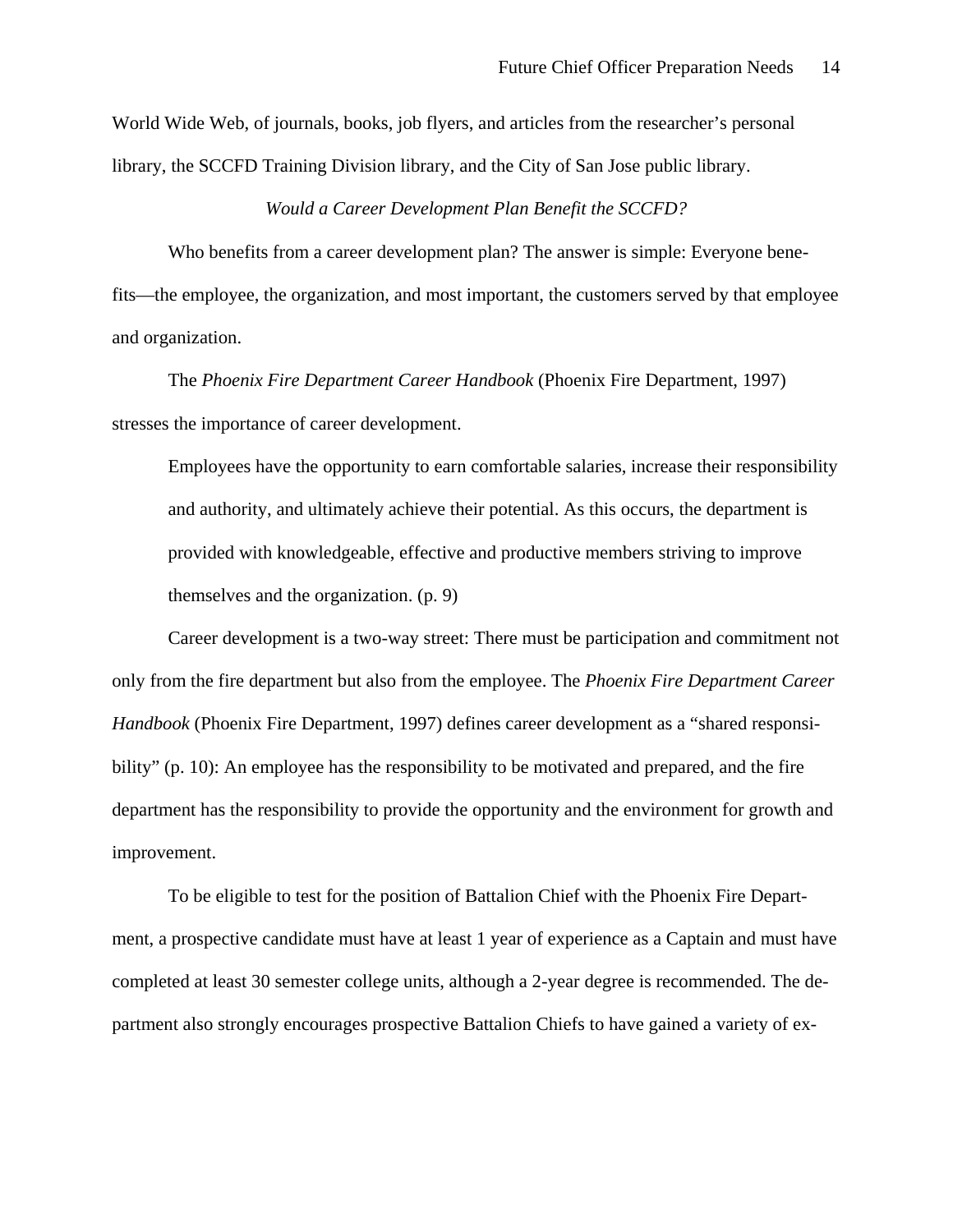periences not only working in field assignments but also in staff assignments to ensure a smooth transition from the position of Captain to that of Battalion Chief.

The Fresno (California) Fire Department's Career Development Program (Fresno, 2003) was established as a collaborative arrangement between labor and management to provide a program that allows a firefighter to further his/her career from the entry level to the command level. To be eligible to test for the position of Battalion Chief, the prospective candidate must possess the following qualifications:

Prior to promotion:

- Two years of experience as a Captain
- Minimum of a 2-year degree

Recommended prior to promotion:

- Four-year degree
- California State Fire Marshal's Office Chief Officer Certification
- Administrative staff (40-hour) position experience

After promotion to Battalion Chief:

• Completion of the National Fire Academy Executive Fire Officer Program

The *Novato* (California) *Fire District Career Development Guide* (Novato Fire Department, 2001) suggests that a career development plan should include the following steps: "investigate the organization, set goals, prepare, contribute, compete, and measure your success" (p. 7). Promotion in the fire service is not an easy task, and it is critical for fire service personnel to prepare for promotion early in their careers rather than wait until the last minute. Employees desiring to be promoted in the fire service should have an action plan to be successful in the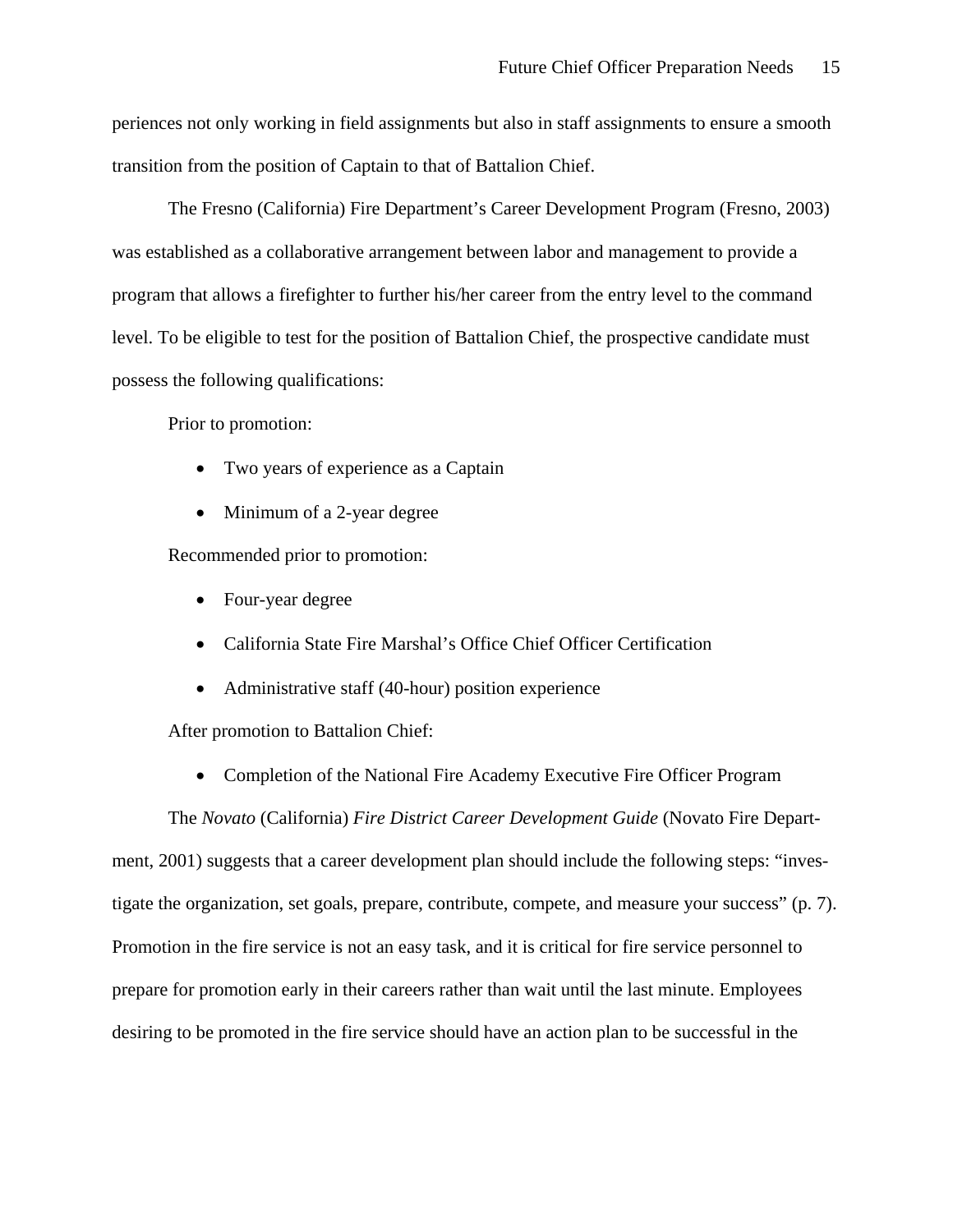promotional process as well as in their careers. The Novato Fire District states that an employee action plan is very important to success:

A successful career is the result of careful planning and hard work. District members who are interested in advancement should begin planning a course of action early in their careers. Developing a personal action plan can save time and wasted effort in reaching career goals. (p. 7)

A Novato Fire District employee who is interested in becoming a Battalion Chief must possess the following qualifications prior to taking the Battalion Chief promotional examination:

- Two years experience at the rank of Captain
- California State Fire Marshal Fire Officer Certification
- Minimum of a 2-year degree
- Completion of 5 of the 11 California State Fire Marshal Chief Officer Certification courses
- Completion of the following courses: I-100 (Introduction to ICS), I-200 (Basic ICS), I-300 (Intermediate ICS), I-400 (Advanced ICS), Rescue Systems 1, S-205 (Fire Operations in the Urban Interface), S-270 (Basic Air Operations), S-234 (Firing Operations), and S-290 (Intermediate Wildland Fire Behavior).
- Strike Team Leader Certification. (Novato Fire Department, 2001, p. 27)

The Watsonville (California) Fire Department's professional qualifications and required standards of training program (Watsonville Fire Department, 2006) was created to provide their employees with a road map for promotional success. It is based on NFPA 1021, Standard for Fire Officer Professional Qualifications (National Fire Protection Association [NFPA], 2003). A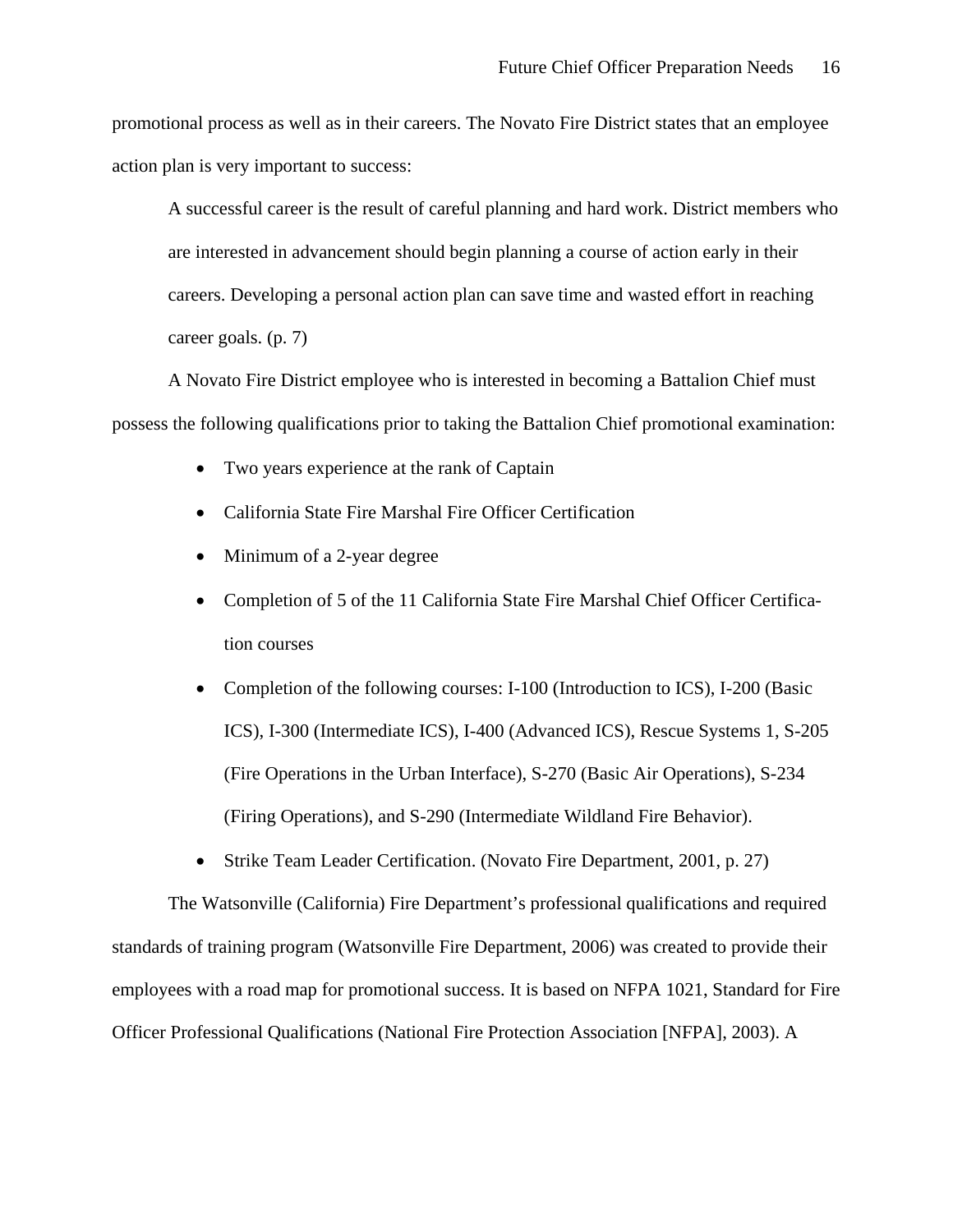Watsonville Captain desiring to be promoted to Battalion Chief must demonstrate certain man-

datory and recommended certifications, education, and training:

Recommended:

- All 10 California State Fire Marshall Fire Officer Courses
- All 11 California State Fire Marshall Chief Officer Courses
- Various city-specific training courses in correcting workplace wrongdoing, discipline, budgeting, communications and performance evaluations
- Various wildland specific certification courses: S-234 (Firing Operations), S-330 (Strike Team Leader), S-401 (Safety Officer), S-270 (Basic Air Operations), and S-190 (Introduction to Fire Behavior)
- Various Incident Command System courses, such as I-100 (Introduction to ICS), I-200 (Basic ICS), I-300 (Intermediate ICS), and I-400 (Advanced ICS)

Mandatory:

- Minimum of a 2-year degree
- Various city-specific training courses in sexual harassment, diversity, wellness, violence in the workplace, city orientation, and customer service
- Various wildland specific certification courses: S-130 (Basic Wildland Firefighting), S-205 (Fire Operations in the Urban Interface), and S-290 (Intermediate Wildland Fire Behavior)

The Vancouver, Washington, Fire Department recently created a five-step officer development program based on NFPA 1021 and created through an extensive labor/management review and evaluation process. This program consists of educational requirements, experience in rank requirements, tuition reimbursement, and additional compensation incentives. The five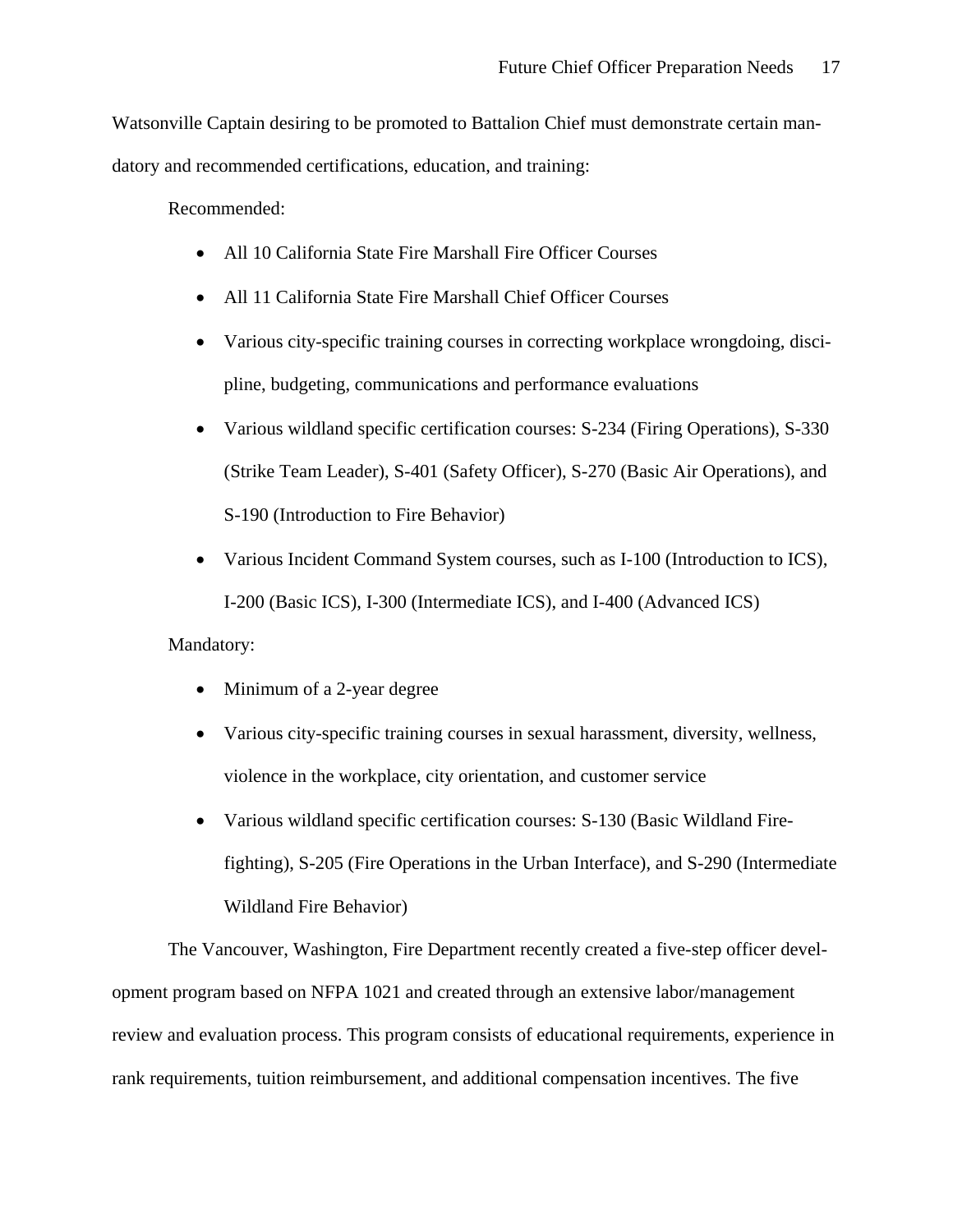steps begin at the company officer level and end at the highest rank, Fire Chief. Sott (2007) credited his rise to Battalion Chief to this program, which was begun because the "administration felt that little was being done to foster succession planning at the middle-management level" (p. 68). To ensure that Captains are ready to step into the role of Battalion Chief, the Captain is expected to perform a minimum of 48 hours of ride-along time with a Battalion Chief, during which the prospect is tutored, mentored, and observed regarding the regular duties and responsibilities of a typical Battalion Chief. It is required that the prospect receive positive evaluations and feedback from the evaluating Battalion Chief and complete various related college coursework. Sott stressed that feedback from Vancouver personnel concerning this program has been positive: "In an informal survey, all program participants mentioned that additional education improves their overall abilities as an officer" (p. 70).

How important is it for a fire department to prepare officers properly for the positions that they will fill in the future? Ludwig (2007) is an advocate of steps to ensure that newly promoted officers, particularly chief officers, are prepared for their new responsibilities:

If you assume the newly promoted person has all the skills necessary to make the right decisions, handle any event that comes their way or manage people properly, you're making a terrible mistake. Just because someone scores better on a test doesn't mean they're fully prepared to serve in the management world. It's your responsibility as a manager to mentor your subordinates so they're prepared for their new leadership roles. (p. 30)

The State of Ohio Fire Marshal's Office determined that newly promoted chief officers were in desperate need of career development, especially considering that they were moving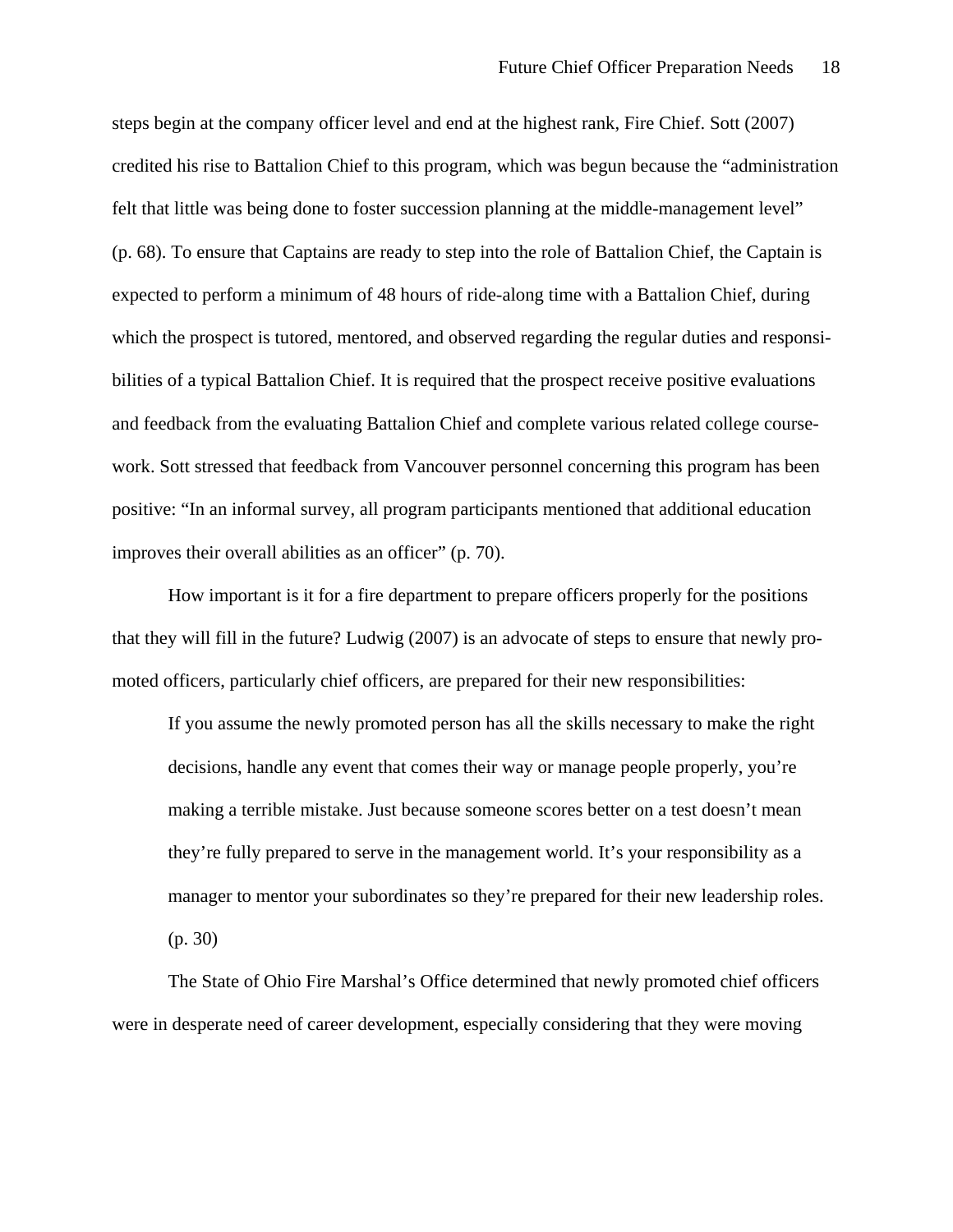from a task-oriented environment to a more strategic environment. Wagner (2002) discussed the reality of going from the position of Captain to that of Battalion Chief:

You've been on the front line battling blazes. You've taken control of hazmat scenes, directed a dramatic rescue from a bridge, or perhaps saved a life through CPR. Now you're faced with a new hill to climb—a mountain of paperwork that includes employment files, legal issues, hiring and firing, codes and inspections, and the dependent's fund. While these tasks may not be as exciting or dramatic as a rescue, they are a critical part of effectively operating a fire department. (p. 10)

As a result, the state's Fire Marshal's Office created an annual academy, The New Fire Chiefs Symposium, for newly promoted chief officers in Ohio to present an overview of what they could expect in their new position:

The transition from line officer to chief officer can be a difficult one. The chief officer must not only be a planner and organizer, but must take a leadership role in directing and controlling. Chief officers must work with and through others in order to accomplish goals. (p. 10)

Robbins (2001) noted that the primary reason for creating a career development plan was to provide essential support to employees in order to ensure that their knowledge, skills, and abilities are kept up to date. He identified four components that should be in place in every career development plan: "(a) clearly communicating the organization's goals and future strategies, (b) creating growth opportunities, (c) offering financial assistance, [and] (d) providing the time for employees to learn" (p. 484). Career development programs are not just limited to the public sector; the private sector is also challenged to ensure that the knowledge, skills and abilities of their current and future employees are up to date.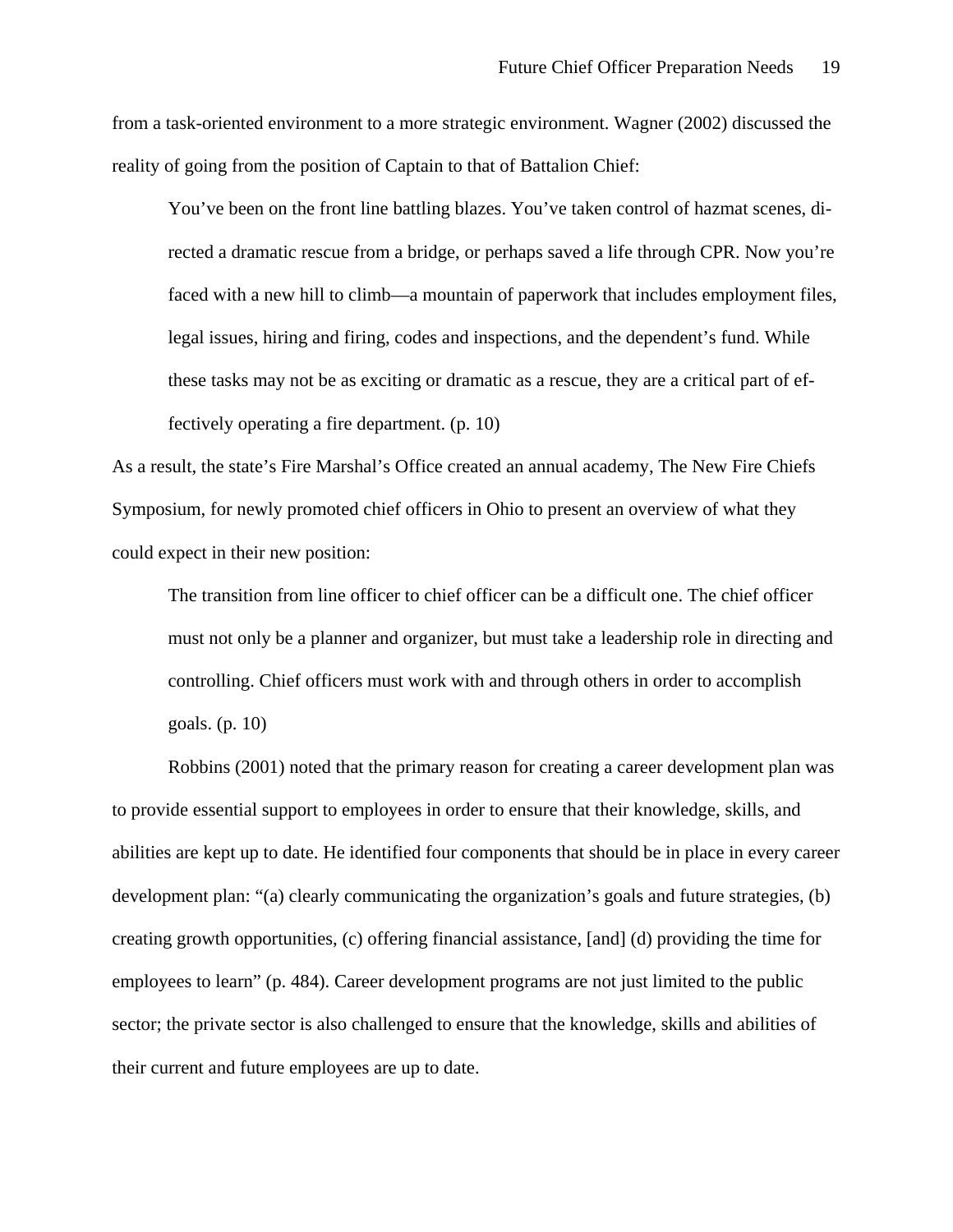DeBare (2007) discussed the trials and tribulations of an auto repair shop owner who struggled with the challenges of recruitment and retention and ensuring that his employees had the latest knowledge, skills, and abilities. The challenges faced by the owner were shared by other auto repair shop owners nationwide: keeping up with technology, hiring and retaining good employees from a dwindling pool of skilled mechanics, and competing for customers (p. F1). DeBare reported that the auto repair shop owner spent \$5,000 on training last year, including 100 hours of continuing education for his primary technician. The owner felt that expert technicians are not called "mechanics" anymore and are increasingly challenging to find, given that the business of repairing cars is requiring "higher and higher levels of skill" (p. F4).

Nigro (2003) noted that career development is a very personal situation and advised that it is the job of a supervisor to assist personnel by providing "a vibrant work atmosphere with opportunities for growth and development in jobs" (p. 107).

In summary, career development plans are being used by numerous private and public organizations, and they have been shown to assist personnel to gain necessary knowledge, skills, and abilities to assume new positions within the organization.

#### *Succession Planning*

NFPA1021: Standard for Fire Officer Professional Qualifications (NFPA, 2003) describes succession planning as focusing on the efficient placement of people in jobs in response to current needs and anticipated future needs. Through this process, a career development path can be created for specific personnel to prepare them for growth within the organization.

Cochran (2007) described how the fire service is changing its leadership guard, noting that approximately half of the current fire service chief officers are currently eligible for retirement and that the top one third of all fire service chief officers expect to retire in the next 6 years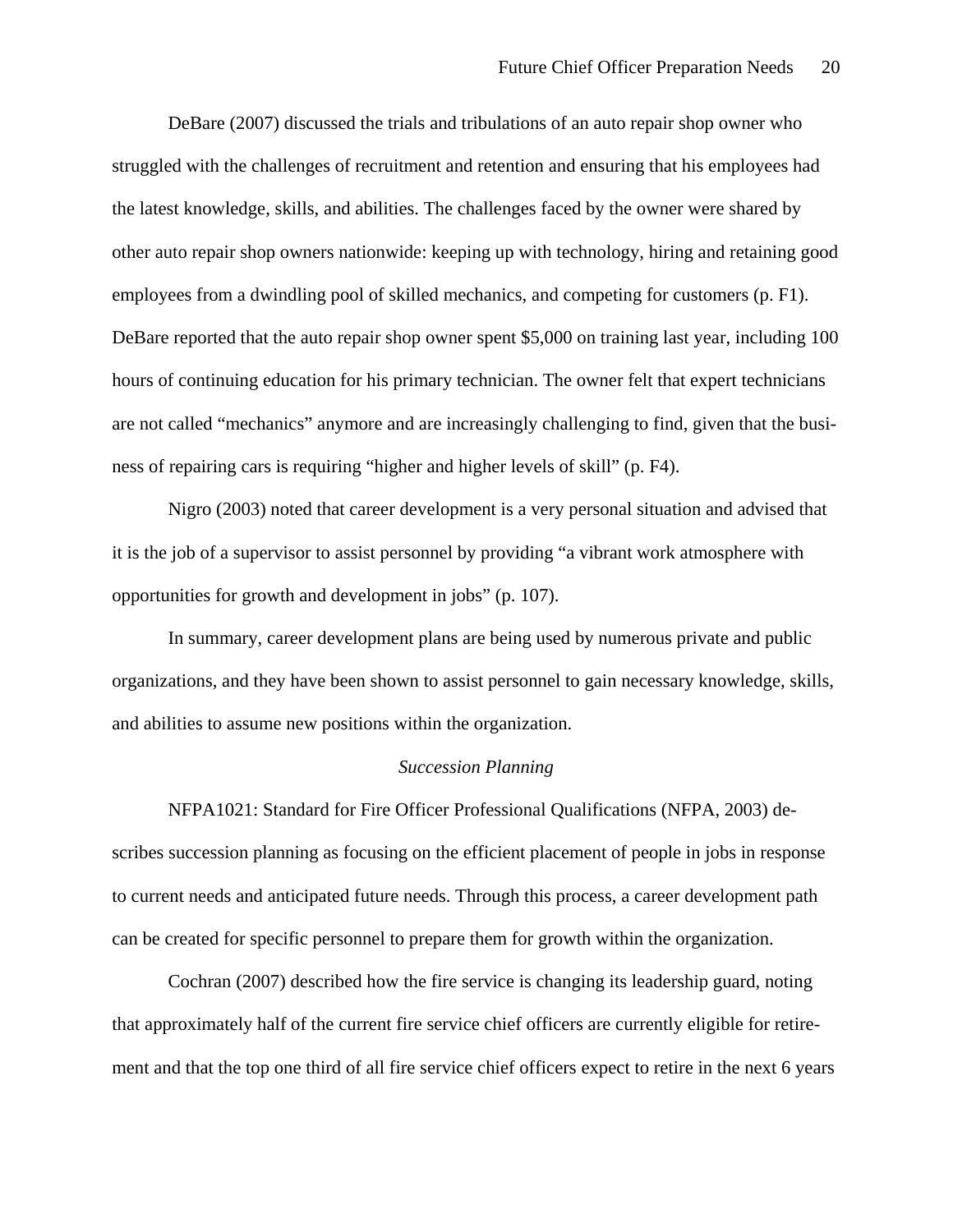(p. 38). Knowing that such large numbers of chief officers will retire soon calls for a plan to replace them; a succession plan is such a plan.

IFSTA (2004) encouraged fire departments to relate promotional processes to succession planning, described as a "proactive approach that ensures that personnel hired, trained, and promoted today will have the skills to meet the challenges of tomorrow" (p. 198). Further discussion on succession planning suggested that fire departments should link the requirements of positions to the skills of the individuals applying for a promotional position.

While fire departments nationwide are experiencing succession planning issues, it is important to note that succession planning is not limited to the public sector and specifically fire departments. The federal government and the private sector are also experiencing succession planning issues. Much can be learned from success stories in those sectors.

Krames (2005) wrote about Jack Welch, former Chief Executive Officer of General Electric and recognized leader in the business world, noting that, long after he retired, he continued to be a champion of succession planning to ensure continued success of General Electric. Even though Welch was not scheduled to retire until 2001, he started to identify possible successors years in advance. He selected three persons to be his possible successor and informed them that they would also have to train their successors, should they get his position. Besides having them face reality, he was safeguarding the future of General Electric by ensuring that succession planning occurred at various levels. He stressed the importance of not delegating succession planning or, even worse, leaving it to the last minute or to chance. Other top managers are actively performing succession planning long in advance of their departure, not just for their positions but for other key management positions within the organization.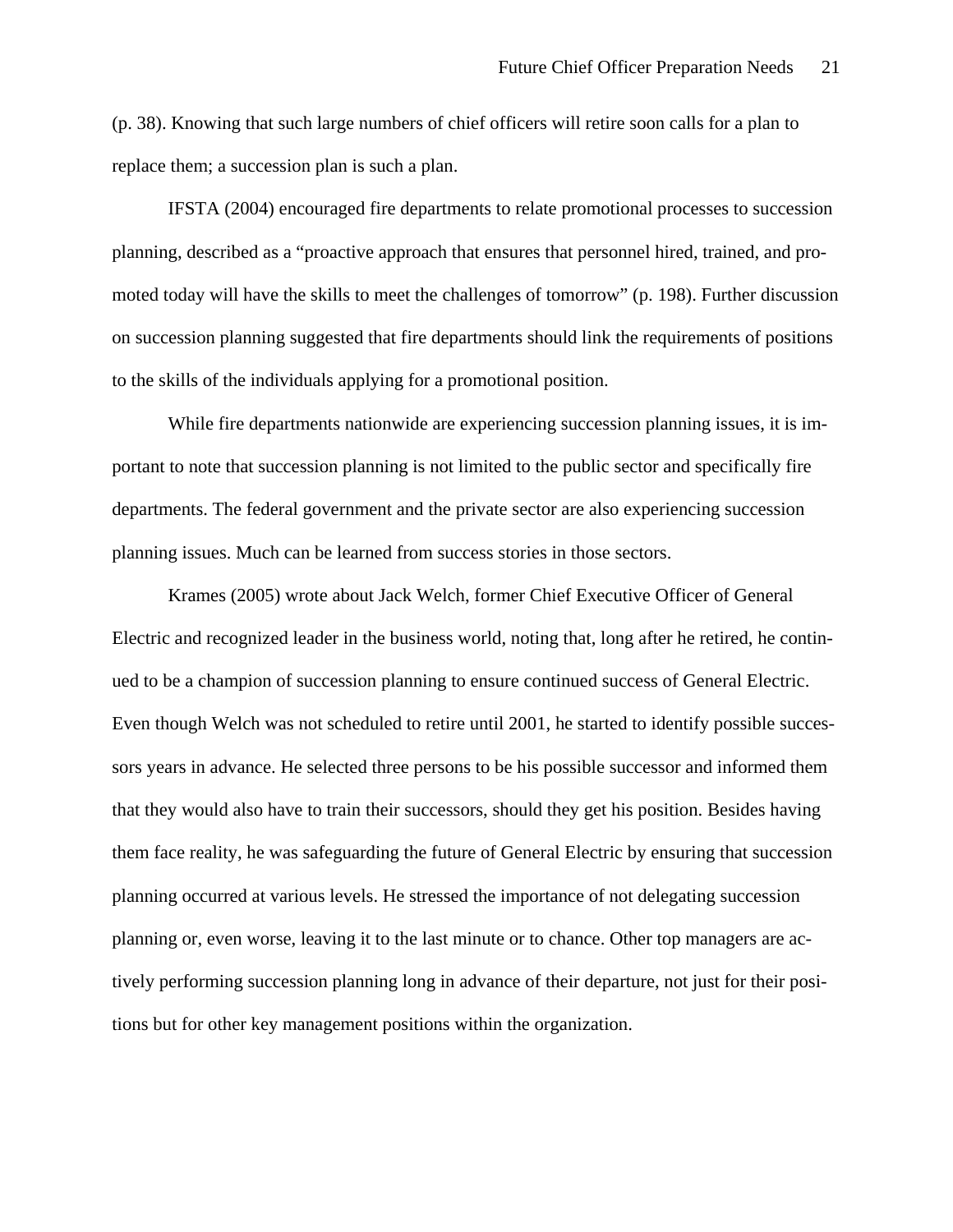Gebelein et al. (2004) discussed the importance of developing successors and talent pools to ensure the success of an organization. Doing so increases the health and long-term success of the organization and each of its divisions. No one can guarantee that key personnel will stay with the organization forever, and it is necessary to plan for their replacement in unexpected circumstances as well as routine turnover. The failure of a manager to perform succession planning for his or her position is considered poor leadership as well as a potential danger to his or her own career.

Why is succession planning so critical? Succession planning ensures that highly qualified persons are placed in all positions of the organization long term, not just currently. Such planning helps to create a program for recruitment and future promotional opportunities and encourages development of knowledge, skills, and abilities in employees. If it is done properly, succession planning ensures that personnel are prepared for future leadership positions; it can also assist with diversity by ensuring that current leaders look at the future make-up of an organization (U.S. Office of Personnel Management [USOPM], 2007).

The terms and concepts *succession planning* and *career development planning* are sometimes used interchangeably and in many ways complement each other. Regardless of the term used, having a plan in place to prepare future leaders is not a luxury; it is a necessity for longterm survival and success of an organization.

#### *Mentoring Programs*

One component often found in a career development plan or a succession plan is mentoring. Whether the mentoring program is formal or informal, it generally occurs in any of various forms or fashions. Successful people make long-term efforts to network with persons in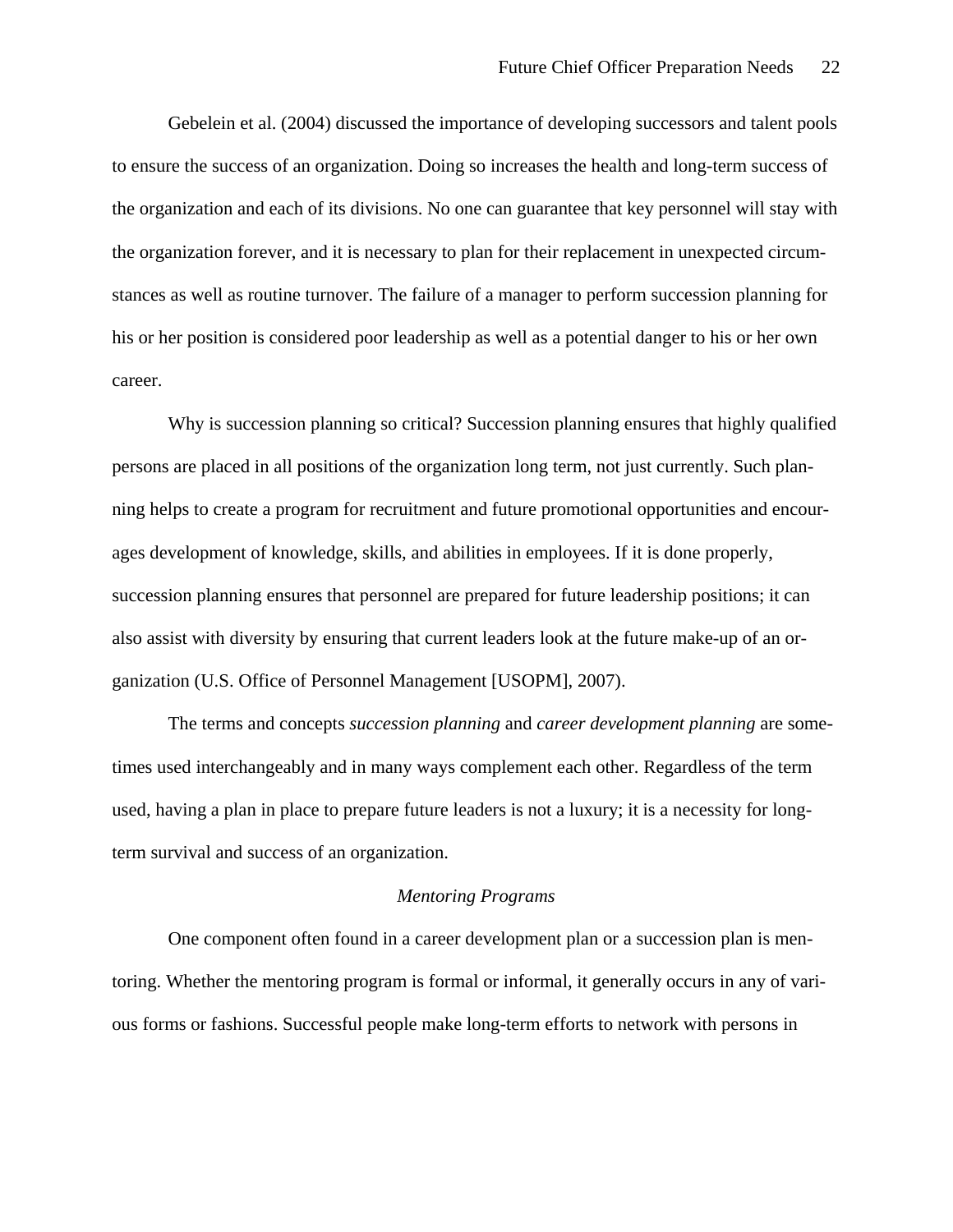higher-ranking positions, inside and outside their organization, to prepare themselves for future positions.

Why is it important to have a mentoring program in place? Buchanan (2007) discussed the need in depth.

The answer is pretty simple: because it is vital for your safety and survival that you pass on what you have learned to the next generation of firefighter. The information that is so critical to your organizational success is not in your policies or procedures. It is not in your apparatus you ride on or the Self Contained Breathing Apparatus on your back. The real value is in your people and the experiences they have gained during their careers. It's in the lessons they have learned on that fire where they almost didn't make it out. It's in the fire service history and culture that tenure helps to develop. Without mining this information, it will walk out the door when that firefighter retires and, most likely, will be lost forever. (p. 32)

Buchanan added, "By taking control and learning from the wealth of experience in your firehouses, you are empowered to learn and be prepared for when it's your turn" (p. 33).

Private industry has also found the benefits of a mentoring program. Nigro (2003) noted that mentoring is an accepted business practice because it has been shown to be highly effective in preparing employees for promotion. He described mentoring as being all about sharing experiences and lessons learned with less experienced employees so they can learn from the successes and failures of the more experienced personnel, allowing the less experienced personnel to be better prepared for the future.

What does it take for someone to be a successful mentor? Holliday (2001) discussed the top 10 tips for mentors: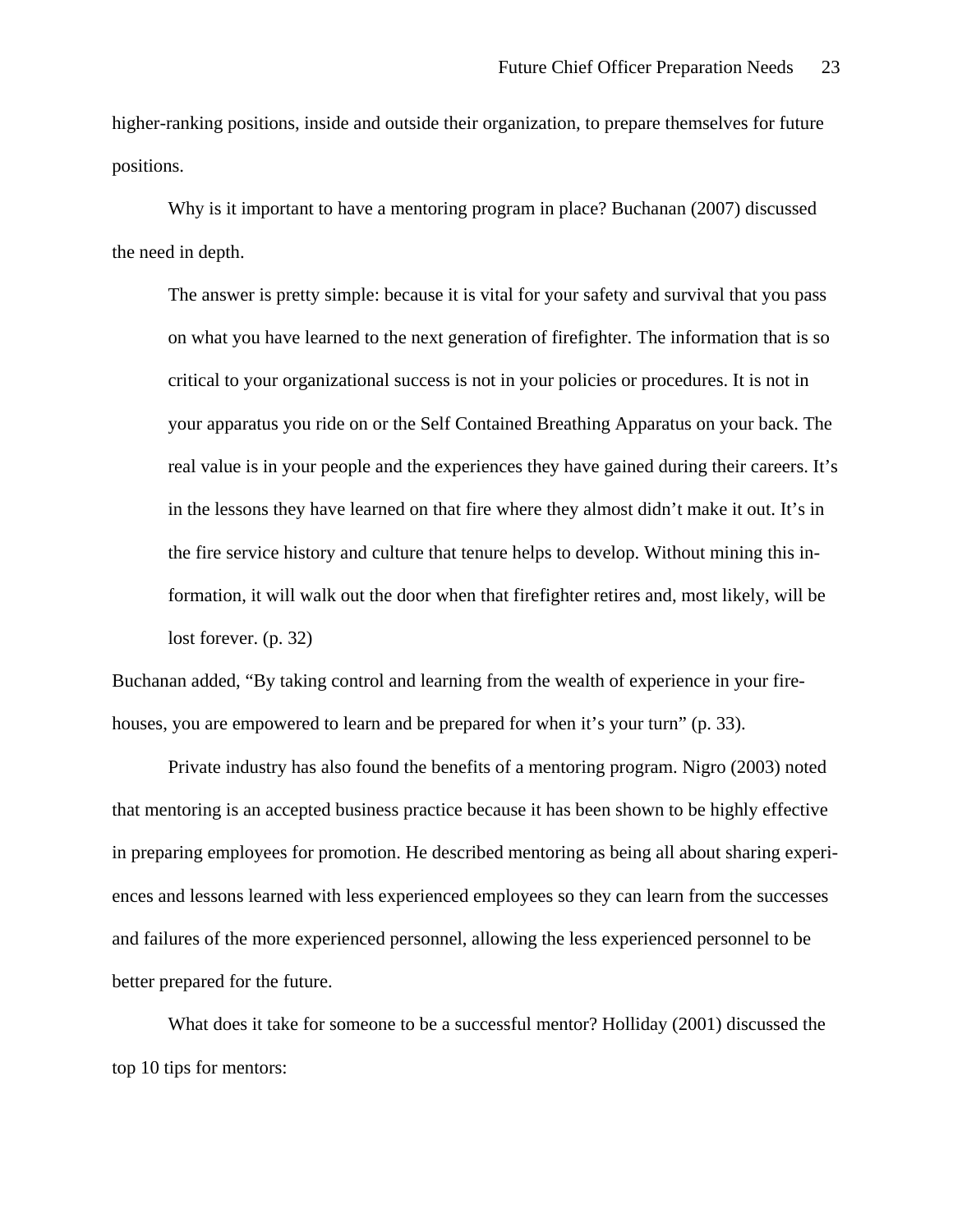- 1. Know your work.
- 2. Know your organization.
- 3. Get to know your associates.
- 4. Learn to teach.
- 5. Learn to learn.
- 6. Be patient.
- 7. Be tactful.
- 8. Take risks.
- 9. Celebrate successes.
- 10. Encourage your associates to be a mentor. (p. 132)

Holliday maintained that the result of effective mentoring is that personnel will not only grow but they will also mature and increase their confidence and ultimately possess an awareness of the organization's culture and politics, an appreciation of networking, a proactive approach to their tasks, an eagerness to learn, a movement toward expert status, and an attitude of advocacy.

In summary, mentoring, whether formal or informal, occurs in virtually every organization. Whether it is called networking or mentoring, the key is that future leaders must have a way to learn from the successes and the failures of their predecessors so they can be successful.

### *Promotional Requirements*

Are the SCCFD Battalion Chief promotional requirements appropriate to ensure that personnel are adequately prepared for their future positions? Basically, a member of the SCCFD must fit into one of three categories to be considered eligible to take the Battalion Chief promotional examination. This three-tiered system is based on education, training, and experience. Below are the basic education and experience requirements necessary to take the SCCFD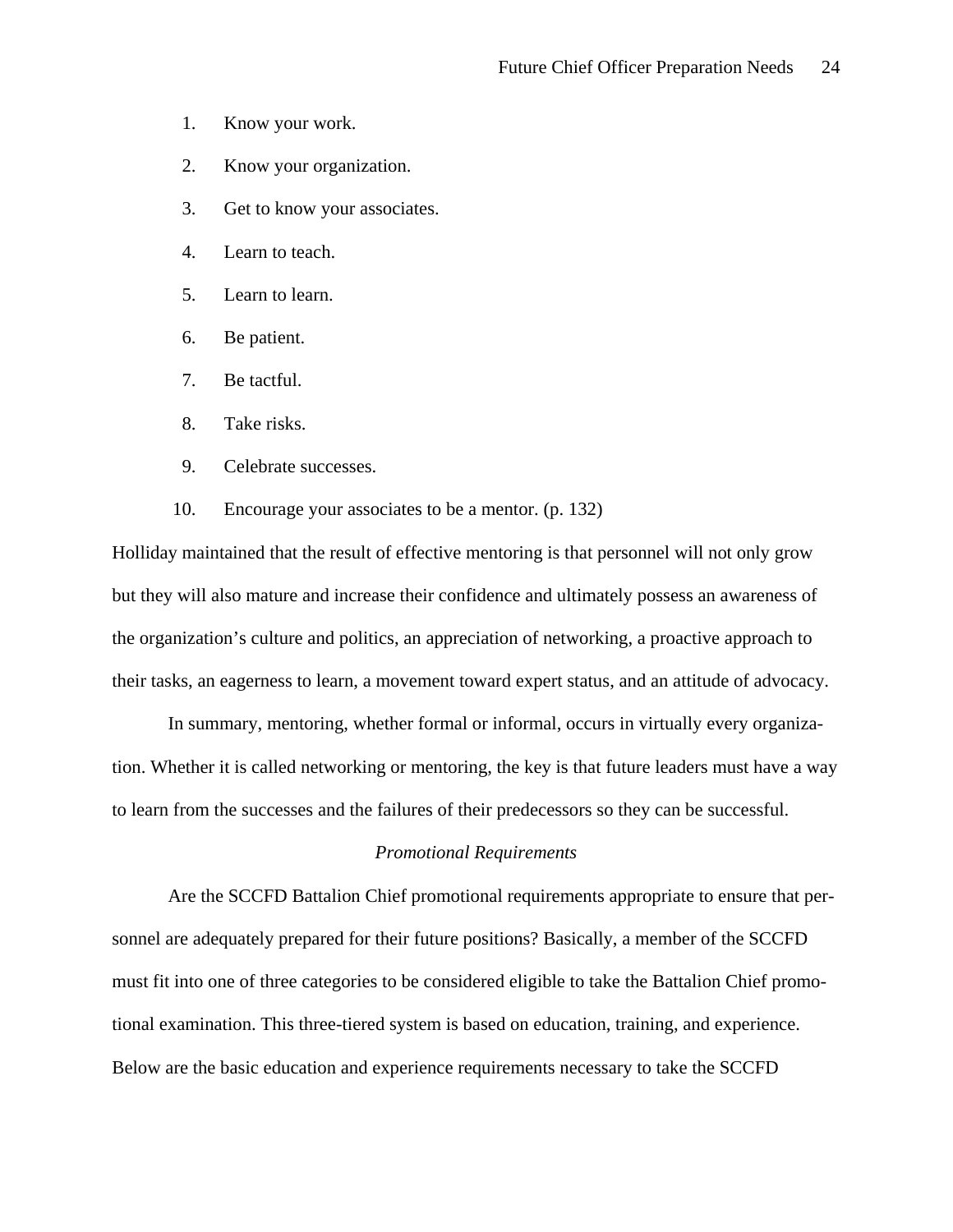Battalion Chief promotional examination. (The full SCCFD Battalion Chief job description and promotional requirements are included as appendix A).

- Four years of Fire Captain experience, a 4-year college degree, and Chief Officer certification, OR
- Five years of Fire Captain experience, a 2-year college degree, and Chief Officer certification, OR
- Six years of Fire Captain experience, 30 college credits, and 5 of the 11 Chief Officer courses completed.
- All of the above require completion of the following training classes: I-400 (Advanced ICS), S-339 (Division/Group Supervisor), and S-330 (Strike Team Leader).

It should be noted that the above promotional requirements were scheduled to go into effect in 2006; however, due to the extremely limited number of potential candidates, the previous promotional requirements were extended until December 2008 to allow more candidates to have adequate time to complete the necessary requirements. Those requirements were much simpler, and termed simply "desirable": 3 years of Fire Captain experience and 60 college credits.

In addition to the requirements set forth by SCCFD, 32 job flyers for the rank of Battalion Chief or an equivalent rank (such as Division Chief or Assistant Chief) were reviewed to determine what other fire departments required in education and experience to take the first-level chief officer promotional examination. While there was variety in the promotional requirements, every fire department seeking to promote to a Battalion Chief position expected the applicant to have held the rank of company officer.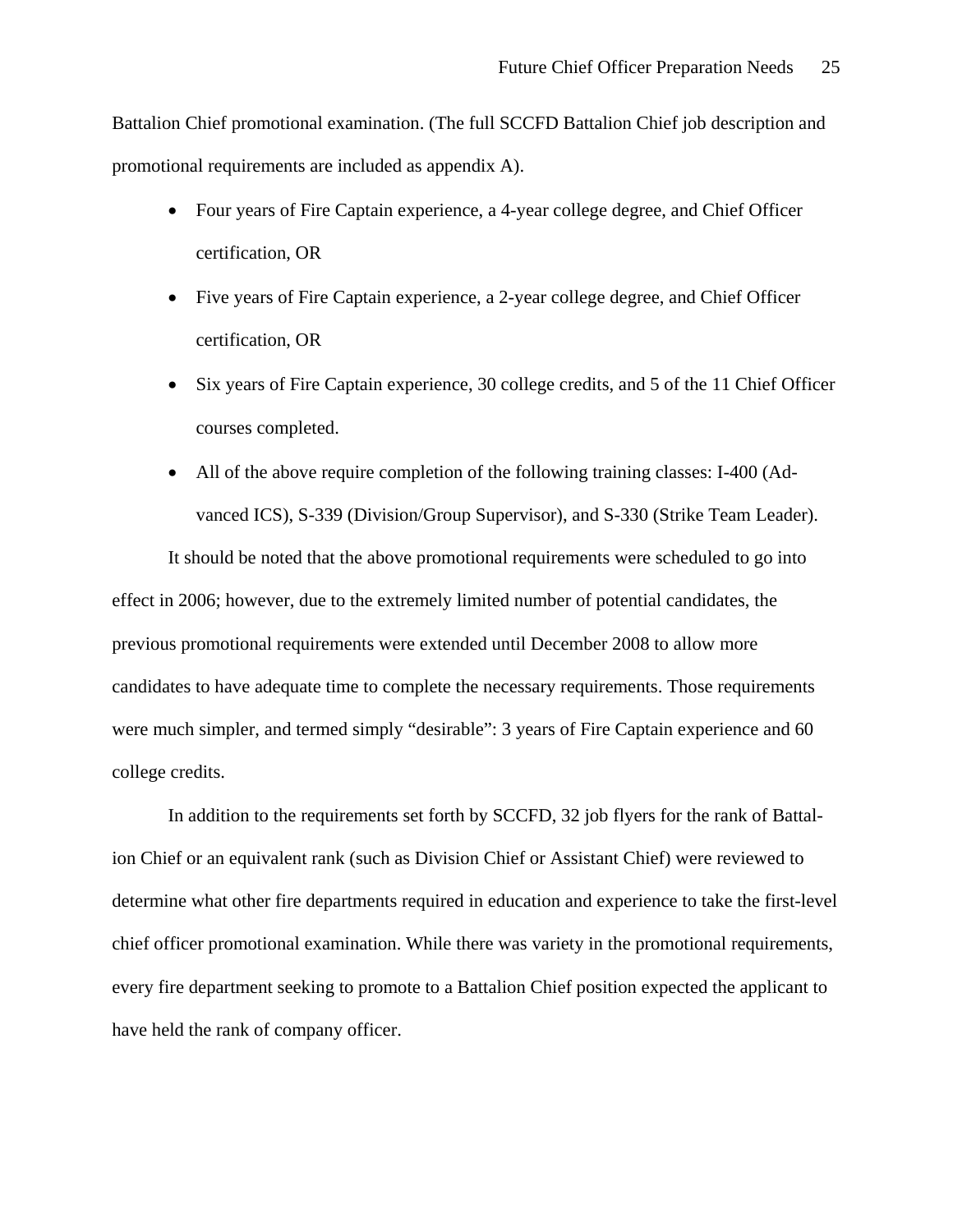The minimum and most commonly noted length of time required to have worked as a company officer prior to applying for a chief officer position was 2 years, with a maximum of 7 years required by one of the reviewed departments. Some departments did not state a required time frame. Educational requirements also varied, including a specific number of college credits or a 2- or 4-year college degree. The most commonly required training certifications were State Fire Marshal's Office Chief Officer or Company Officer certification. Other certifications required or recommended included classes such as Strike Team Leader, Division/Group Supervisor, Incident Safety Officer, Hazardous Materials Incident Commander, S-290 (Intermediate Wildland Fire Behavior), I-300 (Intermediate Incident Command System), I-400 (Advanced Incident Command System), the Executive Fire Officer Program of the NFA, emergency medical technician, and various classes and/or certifications related to fire investigation, fire prevention, and fire instructional methodology. The trend was that education and training were more valued than experience alone, reflected by the amounts of each required, as opposed to just time on the job.

In summary, the SCCFD Battalion Chief promotional requirements appeared to be very similar to those described in the majority of job flyers reviewed. Based on these similarities, it can be concluded that the SCCFD requirements would adequately prepare personnel for the future position of Battalion Chief.

#### *Knowledge, Skills, and Abilities Requirements*

Are the knowledge, skills, and abilities expected of an SCCFD Battalion Chief appropriate for the position and similar to what other departments used as criteria for similar positions?

It is important to look first at the current knowledge, skills, and abilities expected of an SCCFD Battalion Chief before examining the requirements set forth by other fire departments.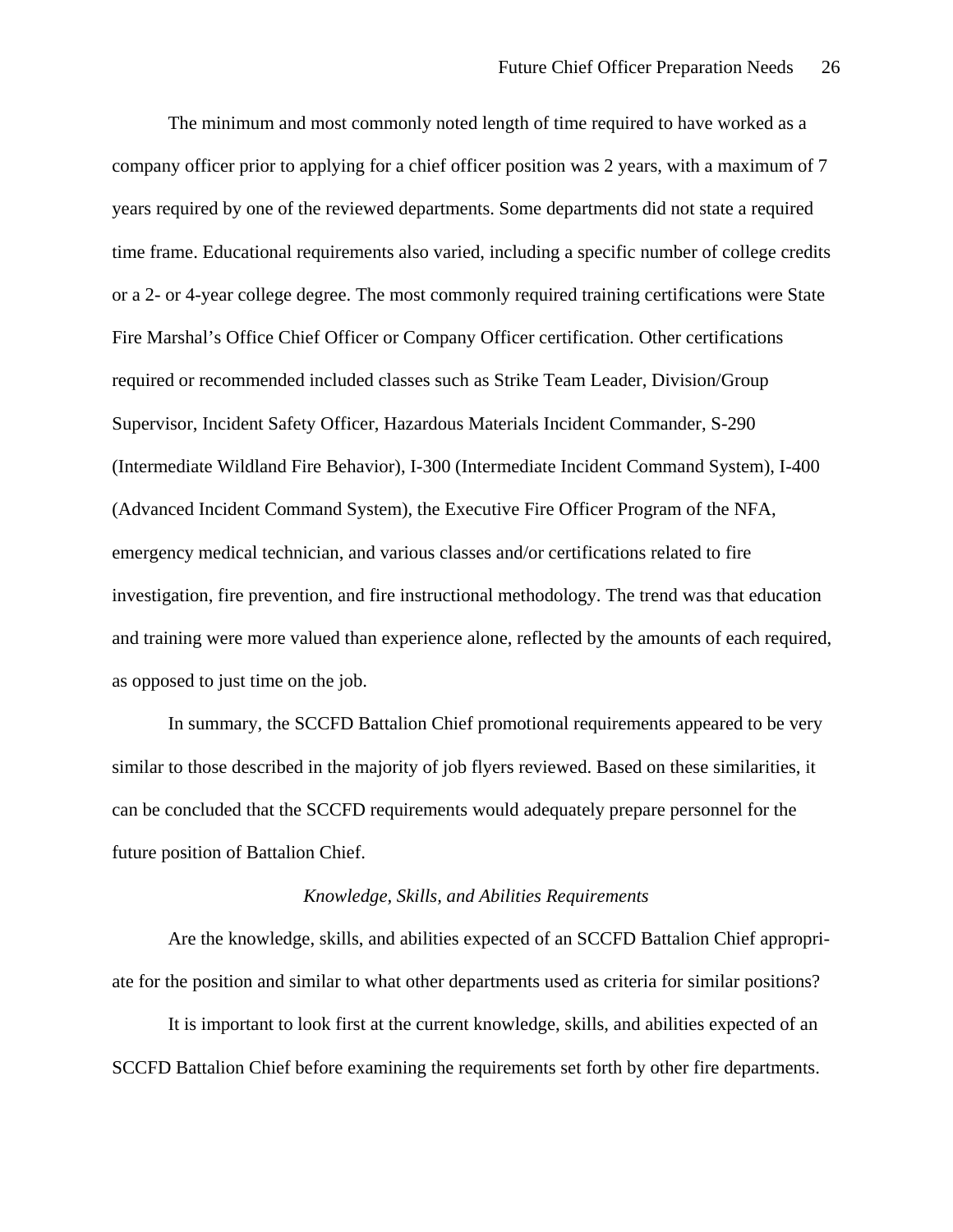The SCCFD Battalion Chief job description, including knowledge, skills, and abilities, is located in appendix A.

The overall knowledge, skills, and abilities requirements for the current SCCFD Battalion Chief position can be classified into 16 broad categories that can be compared to the requirements of other fire departments:

- 1. Leadership
- 2. Budgeting
- 3. Personnel management
- 4. Firefighting and fire service knowledge
- 5. Written communications
- 6. Oral communications
- 7. Training and mentoring
- 8. Remaining calm/Ability to handle stress
- 9. Incident management/Incident command
- 10. Progressive firefighting techniques
- 11. Management
- 12. Decision making/Problem-solving ability
- 13. Interpersonal relations/Team work/Team player ability
- 14. Physical fitness
- 15. Knowledge of laws, codes, and ordinances
- 16. Planning ability

A comparison of the expected knowledge, skills, and abilities of an SCCFD Battalion

Chief as categorized above shows that they are very similar to those of the 32 fire departments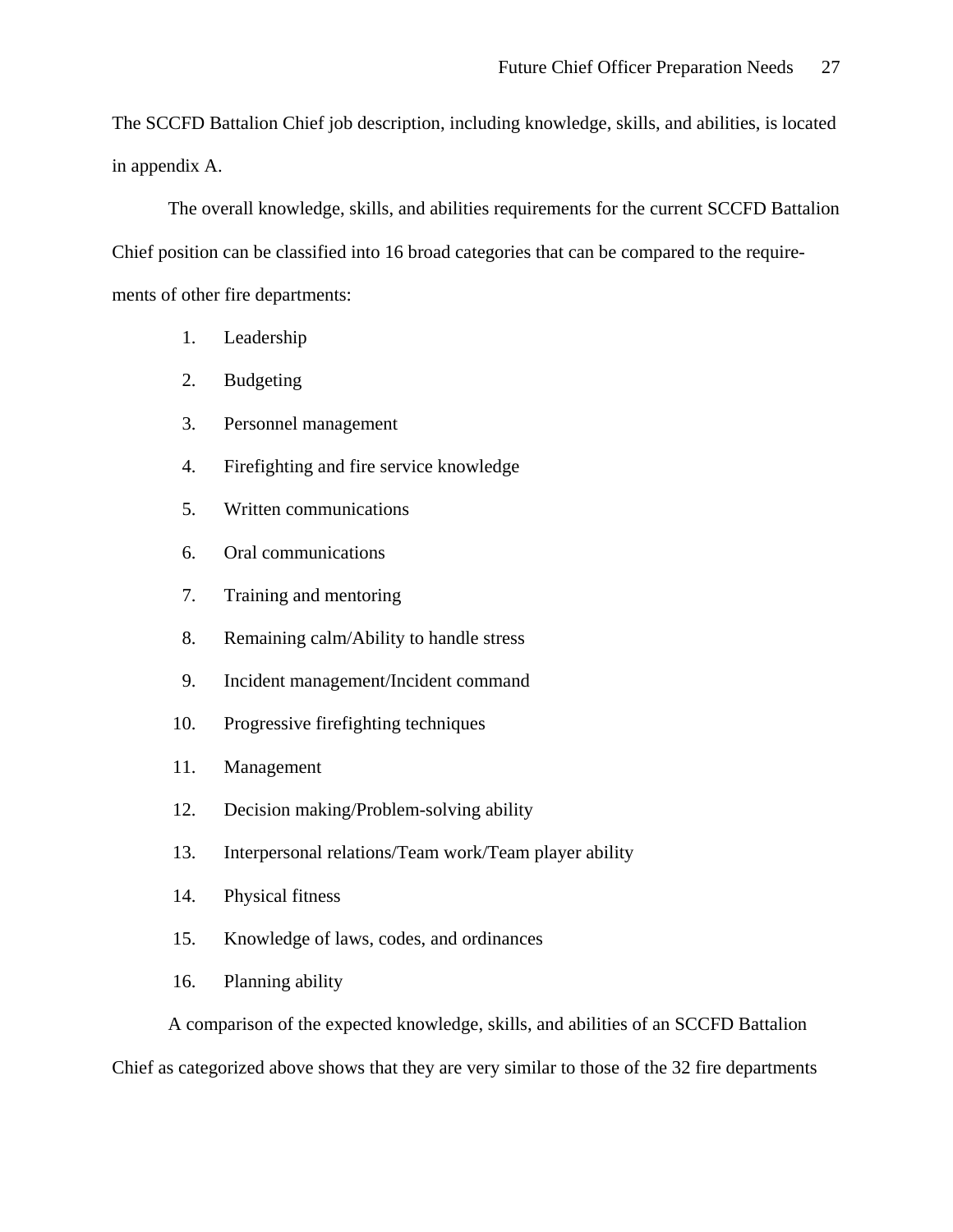across the country reviewed for this study (see appendix B). Very few differences were noted among these 32 departments.

The California State Fire Marshal's Office created the Chief Officer Certification track to assist current or future chief officers to acquire the necessary knowledge, skills, and abilities for chief officer positions. To become a Certified Chief Officer in the state of California, one must complete prerequisites and educational requirements and have reached certain benchmarks in experience. The 11 courses currently comprising the educational requirements are the following:

- 1. Fire Command 2A–Command Tactics at Major Fires
- 2. Fire Command 2B–Management of Major Hazardous Materials Incidents
- 3. Fire Command 2C–High Rise Fire Tactics
- 4. Fire Command 2D–Planning for Large Scale Disasters
- 5. Fire Command 2E–Wildland Fire Tactics
- 6. Fire Management 2A–Organizational Development and Human Relations
- 7. Fire Management 2B–Fire Service Financial Management
- 8. Fire Management 2C–Personnel and Labor Relations
- 9. Fire Management 2D–Master Planning
- 10. Fire Management 2E–Contemporary Issues and Concepts
- 11. I-400–Advanced Incident Command System

In addition to completing the 11 required courses, candidates aspiring to become a Cali-

fornia Certified Chief Officer must be currently certified as a Fire Officer by the California State Fire Marshal's Office or be currently appointed to a chief officer rank. To meet the experience requirement to become a Certified Chief Officer, candidates must have a minimum of 5 years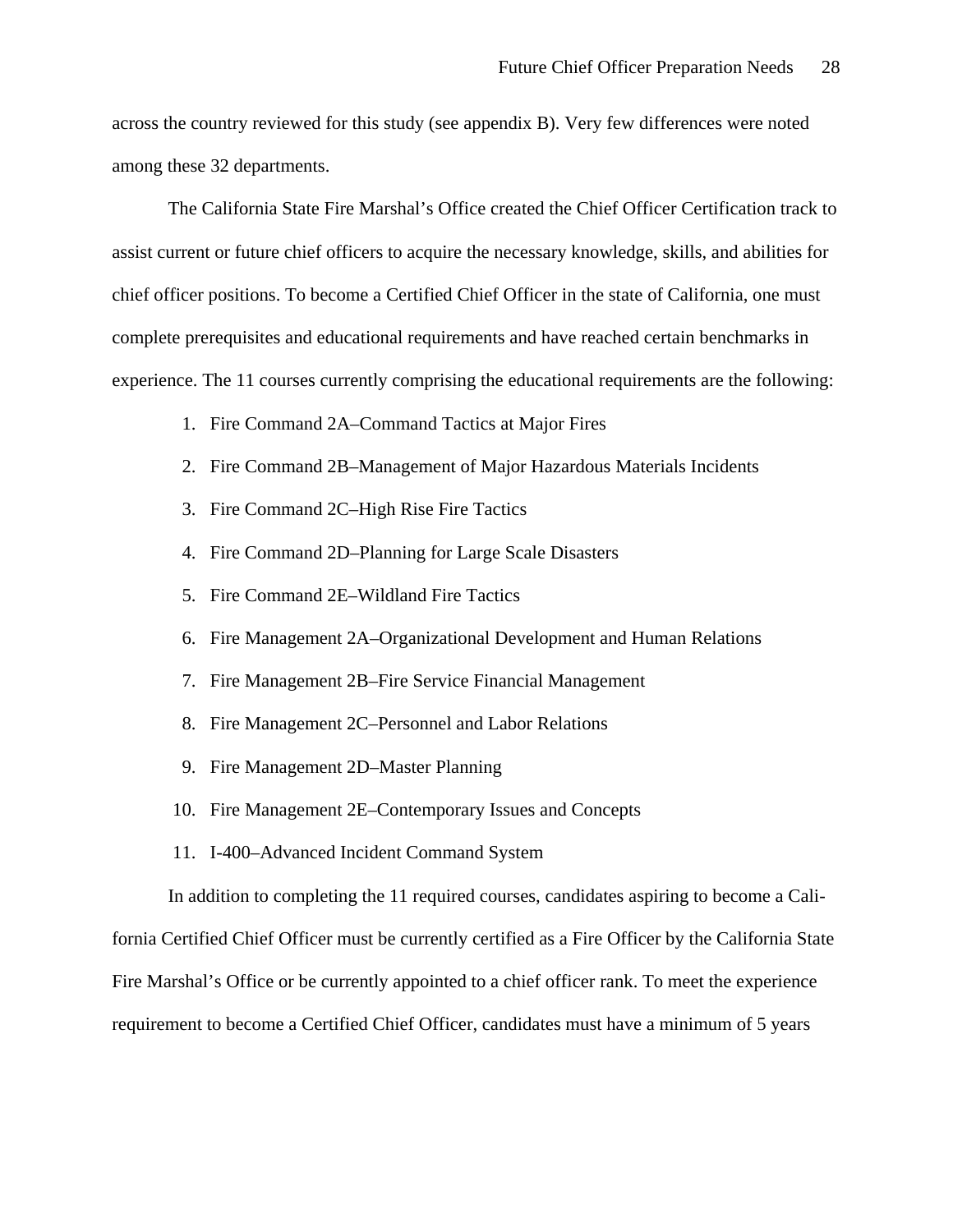experience as a full-time paid firefighter, with at least 2 years of experience at the level of lieutenant or higher (California State Fire Training, 2007).

The SCCFD requires that the candidate for the Battalion Chief promotional examination complete at least five of the chief officer courses certified by the California Fire Marshal's Office. With the latest Battalion Chief job description, the SCCFD has made the commitment to support the California State Fire Training system, knowing that the Chief Officer Certification process will help future Battalion Chiefs to obtain necessary knowledge, skills, and abilities.

Sargent (2002) contended that the responsibilities and job functions of a Battalion Chief are significantly different from those of an executive-level Fire Chief, such as a Deputy Chief or Fire Chief. He stated that the leadership development curve actually starts when the firefighter walks onto the job, years before becoming a chief officer.

Cochran (2006) identified the primary knowledge, skills and abilities required of a Battalion Chief, including but not limited to management of personnel, facilities, and vehicles; incident management; risk management; monitoring competence, climate, and controls; and preserving good aspects of department culture while eliminating bad ones (p. 88).

The IFSTA (2004) identified seven essential skills of chief officer:

- 1. Interacting interpersonally
- 2. Writing
- 3. Speaking
- 4. Researching
- 5. Analyzing
- 6. Evaluating
- 7. Organization (p. 3)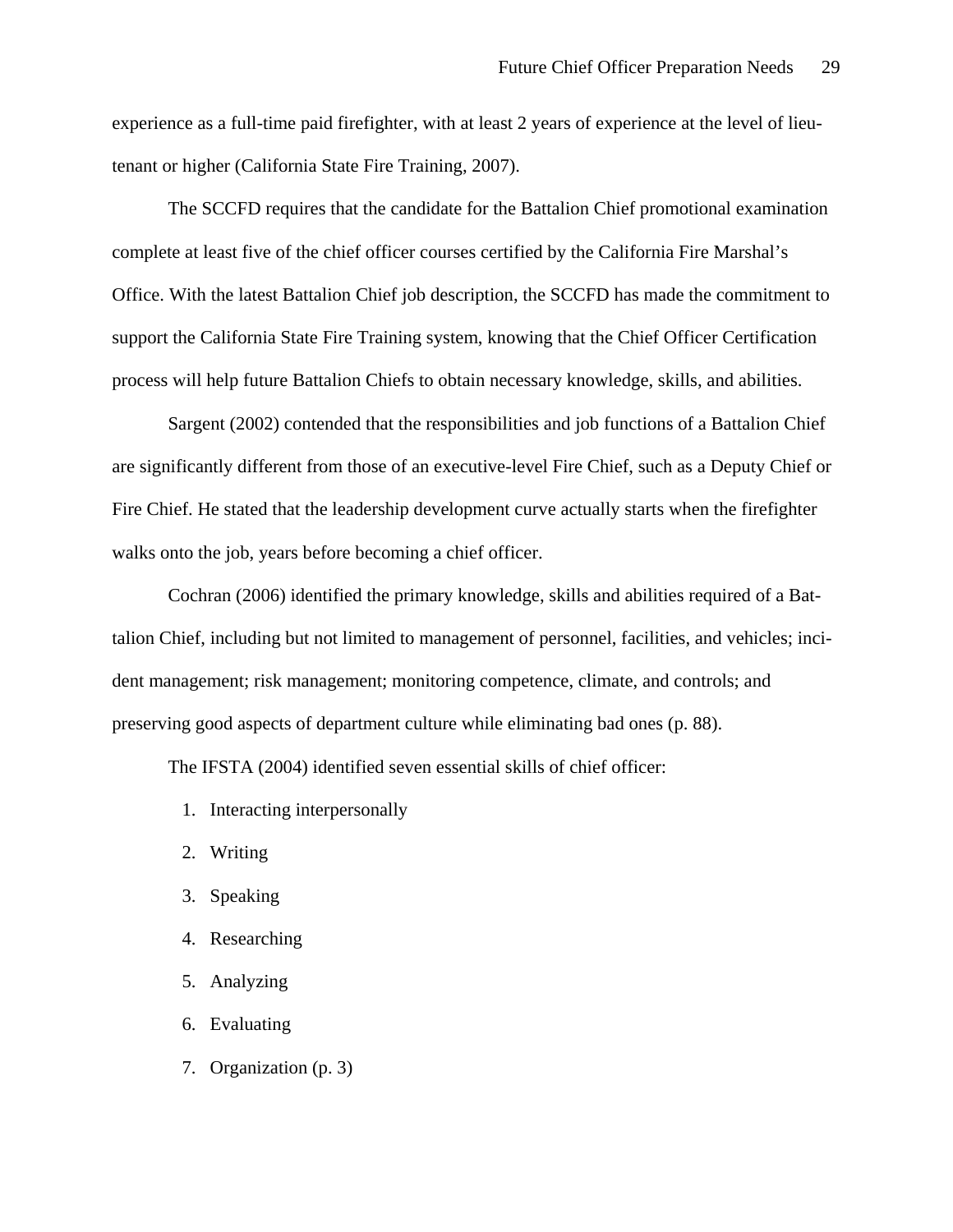The national standards for chief officer positions are listed in NFPA 1021—Standard for Fire Officer Professional Qualifications. While these are considered nationwide standards, fire departments are not required to follow them, and varying degrees of conformity can be found in the chief officer job announcements from departments in the United States, including the west coast.

A review of the 32 Battalion Chief (or equivalent chief officer rank) job flyers from fire departments across the United States showed numerous commonalities. Virtually every jurisdiction announcing the position of Battalion Chief expected the applicant to have knowledge, skills, and abilities in the following areas: leadership; management; supervision; regular meeting attendance; budgeting; program management; personnel management; administration; incident management; interpersonal relationships; oral and written communications; customer service; laws, codes, ordinances, standards, and regulations affecting the fire service; and (the item usually listed last) other duties as required.

Compton and Granito (2002) discussed NFPA 1021—Standard for Fire Officer Professional Qualifications (NFPA, 2003):

NFPA 1021 was first published in the mid-1970s and describes, in the terminology of job-performance requirements, four different levels of fire officer qualification: first-line supervisor, midlevel supervisor, manager, and executive officer (Levels I through IV). These qualifications, or performance requirements, are common to most career and volunteer organizations. The standard acknowledges that not all departments require personnel certified at each level, but many of the performance items it discusses are required for an effective organization. (p. 157)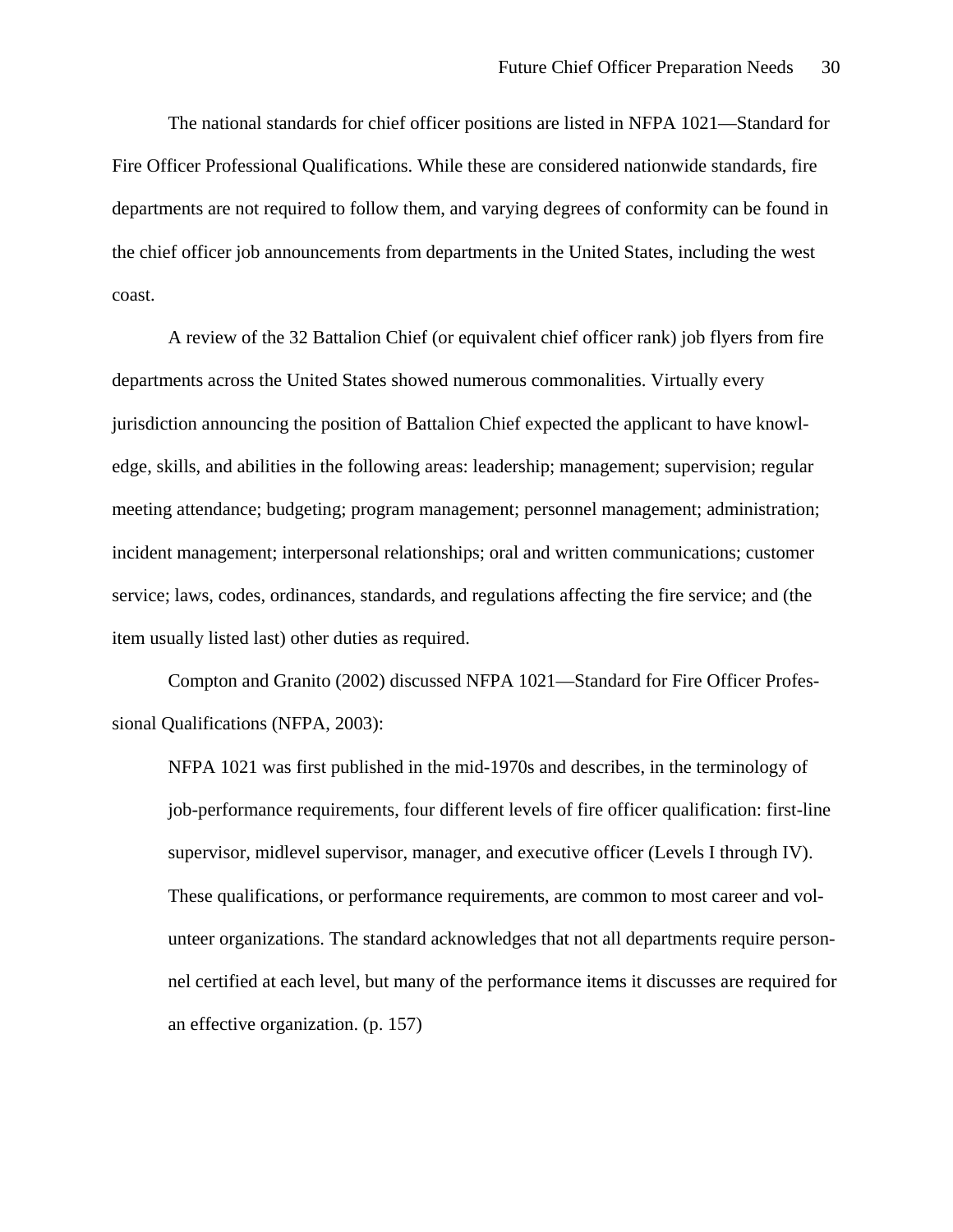NFPA 1021 was designed and intended to provide a nationwide standard on knowledge, skills, and abilities of a fire officer, from the lowest rank of company officer to the top rank of Fire Chief. These ranks are classified as (a) Fire Officer I (supervising fire officer), (b) Fire Officer II (managing fire officer), (c) Fire Officer III (administrative fire officer), and (d) Fire Officer IV (executive fire officer).

In 2003 the International Association of Fire Chiefs (IAFC) created the *Officer Development Handbook* as a road map for success for persons aspiring to firefighter positions from company officer to Fire Chief. Nine specific categories of knowledge, skills, and abilities were identified as expectations for an aspiring officer (a) general, (b) general knowledge, (c) general skills, (d) human resource management, (e) community and governmental relations, (f) administration, (g) inspection and investigation, (h) emergency service delivery, and (i) health and safety (p. 12). Logically, as the firefighter moves up the chain of command, the requirements of knowledge, skills, and abilities focus less on technical aspects and more on administrative aspects.

One of the challenges facing all fire departments is to provide opportunities for candidates to acquire the necessary knowledge, skills, and abilities for chief officer, particularly those related to administration functions. While administration functions may not be as glamorous as fighting fires and saving lives, the role of the Battalion Chief is critical within the fire department. This management position entails numerous administrative duties.

Organizationally, our report-writing abilities, program participation and leadership skills have grown exponentially. Leadership duties and program direction and oversight have been moved to lower levels of the organization and this has allowed chief officers to focus on the larger organizational picture. (Sott, 2007, pp. 71-72)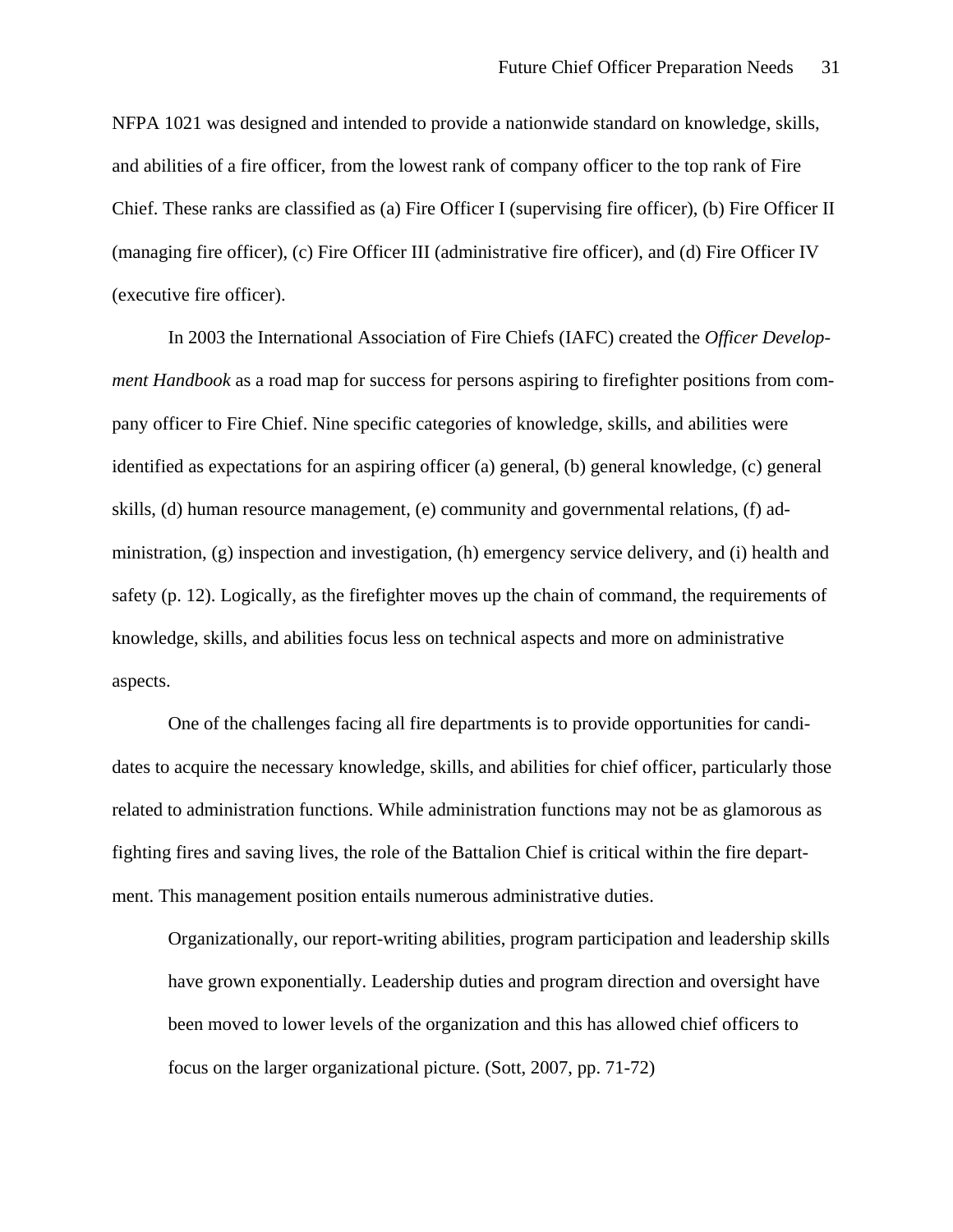In summary, preparing future leaders is vital for any organization, public or private. Having a plan in place, whether it is called a succession plan, a mentoring program, or a career development plan, is important. Virtually all of the departments and organizations reviewed confirmed the need for an increased level of education and training in future Battalion Chiefs, as well as a need for some form of program to prepare future leaders for various leadership ranks within the organization. Proper succession planning and career development planning start at the top of the organization and do not end with the promotion of the firefighter. It is critical that Executive Chief Officers embrace and assist their newly promoted Battalion Chiefs and "provide them with information and resources to be successful leaders and managers" (Cochran, 2006, p. 90).

#### **Procedures**

The purpose of this research was to identify ways by which the SCCFD could better prepare future chief officers to fill key leadership vacancies in preparation for large numbers of retiring chief officers.

This ARP began at the NFA's LRC in Emmitsburg, Maryland, in June 2007. The LRC staff assisted the researcher with collecting books, journals, and articles related to the following topics: succession planning, leadership, career development, training and education, personnel, management, chief officer, and mentoring. The literature review continued in California with an extensive online search, via the World Wide Web, of journals, books, job flyers, and articles from the researcher's personal library, the SCCFD Training Division library, and the City of San Jose public library.

Descriptive research was used to answer the following research questions:

1. Would a career development plan benefit the SCCFD?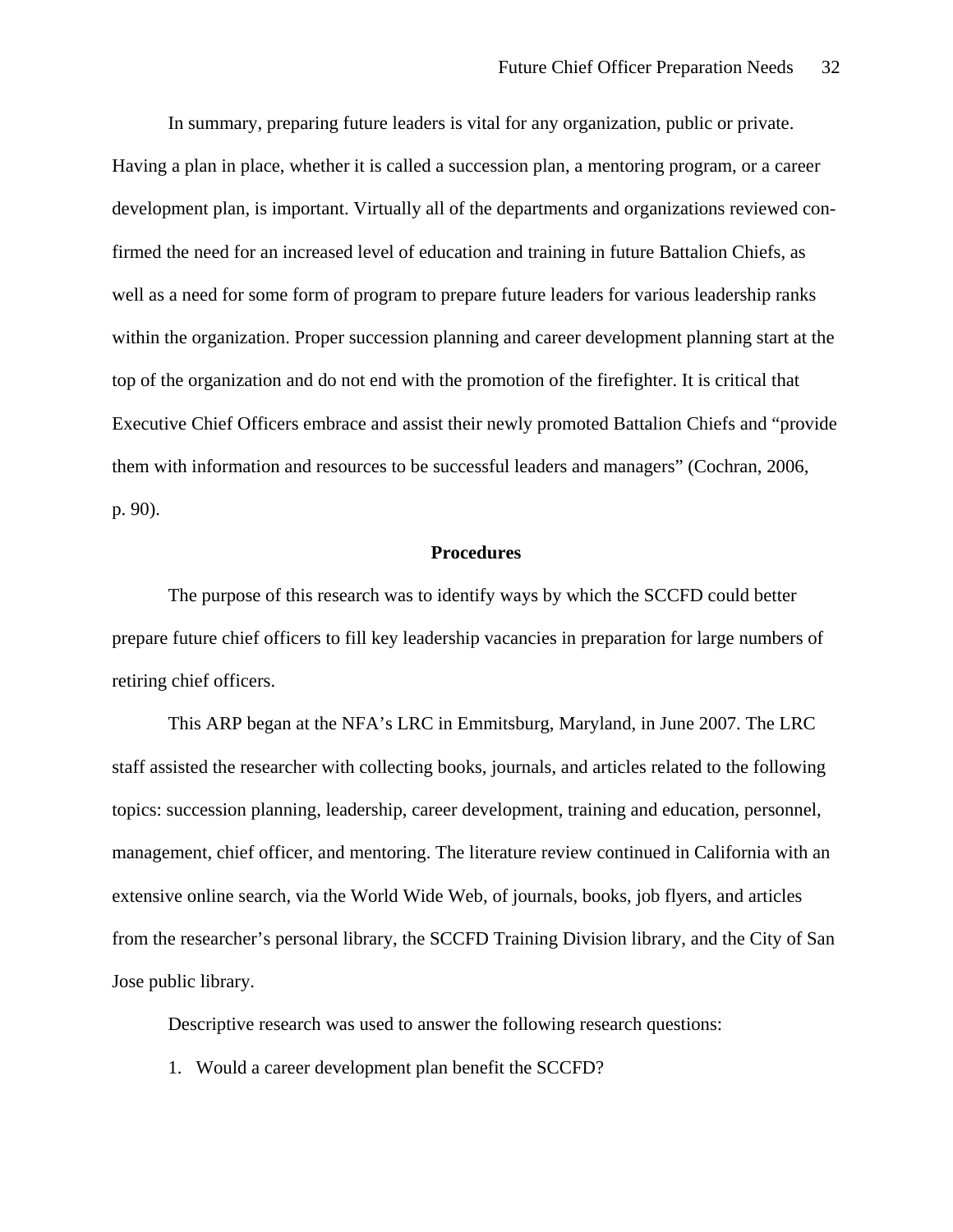- 2. What is the level of interest within the SCCFD to participate in future Battalion Chief promotional examinations?
- 3. Are the SCCFD Battalion Chief promotional requirements appropriate to ensure that personnel are adequately prepared for their future positions?
- 4. Are the knowledge, skills, and abilities expected of an SCCFD Battalion Chief appropriate for the position and similar to what other departments use as criteria for similar positions?

The first part of the research process was the review of literature related to chief officer development. The literature review was intended to answer research questions 1, 3, and 4. The second part of the process included a survey designed to elicit objective responses from study participants to facilitate accurate and consistent data collection and analysis. This survey design produced consistent data for answering the research questions and helped to delineate criteria that could be used in the creation of chief officer development plans at the SCCFD. The survey was intended to provide answers to research questions 1, 2, 3, and 4.

At the time of the research there were 66 full-time equivalent Captain positions (only 63 of those positions were currently filled, awaiting pending contract negotiations) within the SCCFD. The survey sample was limited to the rank of Captain, since those who aspire to become chief officers within the SCCFD must come from the Captain ranks. Persons serving as Captain should have an understanding of the position of Battalion Chief because of their close working relationship with current Battalion Chiefs and their opportunities to act occasionally as Battalion Chief while awaiting the arrival of an on-duty Battalion Chief (sometimes as long as 30 minutes per incident).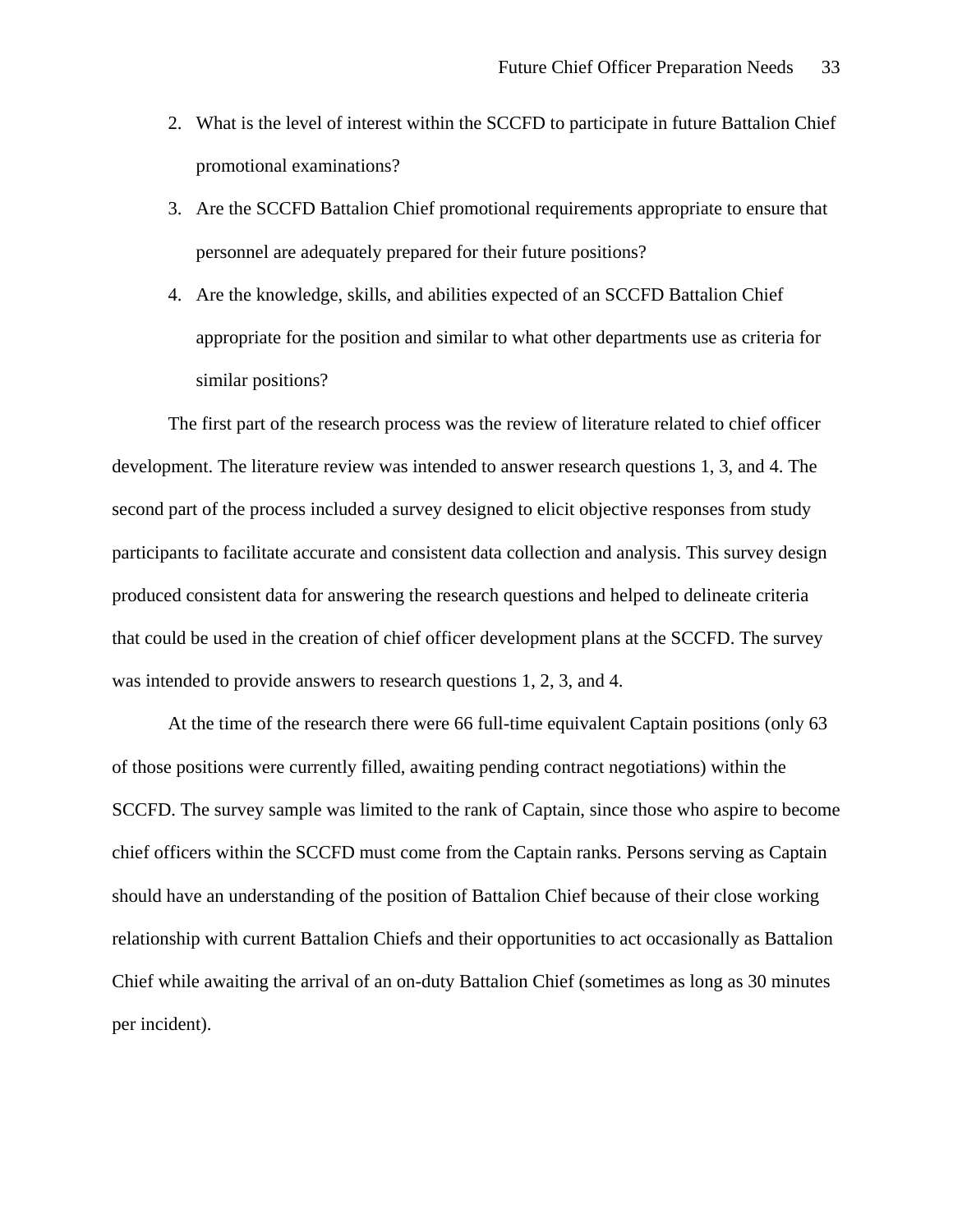An 11-item survey instrument (appendix C) was developed by the researcher to sample persons currently holding the rank of Captain in the SCCFD. The items were forced-choice design (*yes*, *no, not applicable*), with clarification permitted for certain questions. Specifically, respondents were asked to report their perceptions on the current promotional requirements for Battalion Chief, their perceptions of the negative and positive aspects of being a chief officer with the SCCFD, and whether they agreed that the SCCFD was doing an adequate job in preparing future chief officers for promotion. It was expected that the time to complete the survey would be less than 15 minutes.

The survey was administered to 5 persons as a pilot study prior to its distribution to the SCCFD Captains. All 5 were of ranks different from the Captain rank to be surveyed a Fire Chief, a Deputy Chief, a Battalion Chief, and 2 firefighter/engineers) to elicit a variety of viewpoints, attitudes, and opinions. All pilot test participants completed the survey without difficulty, and their comments were incorporated into the final version of the survey, which was subsequently distributed to the active Captains in the SCCFD.

The survey was mailed to the 63 fire Captains in the SCCFD on July 19, 2007. The plan was to allow respondents no more than 27 days to complete the survey. Prior to receiving returned surveys, a template was created to tabulate responses as they were received. Each question and possible answer was put into a table format, with space below each question for comments. As each survey arrived, the raw data were transferred into the table. After the data from each of the completed surveys were transferred to the results section, the survey was placed in a folder in a locked cabinet for archival purposes. A total of 40 of a possible 63 surveys were returned, for a return rate of 63%.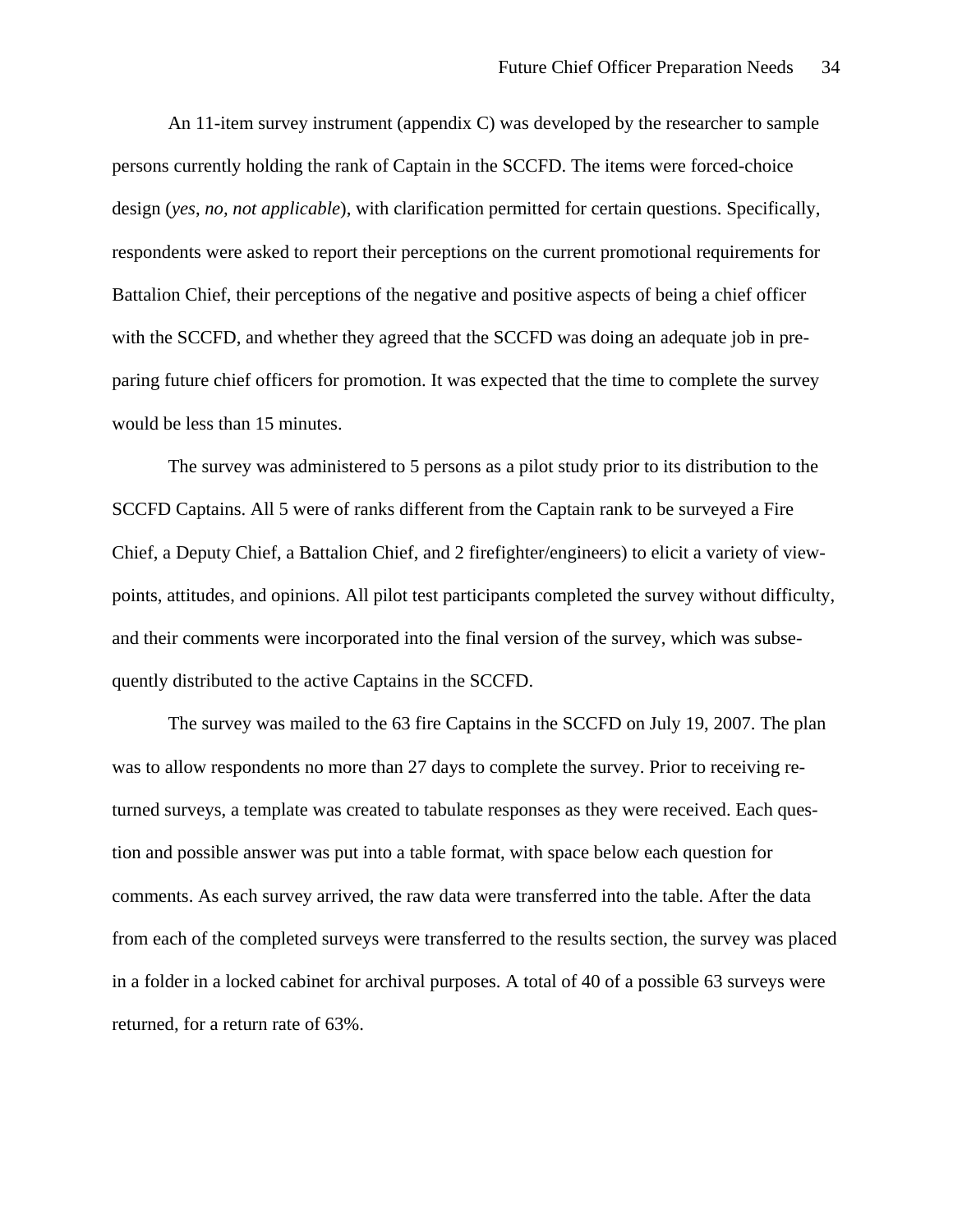#### *Limitations*

After reviewing the completed surveys and discussing succession planning with a couple of members of the Fire Prevention Division of the SCCFD, it was determined that certain Fire Prevention Division personnel (equivalent to the Captain ranks in the Operations Division that had received surveys) should have also been offered an opportunity to complete the survey. (It should be noted that the Deputy Chief responsible for the Fire Prevention Division had been promoted from within the Fire Prevention ranks, not the Operations ranks.)

 This Deputy Chief was anticipated to retire in 2009 and whether his successor comes from within the Fire Prevention ranks or the Operations ranks is yet to be seen. If his replacement comes from the Fire Prevention ranks, there are currently three positions (equivalent in rank to a Captain in the Operations Division) as well as one Assistant Fire Marshal within the Fire Prevention ranks eligible to compete for that Deputy Chief position.

Another limitation of this survey was that the surveys were not numbered. This eliminated the option of following up with respondents who had not returned the survey.

### *Definition of Terms*

The following terms are defined to clarify their meanings in the context of this research. *Chief Officer*: A management position within the fire department, typically in charge of supervising multiple company officers and fire companies and/or major divisions within a fire department. This position may also be called Battalion Chief, Division Chief, District Chief, Deputy Chief, Assistant Chief, or Fire Chief.

*Company Officer:* The first-line supervisory position within a fire department, more commonly known as Lieutenant or Captain, typically responsible for (a) supervising a crew of one to five firefighters, depending on the size of the fire department and the area protected; and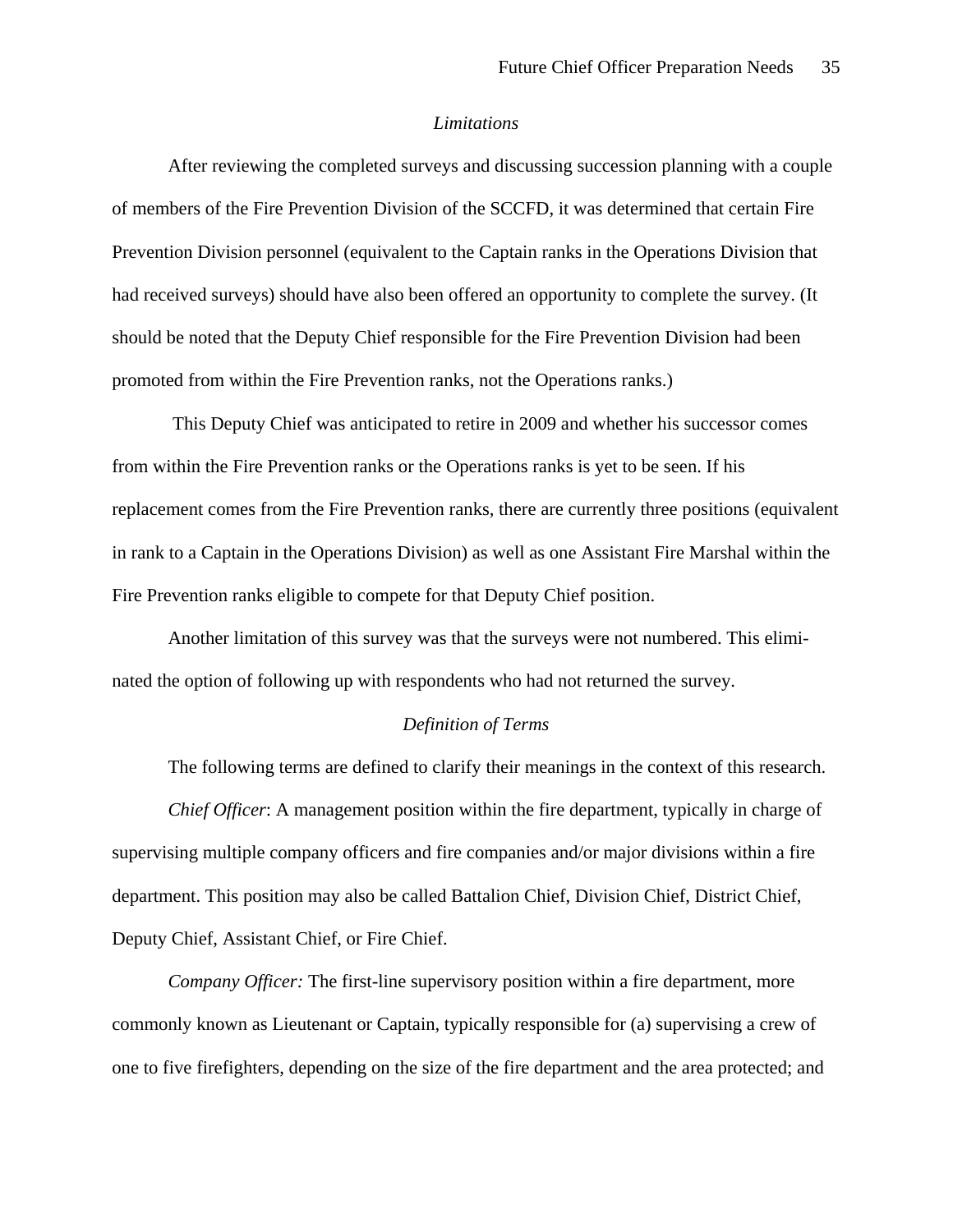(b) coordinating and managing the activities of a fire company on an assigned piece of equipment during a specific work period. A company officer may also be known as a Captain or Lieutenant.

*Executive Fire Officer Program:* A prestigious 4-year program offered through the NFA in Emmitsburg, Maryland, in which a student is required to attend 2 weeks a year and then complete an ARP after each year's classes.

*Fire Chief:* The Chief Executive Officer of a fire department, in charge of the overall operations and typically reporting directly to a city manager, county executive, board of directors, or mayor, depending on the type of government.

*Fire ground:* A generic term used to describe the emergency scene on which firefighters typically operate on during firefighting operations.

*National Fire Protection Association (NFPA)*: An international nonprofit association with the mission of reducing the worldwide burden of fire and other hazards affecting the quality of life by offering and advocating scientifically based consensus codes and standards, research, training, and education.

*NFPA 1021—Standard for Fire Officer Professional Qualifications:* Standards created by the NFPA, originally produced in 1976 and typically updated every 5 years; the document sets the national standards through job performance requirements (JPRs) for fire officers, from company officer through the chief officer ranks to Fire Chief.

#### **Results**

The purpose of this research was to identify ways in which the SCCFD could better prepare future chief officers to fill those key leadership vacancies, in preparation for large numbers of retiring chief officers. This section reports the results of the data collected for the study.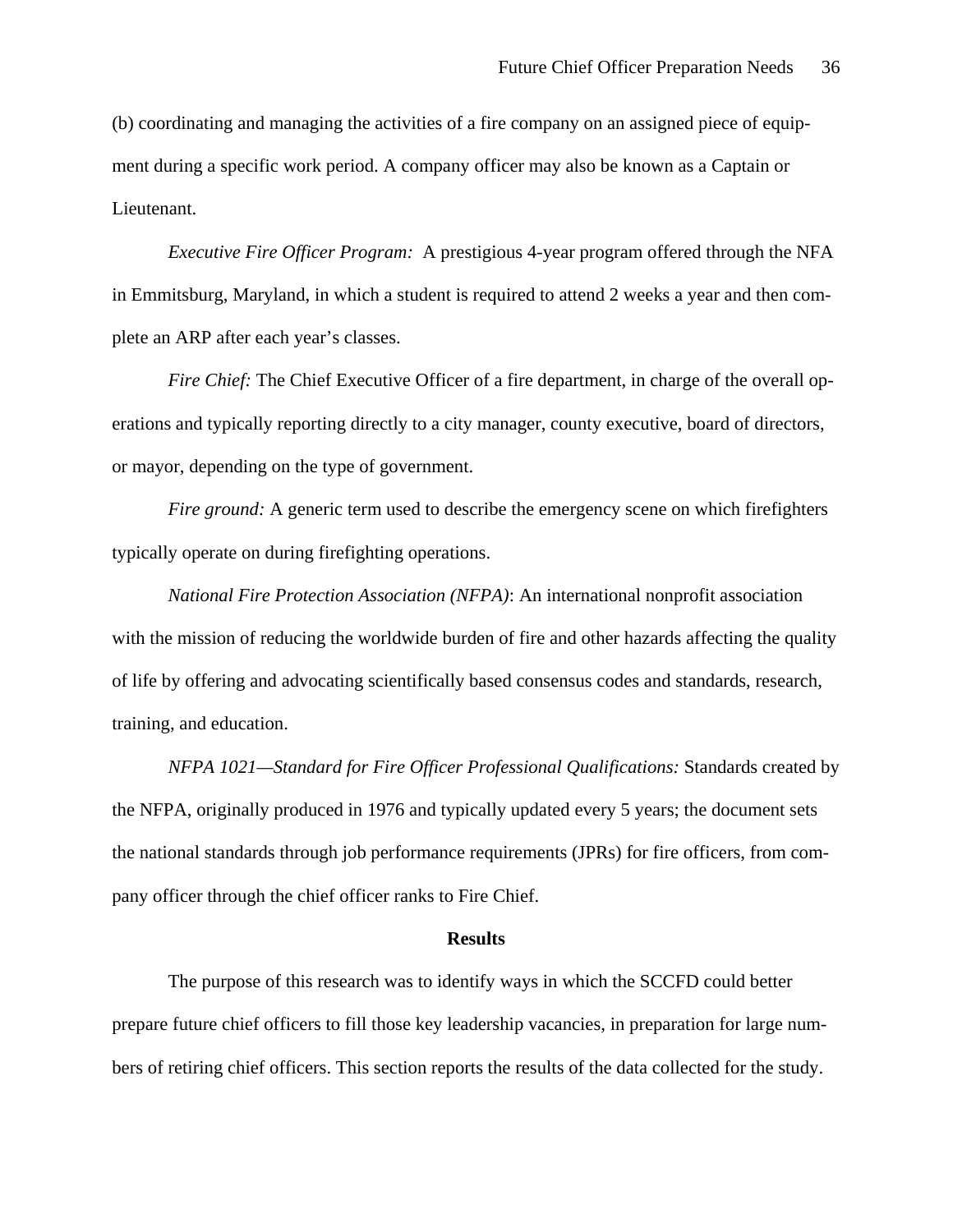Through descriptive research, which included reviews of numerous written sources as well as feedback received via a survey distributed to all current SCCFD Captains who had the potential to participate in future chief officer promotional examinations, the research questions were addressed based on collected data.

The survey instrument contained 11 items. Some items required a *yes/no* response, some required a forced choice of one of five responses, and some allowed the respondent to provide open-end responses (see appendix D).

The analysis and interpretation of the survey included a review of (a) demographics of the respondent, (b) the respondent's perceptions of what the job of an SCCFD Battalion Chief entails, (c) the respondent's perceptions of how well the SCCFD was preparing future Battalion Chief candidates, (d) the respondent's level in taking Battalion Chief promotional examinations, and (e) the respondent's assessment of whether the promotional requirements to take the Battalion Chief examination were appropriate.

Item 1 of the survey asked how many years the respondent had been in the fire service. One (2.5%) of the respondents who answered the question reported 5 to 9 years of fire service experience,  $7(17.5\%)$  reported 10 to 14 years,  $6(15\%)$  reported 15 to 19 years, 10 (25%) reported 20 to 24 years, and 16 (40%) reported 25 or more years of fire service experience (Table 1).

Item 2 of the survey asked how many years the respondent had been a Captain. Twelve (30%) of the respondents who answered this question reported less than 5 years of Captain experience,  $11$  (27.5%) reported 5 to 9 years,  $5$  (12.5%) reported 10 to 14 years,  $8$  (20%) reported 15 to 19 years, and 4 (10%) reported 20 or more years of Captain experience (Table 1).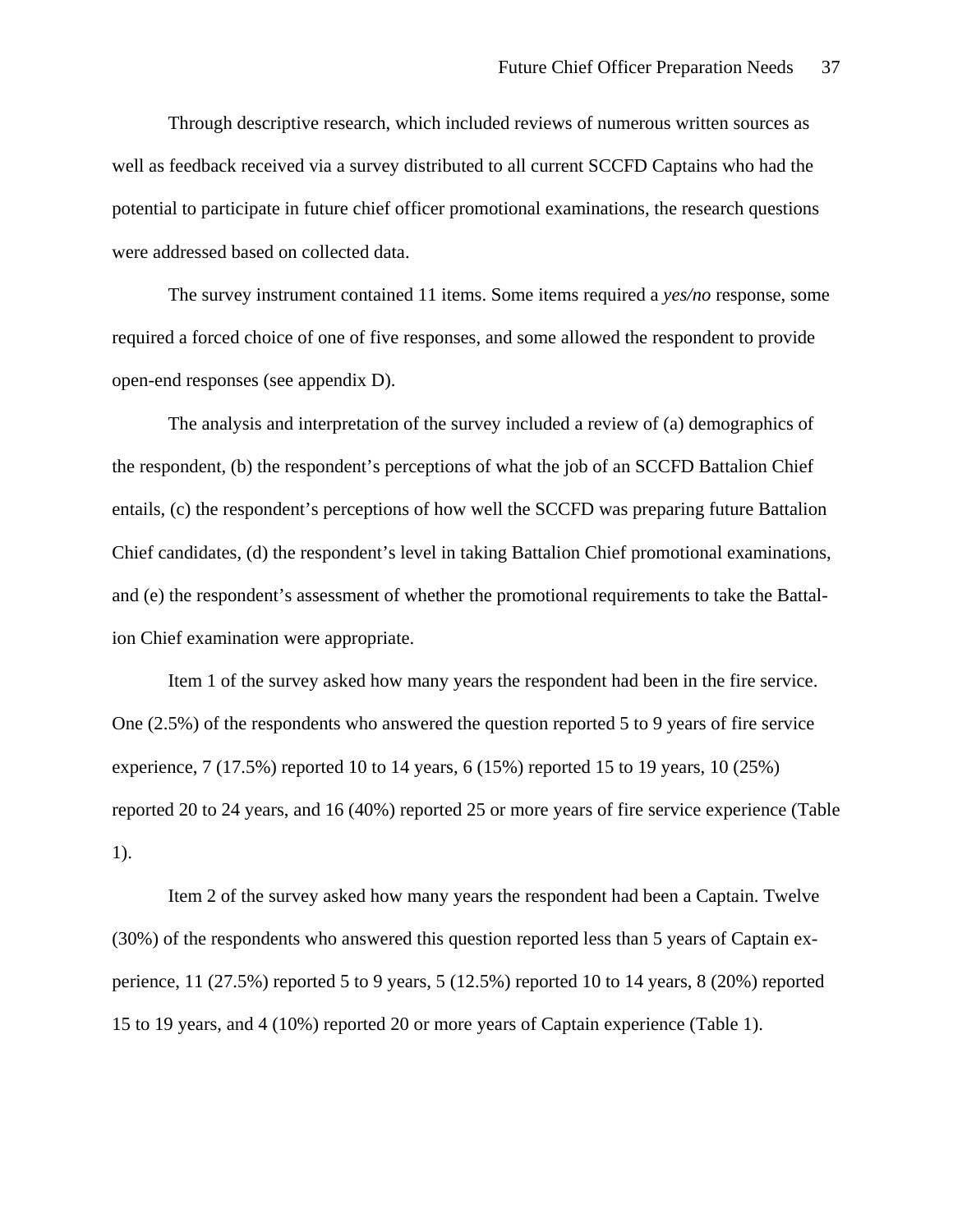Item 3 of the survey asked the respondent to estimate his/her number of years before re-

tirement. Fifteen (37.5%) of the respondents who answered the question reported less than 5 years before retirement, 11 (27.5%) reported 5 to 9 years, 5 (12.5%) reported 10 to 14 years, 8 (19%) reported 15 to 19 years, and 1 (2.5%) reported 20 or more years before retirement (Table 1).

Table 1

Summary of Responses to Survey Items  $1-3$  ( $N = 40$ )

| Item                                          |                | $\%$ |
|-----------------------------------------------|----------------|------|
| 1 Years of fire service experience            |                |      |
| $5$ to $9$                                    | $\mathbf{1}$   | 2.5  |
| 10 to 14                                      | 7              | 17.5 |
| 15 to 19                                      | 6              | 15.0 |
| 20 to 24                                      | 10             | 25.0 |
| 25 or greater                                 | 16             | 40.0 |
| 2 Years of fire Captain experience            |                |      |
| Less than 5                                   | 12             | 30.0 |
| $5$ to 9                                      | 11             | 27.5 |
| 10 to 14                                      | 5              | 12.5 |
| 15 to 19                                      | 8              | 20.0 |
| 20 or greater                                 | $\overline{4}$ | 10.0 |
| 3 Estimated number of years before retirement |                |      |
| Less than 5                                   | 15             | 37.5 |
| $5$ to $9$                                    | 11             | 27.5 |
| 10 to 14                                      | 5              | 12.5 |
| 15 to 19                                      | $8\,$          | 19.0 |
| 20 or greater                                 | $\mathbf{1}$   | 2.5  |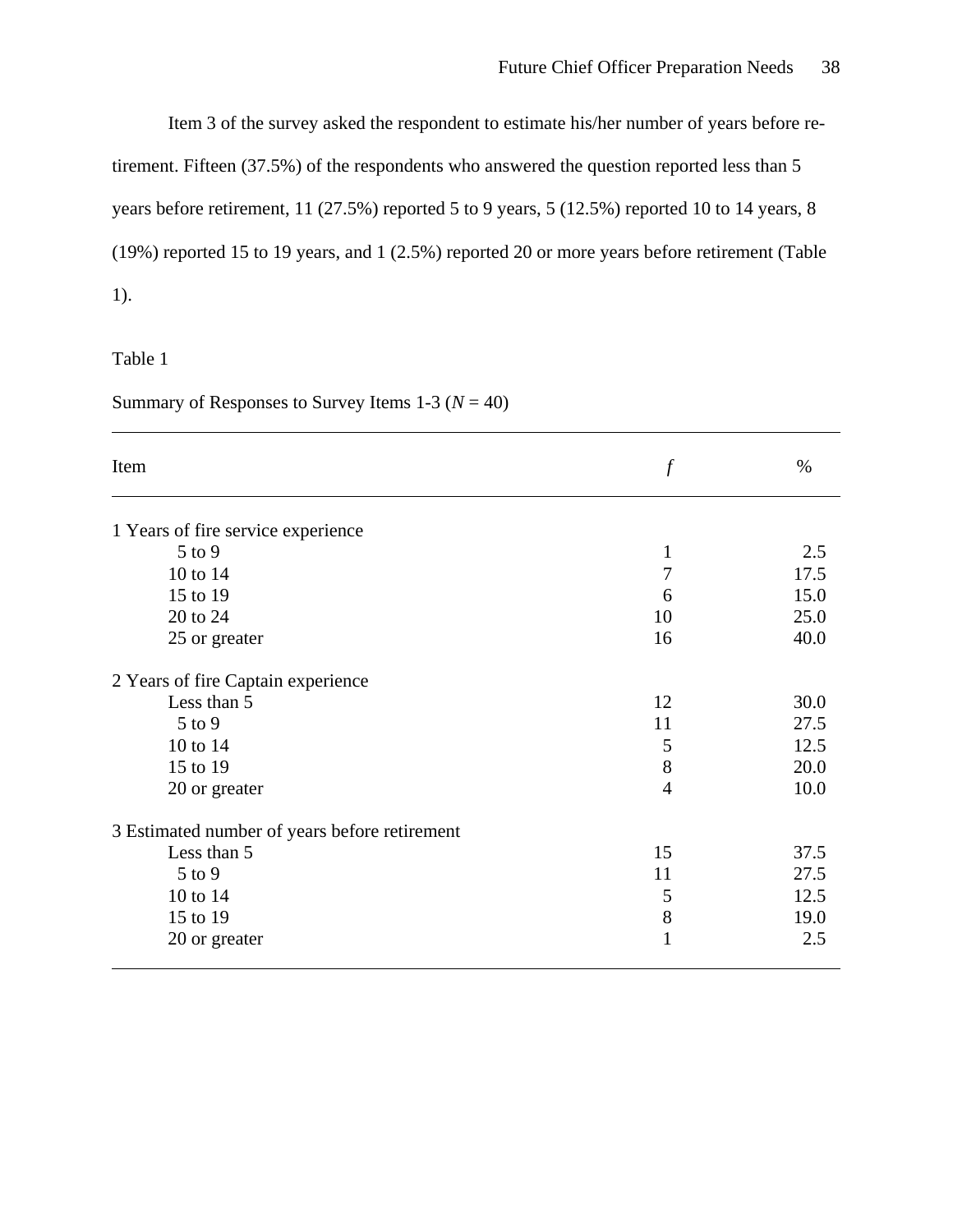#### *Research Question 1*

Research question 1 asked, *Would a career development plan benefit the SCCFD?* This question was addressed via the survey responses and the literature review.

Item 6 of the survey asked whether the respondent agreed that the SCCFD could do something to prepare the respondent for an upcoming Battalion Chief examination (whether or not the respondent planned to take the examination). Thirty (75%) of the respondents answered *yes* to that question and 10 (25%) answered *no*. Appendix D contains the detailed results. The most common responses were as follows.

Fifteen respondents stated that the SCCFD could do a better job in providing promotional preparation in the form of education and training, including promotional workshops, officer development academies, state certified course offerings or support. Seven respondents stated that the SCCFD could provide more mentoring, more acting time, and more hands-on experience in working with a regular Battalion Chief. Five respondents stated that the entire testing process could be improved, including not being so subjective. Three respondents stated that the SCCFD could offer more emotional support or encouragement to persons aspiring to become Battalion Chief.

Item 8 of the survey asked whether the respondent had taken a Battalion Chief examination but had not been promoted and whether the respondent felt that he/she could better prepare for the examination in the future. Twenty-eight (70%) of the respondents answered *N/A,* indicating that they had not taken a Battalion Chief promotional examination; 8 (20%) answered *yes*, and 4 (10%) answered *no*. Appendix D contains the detailed results. Four (10%) respondents stated that the SCCFD could have done more for them in the way of career development prior to their Battalion Chief examination.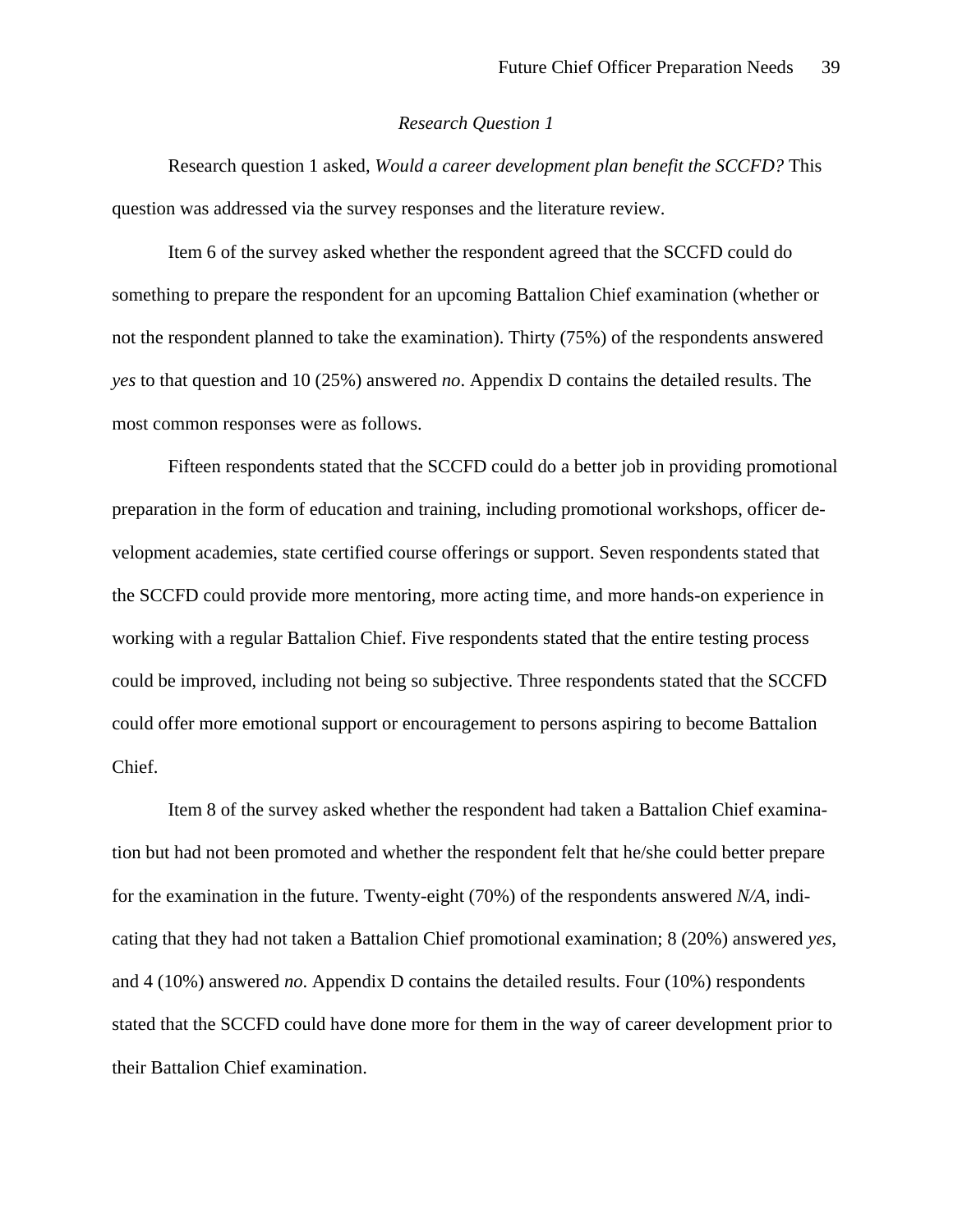The literature review strongly confirmed that some form of career development plan would benefit an organization, whether public or private. Career development plans were typically found to be associated with succession planning and mentoring programs. Career development plans have been created and successfully implemented by numerous fire departments, including those in Phoenix, Arizona, and Fresno, Novato, and Watsonville, California. Each of those fire departments developed an encompassing program to prepare a motivated department member to understand what is required to be promoted from the entry-level rank (firefighter) to the highest rank (Fire Chief).

None of the career development plans reviewed for the study focused on a single component that would best prepare a person for promotion; all of them focused on providing minimum or recommended levels of experience, education, and training. All of the literature reviewed made mention or inference that the Battalion Chief of today, and especially tomorrow, must be better educated and better trained than the Battalion Chief of yesterday.

Succession planning is a necessary tool in every type of organization, private or public. Successful governmental agencies, including fire departments, as well as successful businesses, have made succession planning an integral part of how they operate. Providing a succession plan allows an organization to prepare for the future and ensure that leadership remains solid and committed to the long-term health and success of the organization.

Succession planning can best be described as a "proactive approach that ensures that personnel hired, trained, and promoted today will have the skills to meet the challenges of tomorrow" (IFSTA, 2004, p. 198).

The research relating to succession planning revealed a consistency in the definitions or examples provided by the various authors. Most of the cited references stressed the need to have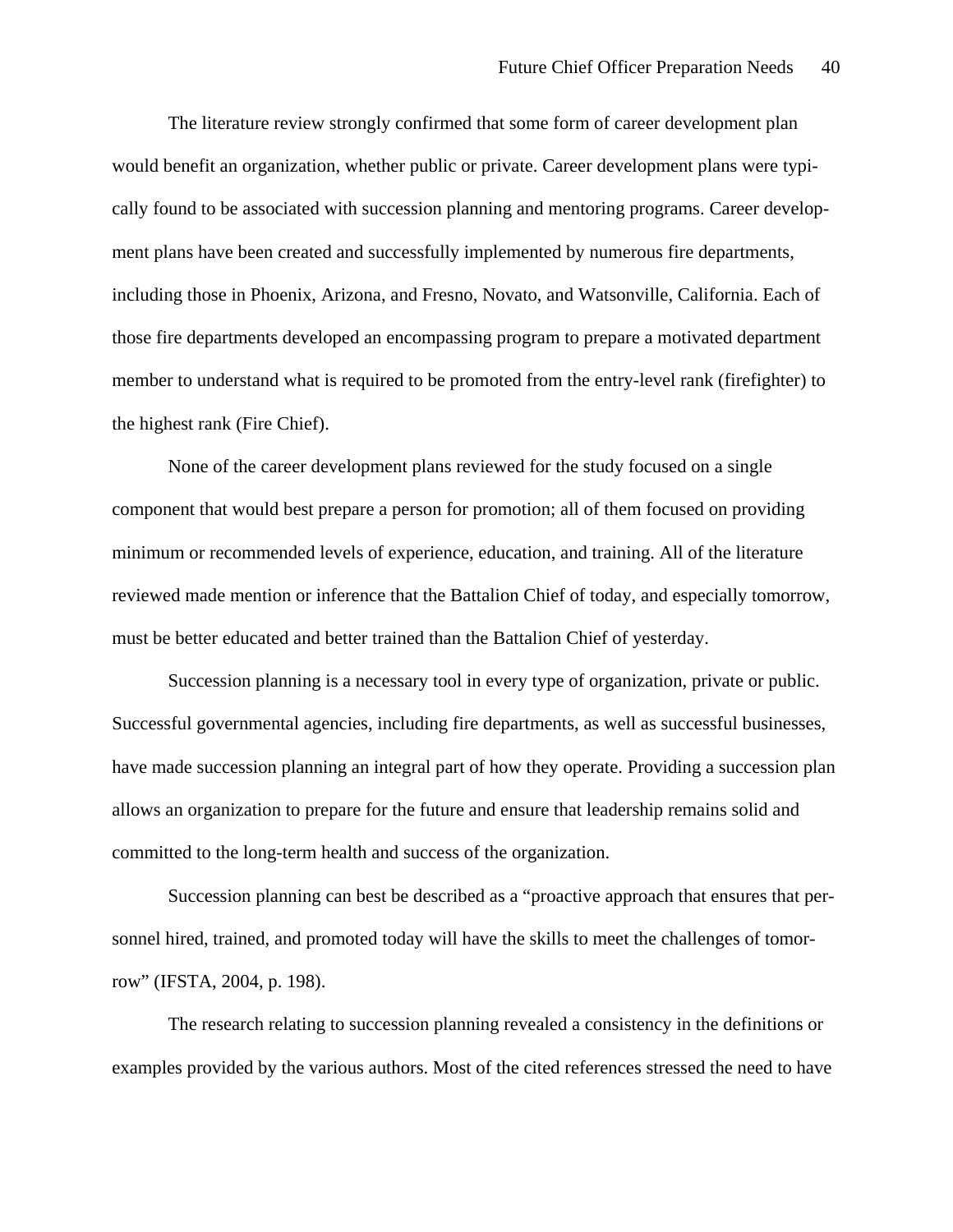the succession plan be an ongoing process that is constantly evaluated supported by upper management. "Whether you call it mentoring or professional coaching, this on-the-job training is a necessary component of developing the talent within your organization" (Ludwig, 2007, p. 30).

In summary, based on the feedback received from the survey and the information found within the literature review, some form of career development plan would indeed benefit the SCCFD.

#### *Research Question 2*

Research question 2 asked, *What is the level of interest within the SCCFD to participate in future Battalion Chief promotional examinations?* This question was answered by responses to the survey.

Item 4 asked how many times the respondent had taken the Battalion Chief promotional examination. Twenty-six (65%) respondents who answered the question reported that they had never taken a Battalion Chief examination, 7 (17.5%) reported that they had taken one such examination, 5 (12.5%) had taken two such examinations, 1 (2.5%) had taken three such examinations, and 1 (2.5%) had taken four or more Battalion Chief promotional examinations (Table 2).

Item 5 asked whether the respondent planned to take future Battalion Chief promotional examinations. Twenty-seven (68%) respondents answered *no*, 7 (17%) answered *yes*, and 6 (15%) chose an option that was not one of the original choices: 4 chose *undecided*, 1 chose *maybe*, and 1 chose *unsure* (Table 2).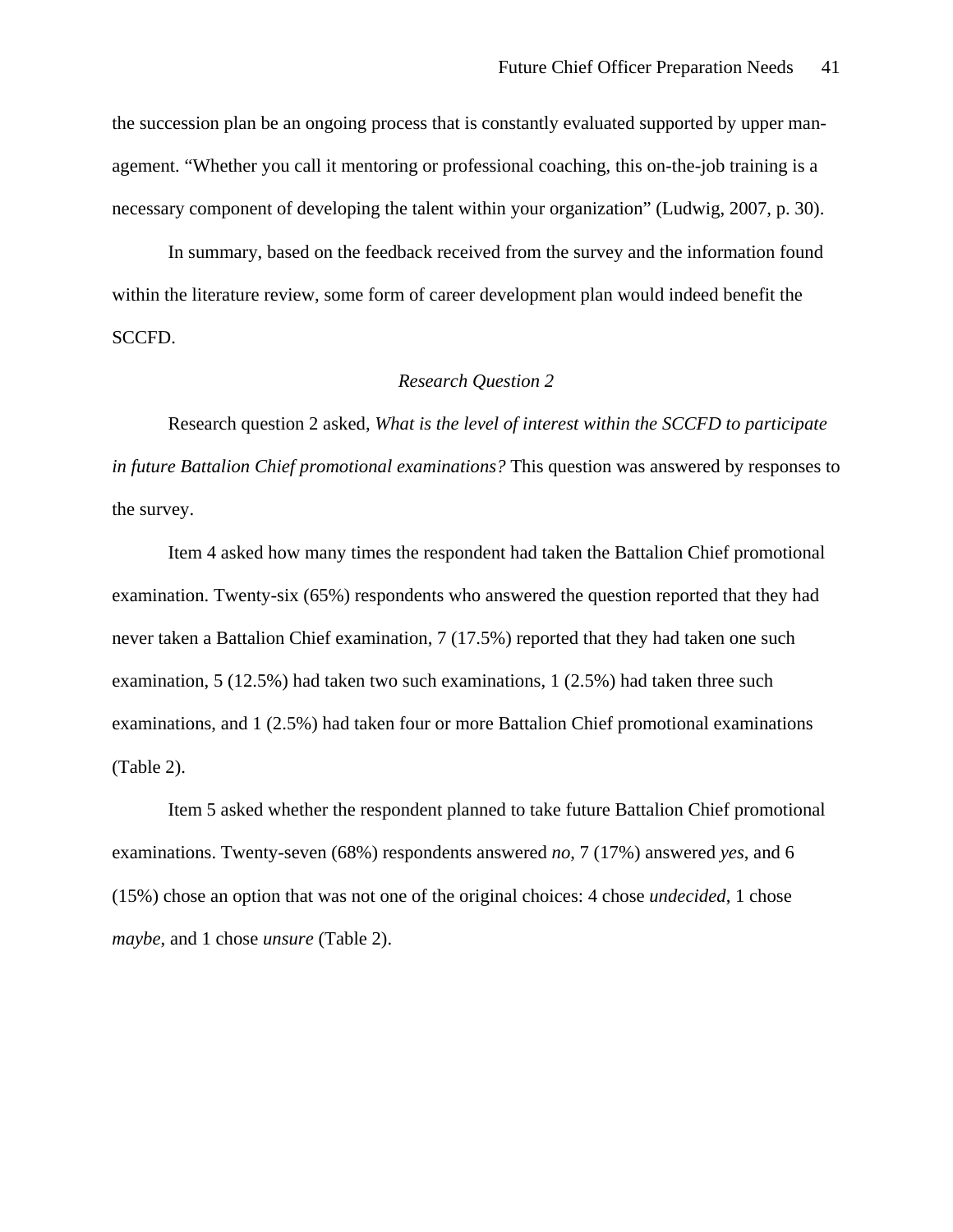Table 2

Summary of Responses to Survey Items 4 and 5  $(N = 40)$ 

| Item                                              |    | %    |
|---------------------------------------------------|----|------|
| 4 Number of times respondent has taken            |    |      |
| a Battalion Chief promotional examination         |    |      |
| $\mathbf{0}$                                      | 26 | 65.0 |
|                                                   | 7  | 17.5 |
| 2                                                 | 5  | 12.5 |
| 3                                                 |    | 2.5  |
| 4 or more                                         |    | 2.5  |
| 5 Desire to participate in future Battalion Chief |    |      |
| promotional examinations                          |    |      |
| Yes                                               |    | 17.0 |
| N <sub>0</sub>                                    | 27 | 68.0 |
| Unsure                                            |    | 2.5  |
| Undecided                                         | 4  | 10.0 |
| Maybe                                             |    | 2.5  |

Item 7 asked participants what the Santa Clara County Fire Department could do to entice more qualified personnel to participate and be successful in future Battalion Chief promotional examinations. Appendix D contains the detailed results. Eleven respondents stated that the position of Battalion Chief should be more attractive through fewer administrative duties, the ability to work overtime and remain in the union, or the ability to spend more time with crews. Ten respondents stated that additional department-sponsored career development, mentoring, and/or encouragement from senior staff would be an enticement. Six respondents stated that the SCCFD should not have to entice personnel to take the Battalion Chief examination and that personnel should be motivated to do so on their own.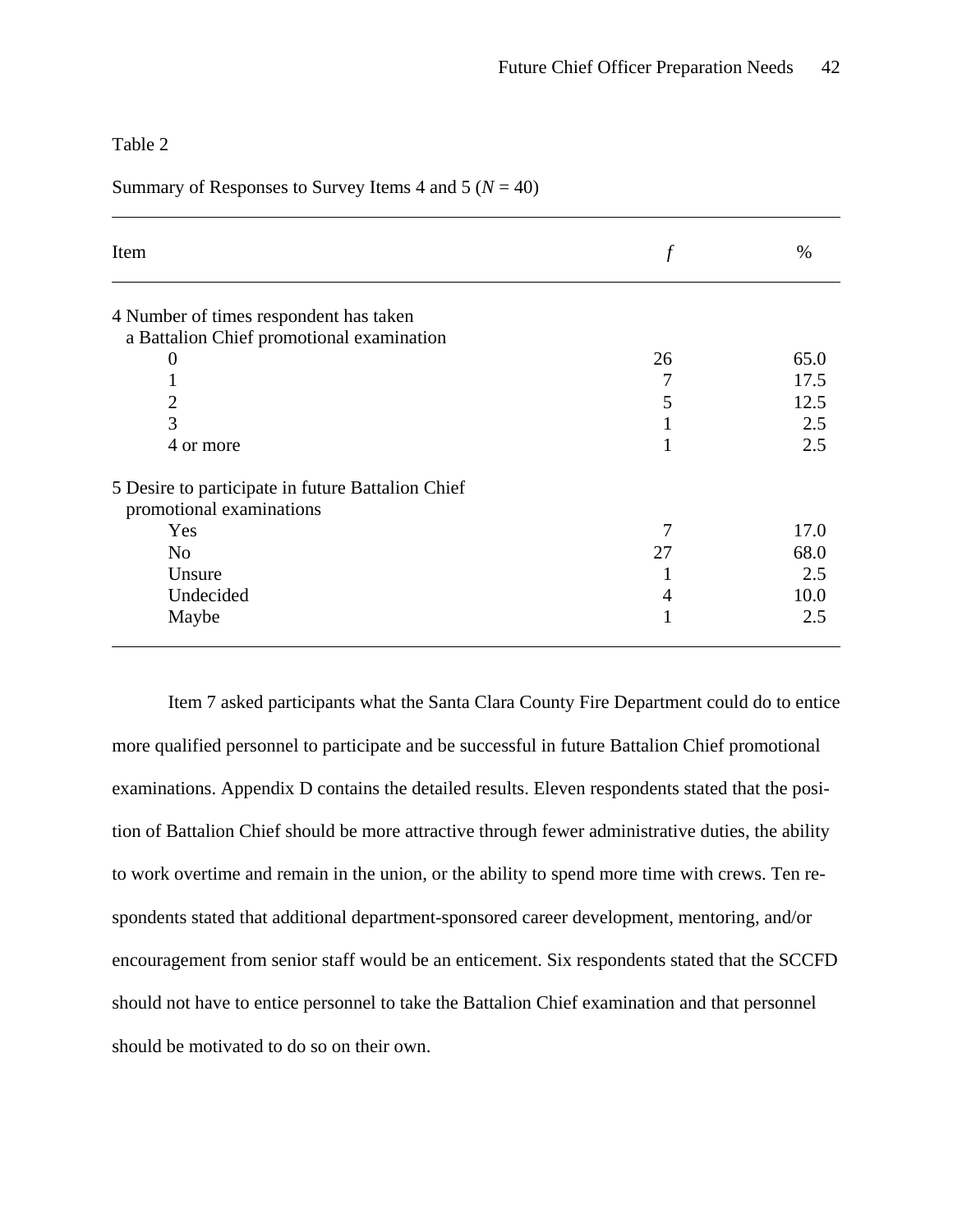Item 10 asked participants to identify the positive aspects of being a chief officer in the SCCFD. This was an open-ended item. Appendix D contains the detailed results. Fifteen respondents chose an answer along the lines of being able to make positive change and be more a part of the big picture as a positive aspect of being a chief officer in the SCCFD. Six respondents stated that the salary, benefits, and work schedule were positive aspects of being a chief officer in the SCCFD. Four respondents were unsure or did not identify any positive aspects of being a chief officer in the SCCFD.

Item 11 asked participants to identify the negative aspects of being a chief officer in the SCCFD. This was an open-ended item. Appendix D contains the detailed results. Eleven respondents stated that the increased workload (including paperwork and administrative duties) were negative aspects of being a chief officer in the SCCFD. Seven respondents stated that being "stuck in the middle" between line personnel and the administration was a negative aspect of being a chief officer in the SCCFD. Three respondents stated that lack of overtime, lack of union representation, and increased responsibility, liability, and span of control were negative aspects of being a chief officer in the SCCFD.

In summary, it can be concluded that there was a low level of interest on the part of current SCCFD Captains to take future Battalion Chief promotional examinations.

#### *Research Question 3*

Research question 3 asked, *Are the current SCCFD Battalion Chief promotional requirements appropriate to ensure that personnel are adequately prepared for their future positions?* This question was addressed by the survey responses and the literature review.

The department's *Job Specifications Manual* (SCCFD, 2006) lists primary experience, education, and training/certification requirements for the Battalion Chief examination: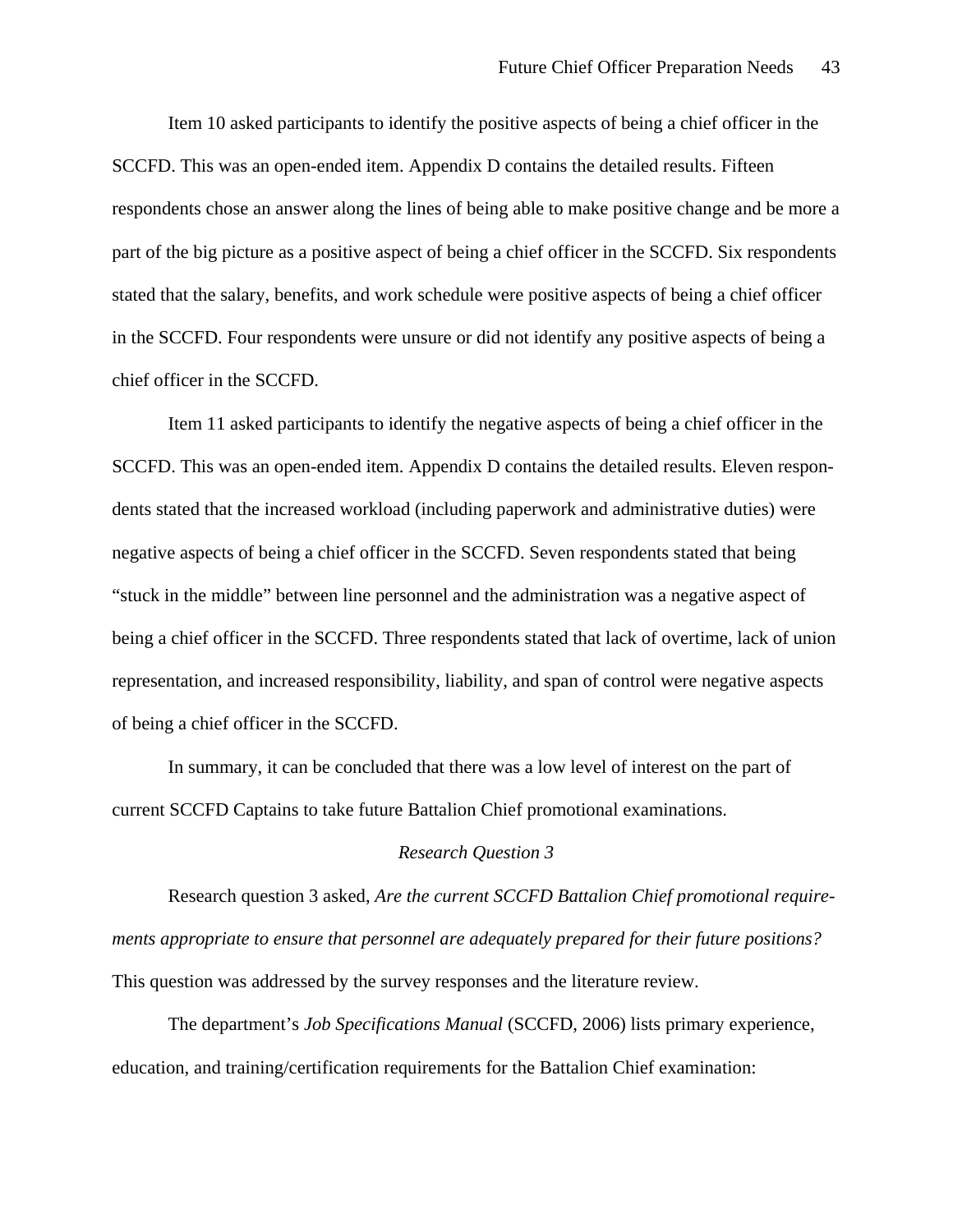- Four years of Fire Captain experience, a 4-year college degree, and Chief Officer certification, OR
- Five years of Fire Captain experience, a 2-year college degree, and Chief Officer certification, OR
- Six years of Fire Captain experience, 30 college credits, and 5 of the 11 Chief Officer courses completed.
- All of the above require completion of the following training classes: I-400 (Advanced ICS), S-339 (Division/Group Supervisor), and S-330 (Strike Team Leader).

The above requirements of the SCCFD were compared with information found in the literature review from fire departments who had created a formal career development plan, such as Fresno, Novato, and Watsonville, California, and Phoenix, Arizona. Based on this review, it was concluded that the SCCFD requirements will assist their personnel in preparing adequately for their future positions.

Item 9 of the survey asked participants whether the promotional requirements for the position of Battalion Chief (scheduled to go into effect December 2008) were realistic and reasonable. Thirty (75%) respondents answered *yes* and 10 (25%) answered *no.* While the majority of responding Captains in the SCCFD agreed that the current SCCFD Battalion Chief promotional requirements were appropriate, some expressed a need to focus on certain items. Appendix D contains the detailed results. Five respondents stressed the need to increase the number of years of experience required to become a Battalion Chief. Three respondents stated that the educational requirements were too high and could be a hindrance to finding qualified candidates. However,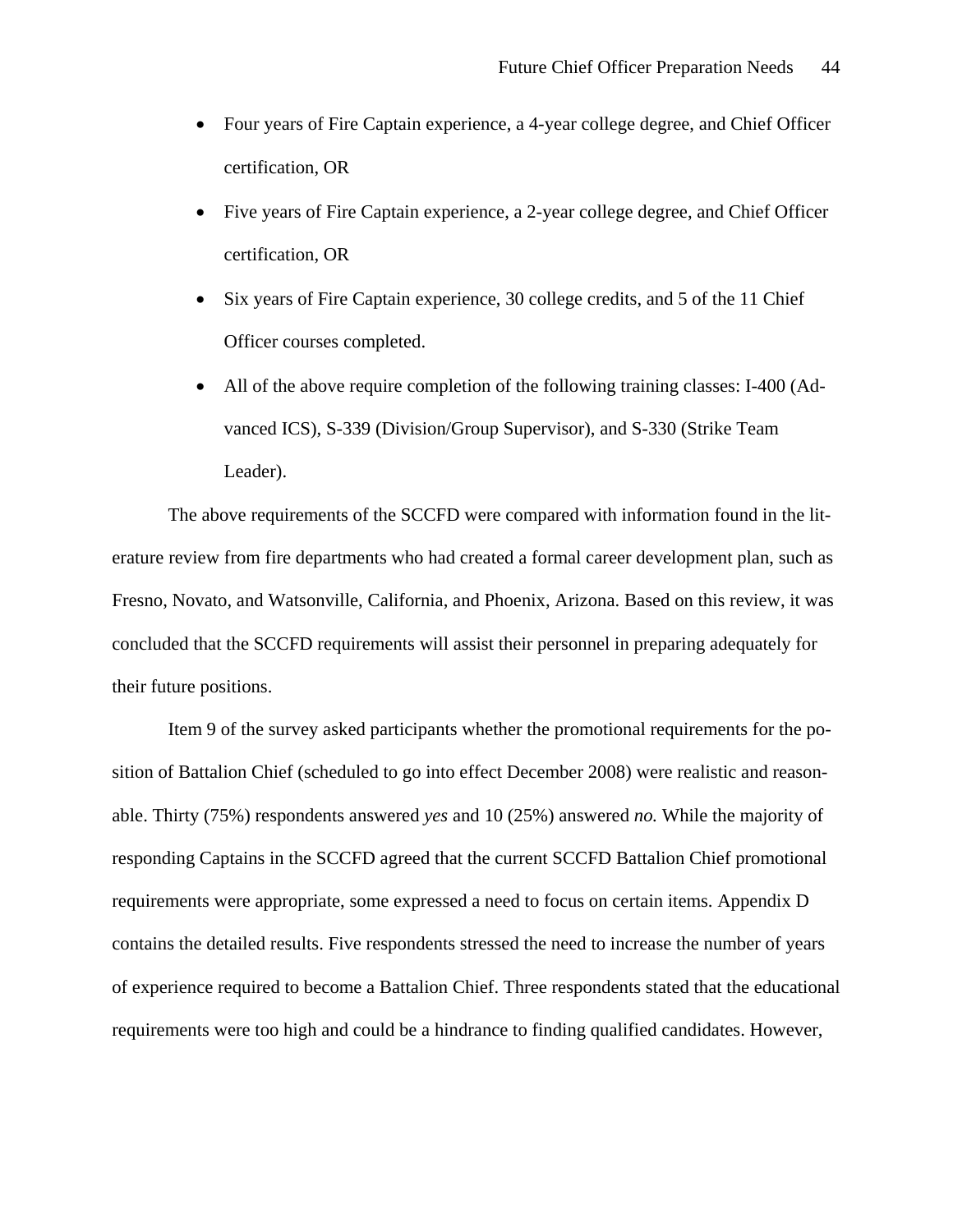three respondents stated that training and educational requirements were appropriate and that a Battalion Chief at the SCCFD should possess at least a 2-year degree.

The information contained in the 32 job flyers for Battalion Chief (or equivalent positions) that were reviewed led to the conclusion that the SCCFD is headed in the right direction with its promotional requirements for the position of Battalion Chief. Whether these requirements will ensure that personnel are adequately prepared for their future positions remains to be seen; however, based on the agreement expressed by the majority of SCCFD Captains who responded to the survey, the requirements were deemed by the researcher to be appropriate.

The literature review included a review of the requirements for promotion to Battalion Chief (or equivalent) announced 32 fire departments in the United States. What were those fire departments looking for in the way of experience, education, and training/certifications?

Regarding the level of *experience* at the company officer rank necessary to take the Battalion Chief examination, 11 departments (35%) required at least 2 years experience, 7 (22%) required at least 3 years experience, 6 (19%) required at least 4 years experience, 1 (3%) required at least 5 years experience, 2 (6%) required at least 6 years experience, 1 (3%) required at least 7 years experience, and 4 (13%) did not list a specific time in at the company officer rank required to participate in the Battalion Chief promotional process.

Regarding the level of *education* required for Battalion Chief promotional candidates, 14 departments (44%) required at least a 2-year college degree, 16 (50%) required at least a 4-year college degree, and 2 (6%) did not state any requirement of any specific level of education. Additionally, 5 (16%) either required or felt was desirable, completion of the Executive Fire Officer Program through the NFA.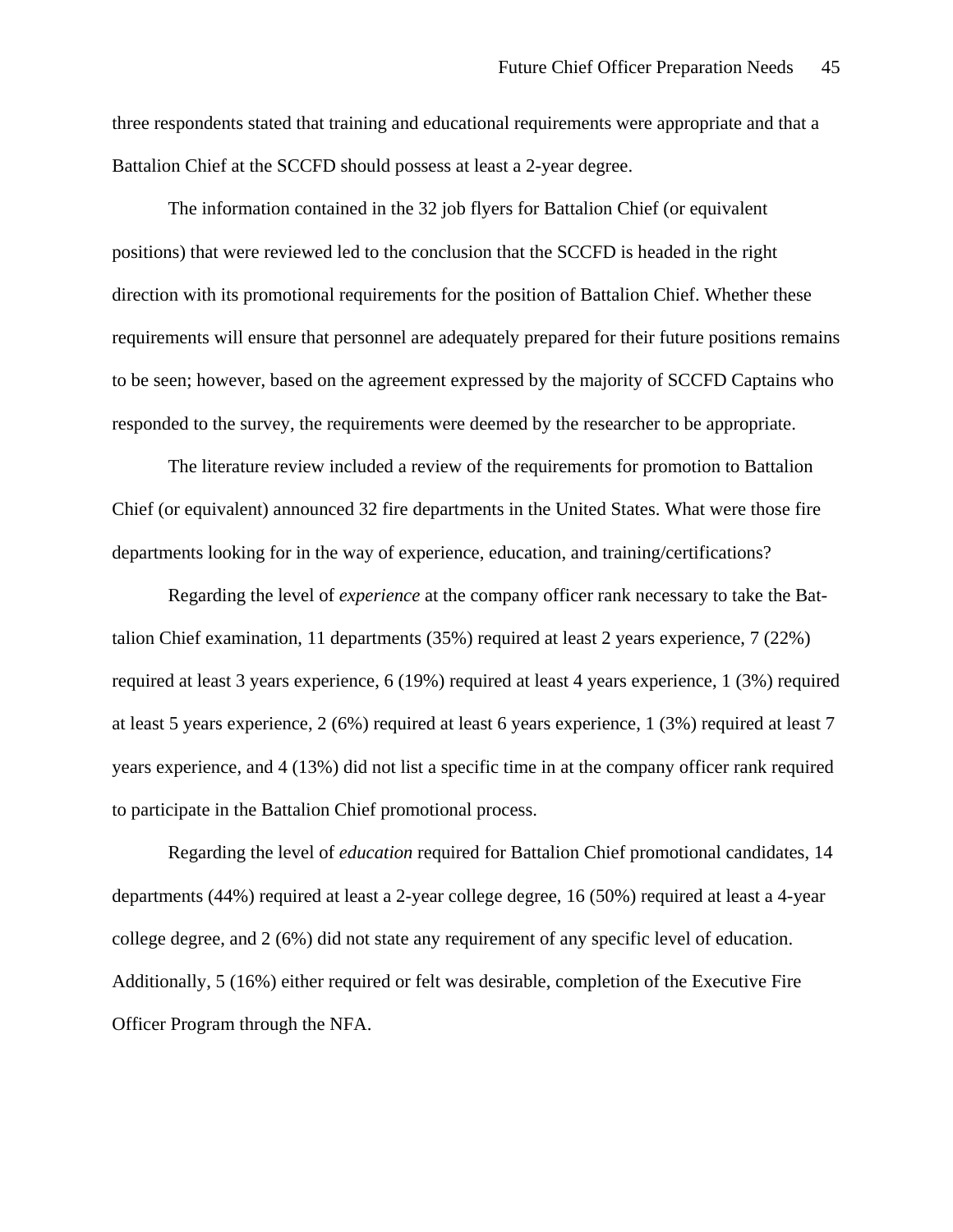Regarding the level of *training and certification* necessary to take the Battalion Chief examination, 17 of the departments (53%) required Chief Officer certification, 11 (34%) required Emergency Medical Technician certification, and 9 (28%) required Company Officer certification. Other required training certifications included Strike Team Leader, Incident Safety Officer, Hazardous Materials Incident Commander, Division/Group Supervisor, Incident Command System (ICS) 300 and 400, S-290 (Intermediate Wildland Fire Behavior), and coursework in Fire Investigation, Fire Prevention, and Fire Instructional Methodology. Table 3 summarizes the training and certification requirements stated in the announcements from the 32 departments reviewed.

In summary, while it may not be possible to identify whether the SCCFD requirements for their personnel to participate in a Battalion Chief promotional examination are adequately preparing personnel for their future position, it can reasonably be concluded that the majority of SCCFD Captains surveyed agreed that the requirements were appropriate and the literature review showed the requirements to be very similar to what other fire departments required for examination for promotion to Battalion Chief or an equivalent position.

#### *Research Question 4*

Research question 4 asked, *Are the knowledge, skills, and abilities expected of an SCCFD Battalion Chief appropriate for the position and similar to what other departments use as criteria for similar positions?* This question was addressed by the literature review.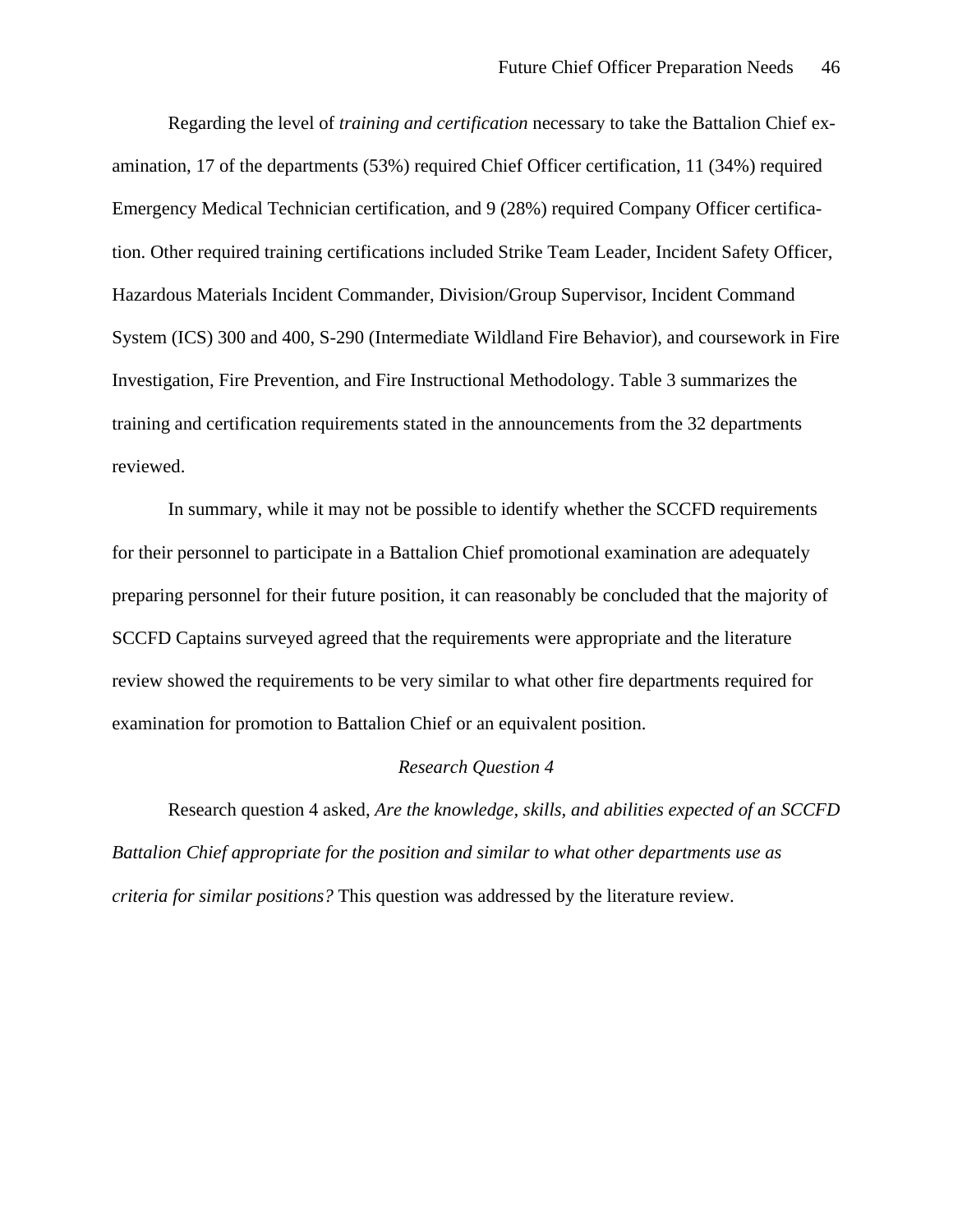Table 3

Training and Certification Requirements Announced by 32 Fire Departments Reviewed for the Study

| Requirement                                               | $\int$         | $\%$ |
|-----------------------------------------------------------|----------------|------|
| Chief Officer certification                               | 17             | 53   |
| <b>Emergency Medical Technician certification</b>         | 11             | 34   |
| Company Officer certification                             | 9              | 28   |
| Fire Prevention certification and/or classes              | 7              | 22   |
| Fire Instructor Methodology certification and/or classes  | 6              | 19   |
| Hazardous Materials Incident Commander certification      | 6              | 19   |
| <b>Strike Team Leader certification</b>                   | 6              | 19   |
| Fire Investigation certification and/or classes           | 4              | 13   |
| Incident Command System 300 certification                 | 3              | 9    |
| Incident Safety Officer certification                     | $\overline{2}$ | 6    |
| Incident Command System 400 certification                 | $\overline{2}$ | 6    |
| S-290 (Intermediate Wildland Fire Behavior) certification | 1              | 3    |
| Division/Group Supervisor certification                   | 1              | 3    |

*Note*. Since one fire department may require multiple certifications, the percentages may not total 100%.

It was important to look at the current knowledge, skills, and abilities expected of an SCCFD Battalion Chief before examining similar requirements of other fire departments. The full SCCFD Battalion Chief job description, including knowledge, skills, and abilities, is located in appendix A. According to the current SCCFD Battalion Chief job description, the overall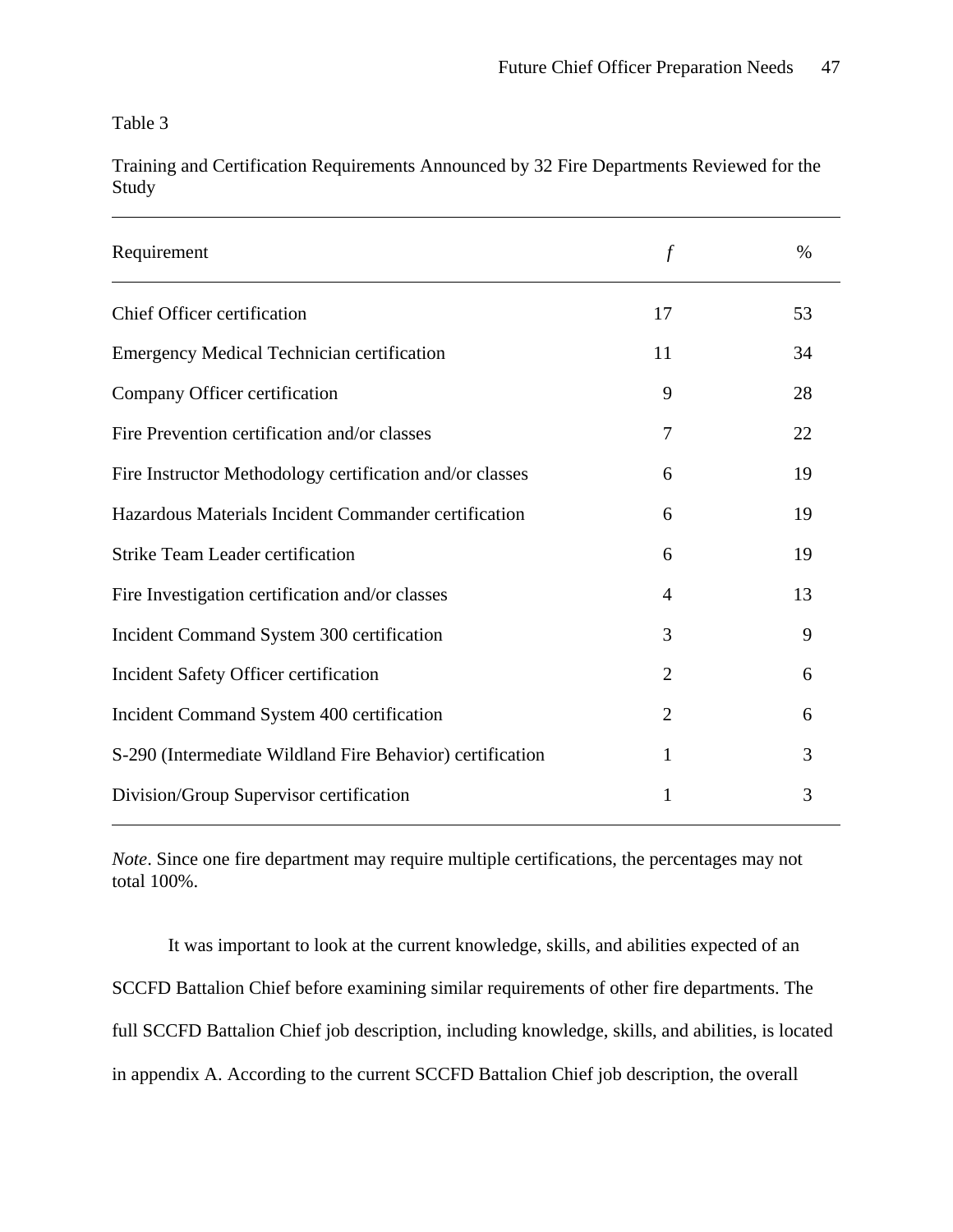required knowledge, skills and abilities can be classified in 16 broad categories for comparison with other fire departments.

- 1. Leadership
- 2. Budgeting
- 3. Personnel management
- 4. Firefighting and fire service knowledge
- 5. Written communications
- 6. Oral communications
- 7. Training and mentoring
- 8. Remaining calm/Ability to handle stress
- 9. Incident management/Incident command
- 10. Progressive firefighting techniques
- 11. Management
- 12. Decision making/Problem-solving ability
- 13. Interpersonal relations/Team work/Team player ability
- 14. Physical fitness
- 15. Knowledge of laws, codes, and ordinances
- 16. Planning ability

Table 4 summarizes the 16 SCCFD categories of knowledge, skills, and abilities as stated requirements for Battalion Chief appointment by the 32 comparison fire departments.

A comparison of the knowledge, skills, and abilities expected of an SCCFD Battalion Chief as listed on the current job description with the Battalion Chief job flyers of the 32 departments reviewed (see appendix B for the entire list) led to the conclusion that a Battalion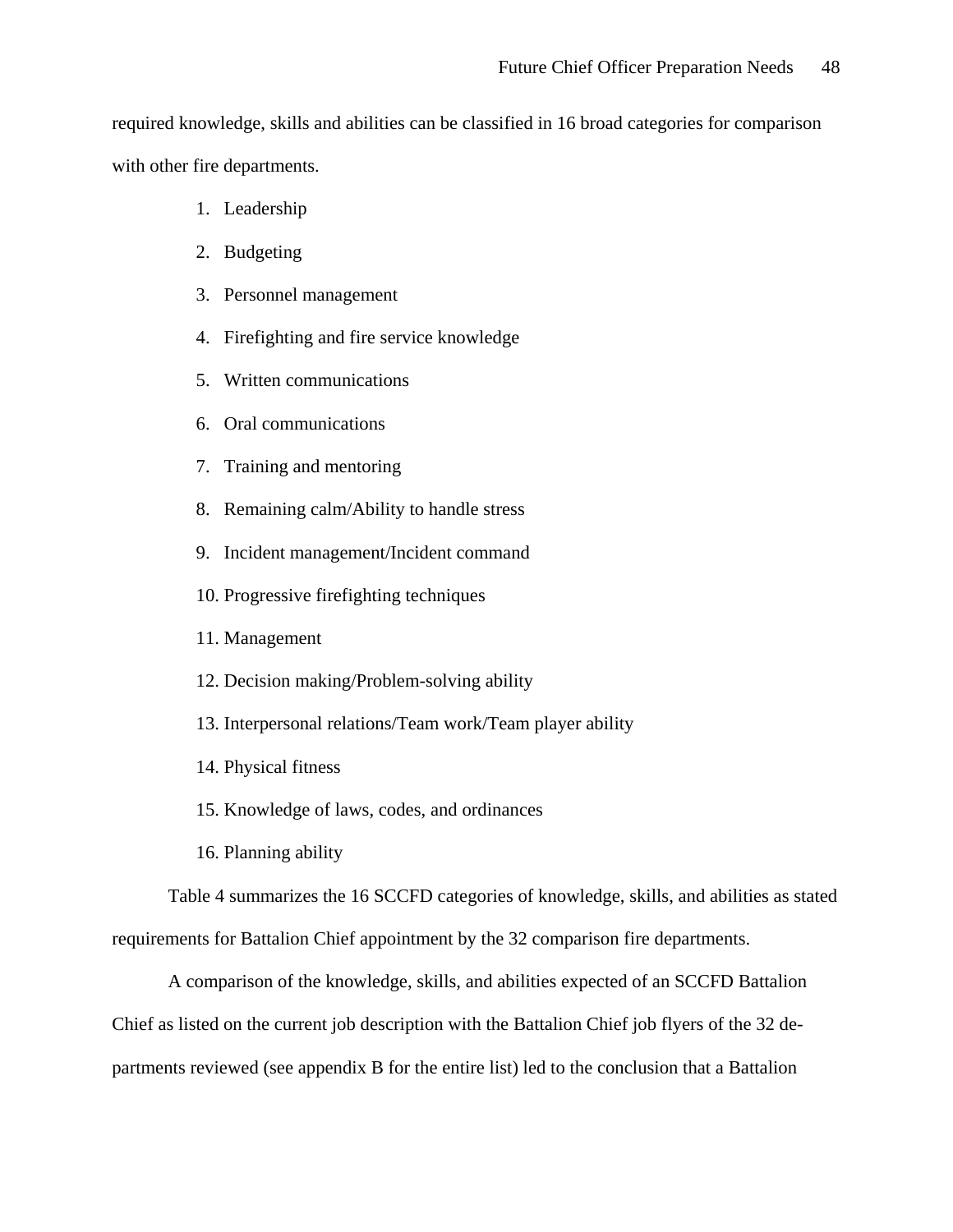Table 4

*Knowledge, Skills and Abilities Expected of Battalion Chiefs in 32 Other Fire Departments* 

| Requirement                                   | $\int$ | $\%$ |
|-----------------------------------------------|--------|------|
| Management                                    | 31     | 97.0 |
| Planning                                      | 31     | 97.0 |
| Incident management / Incident command        | 30     | 94.0 |
| <b>Budgeting</b>                              | 29     | 91.0 |
| Decision making / Problem solving             | 28     | 87.5 |
| Personnel management                          | 28     | 87.5 |
| Firefighting and fire service knowledge       | 28     | 87.5 |
| Interpersonal relations / Team player ability | 27     | 84.0 |
| Training and mentoring                        | 25     | 78.0 |
| Written communications                        | 23     | 72.0 |
| Knowledge of laws, codes, ordinances          | 22     | 69.0 |
| Oral communications                           | 21     | 66.0 |
| Leadership                                    | 21     | 66.0 |
| Remaining calm / Ability to handle stress     | 12     | 37.5 |
| Progressive thinker                           | 11     | 34.0 |
| Physically fit                                | 9      | 28.0 |

*Note*. Since one fire department may require multiple knowledge, skills, and abilities, the percentages may total 100%.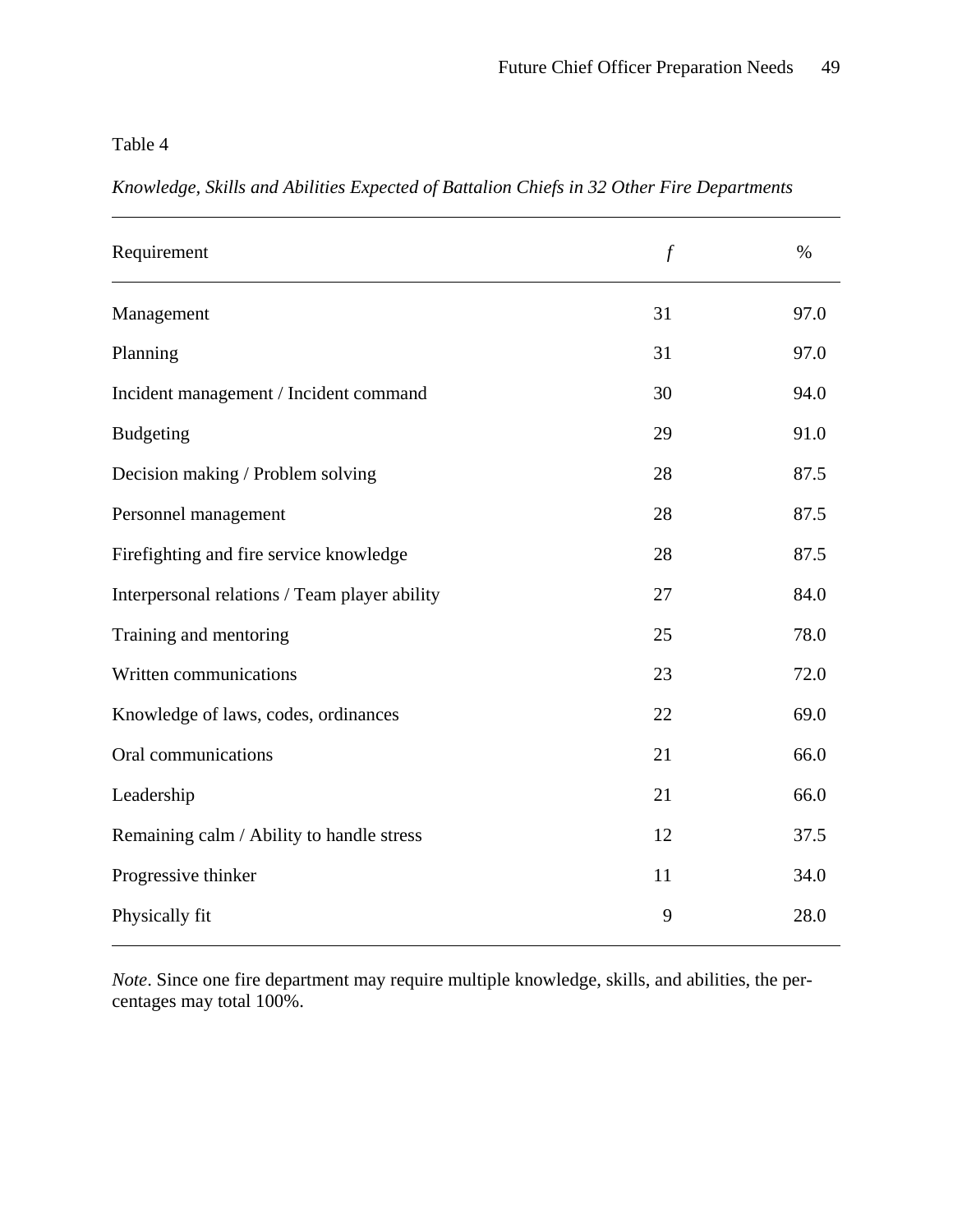Chief in the SCCFD has virtually the same duties and responsibilities as a Battalion Chief in comparable departments might have. Many commonalities were noted. Virtually every jurisdiction looking for a Battalion Chief expects that person to have knowledge, skills, and abilities in the following areas: leadership; management; supervision; attend meetings; budgeting; program management; personnel management; administration; ability to use computers and various software programs; incident management; interpersonal relationships; oral and written communications; customer service; laws, codes, ordinances, standards and regulations affecting the fire service; and (usually listed last) other duties as required. A Battalion Chief in any organization is a middle manager who is the conduit between the fire station personnel and the administrative staff and the one whom administration expects to carry out the intended goals and objectives of the organization through their assigned personnel.

In summary, the information obtained from the literature indicated that the knowledge, skills, and abilities that the SCCFD expects in a Battalion Chief are very similar to what other fire departments expect in a Battalion Chief, with minimal variation. Since knowledge, skills, and abilities for a specific position are typically determined and established through a stringent process to ensure accuracy, reliability, and validity, the SCCFD knowledge, skills, and abilities for the position of Battalion Chief are deemed to be appropriate for the position.

#### **Discussion**

This section discusses the relationship between the responses to the survey instrument and the review of the job flyers from the 32 fire departments selected for comparison to the SCCFD requirements. The discussion leads to an analysis and interpretation of the findings and identifies departmental implications of the findings.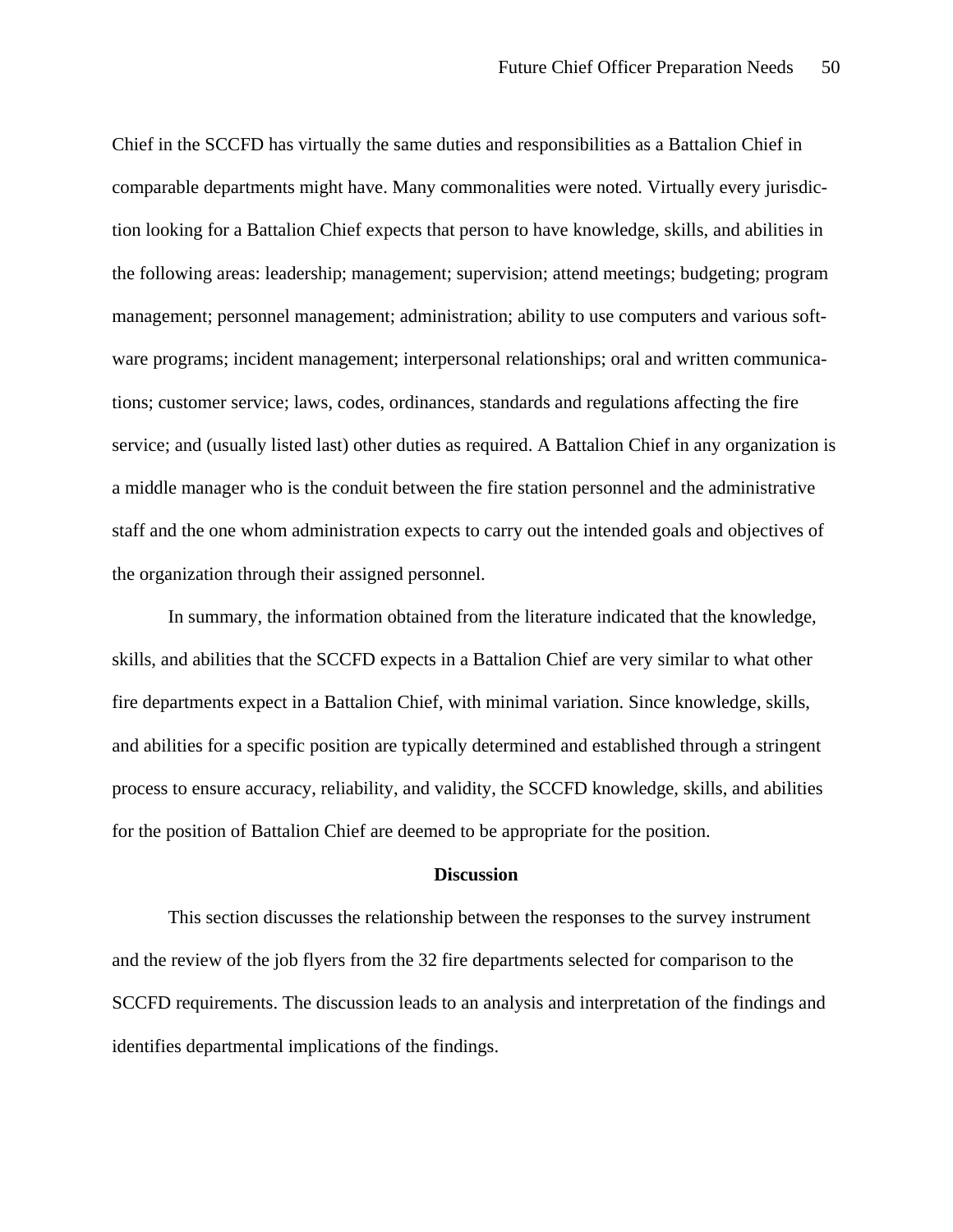The SCCFD, like many other public and private organizations, is faced with a large number of retirements in the near future. This is most obvious at the chief officer rank, where almost 80% of the current chief officers will either retire or be eligible for retirement within the next 5 years (SCCFD, 2004b). To ensure that the SCCFD is prepared to proceed well into the future, the SCCFD will need well-qualified candidates who are qualified and willing to step up to the chief officer ranks. Many fire departments have taken the time and effort to put together comprehensive succession and/or career development plans to ensure that their personnel are ready to step up to these challenges.

One of the challenges of the SCCFD to recruiting personnel to aspire to the position of Battalion Chief was revealed by the survey: Many responding Captains stated that they were not interested in taking the Battalion Chief promotional examination because of their perceptions of the job of a Battalion Chief. Commonly noted negative perceptions included added administrative duties and workload, personnel management, program management, being placed in an awkward position between the fire station personnel and the administration, loss of pay because of the inability to work overtime, loss of union protection, and increased responsibility or liability associated with the position. Although some Captains showed an interest in taking future Battalion Chief promotional examinations, they were clearly in the minority.

Many of the SCCFD Captains who responded to the survey provided suggestions to make the job of Battalion Chief more desirable, such as putting the Battalion Chiefs back into the labor union, providing overtime opportunities, or eliminating administrative duties such as program management. Such suggestions do not provide an "easy fix," some require conferring with the labor union, and some may not be appropriate for the current situation based on the position of SCCFD administration. The challenge is broadened by the fact that the review of the 32 fire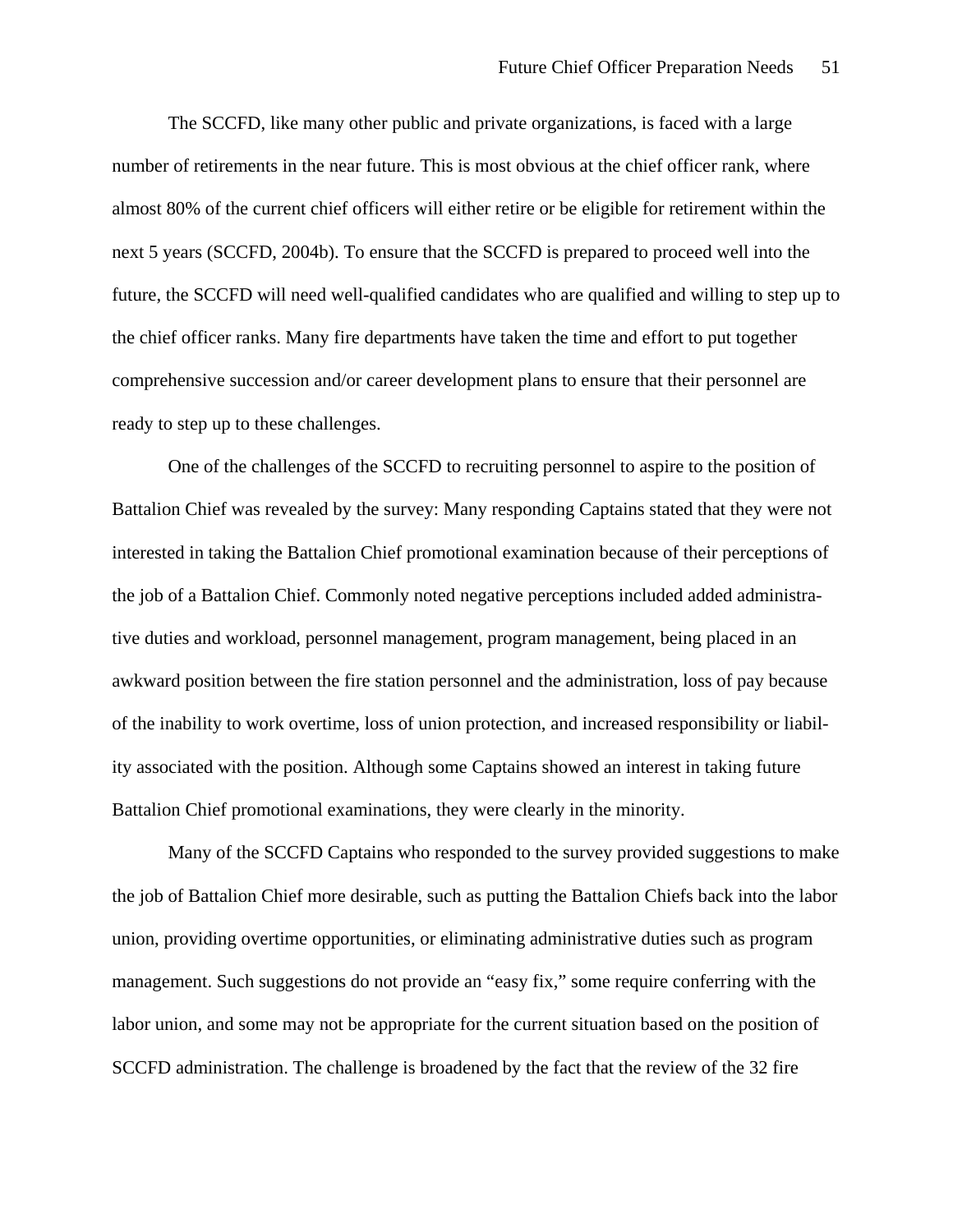departments recruiting Battalion Chiefs showed that they considered Battalion Chief to be a management position, eliminating the possibility of union protection and overtime opportunities. Also, virtually every reviewed department expected Battalion Chiefs to have some form of administrative duties, including program management or special assignments, attending meetings, preparing staff reports, or doing extensive research, all duties above and beyond responding to emergency calls and training and/or supervising personnel.

Some of the surveyed SCCFD Captains also expressed frustration regarding the lack of time that the Battalion Chief can spend with crews, in the form of training or just bonding. Unfortunately, the times when a Battalion Chief just responded to calls and trained with personnel have probably passed; no fire department complains of being overstaffed. Reduced and more restrictive budgets are forcing fire departments to do more with less, which sometimes includes having personnel take on extra duties and responsibilities due to the lack of funding for positions dedicated to program management responsibilities.

The question of whether current SCCFD Battalion Chief promotional requirements are appropriate in preparing personnel for their future positions is challenging because several variables have yet to be measured. Short of interviewing or surveying the current and former Battalion Chiefs to obtain their opinions or finding a way to measure the success of current promotional requirements, it is difficult to determine whether the requirements are appropriate and whether they should be modified.

Clearly, there is a challenge to the SCCFD to improve its methods of educating department personnel about the rank of Battalion Chief, including its positive and negative aspects. Improved education methods might open dialogue that could identify potential way of increasing recruitment of future chief officers. The responses of the current Captains noted many positive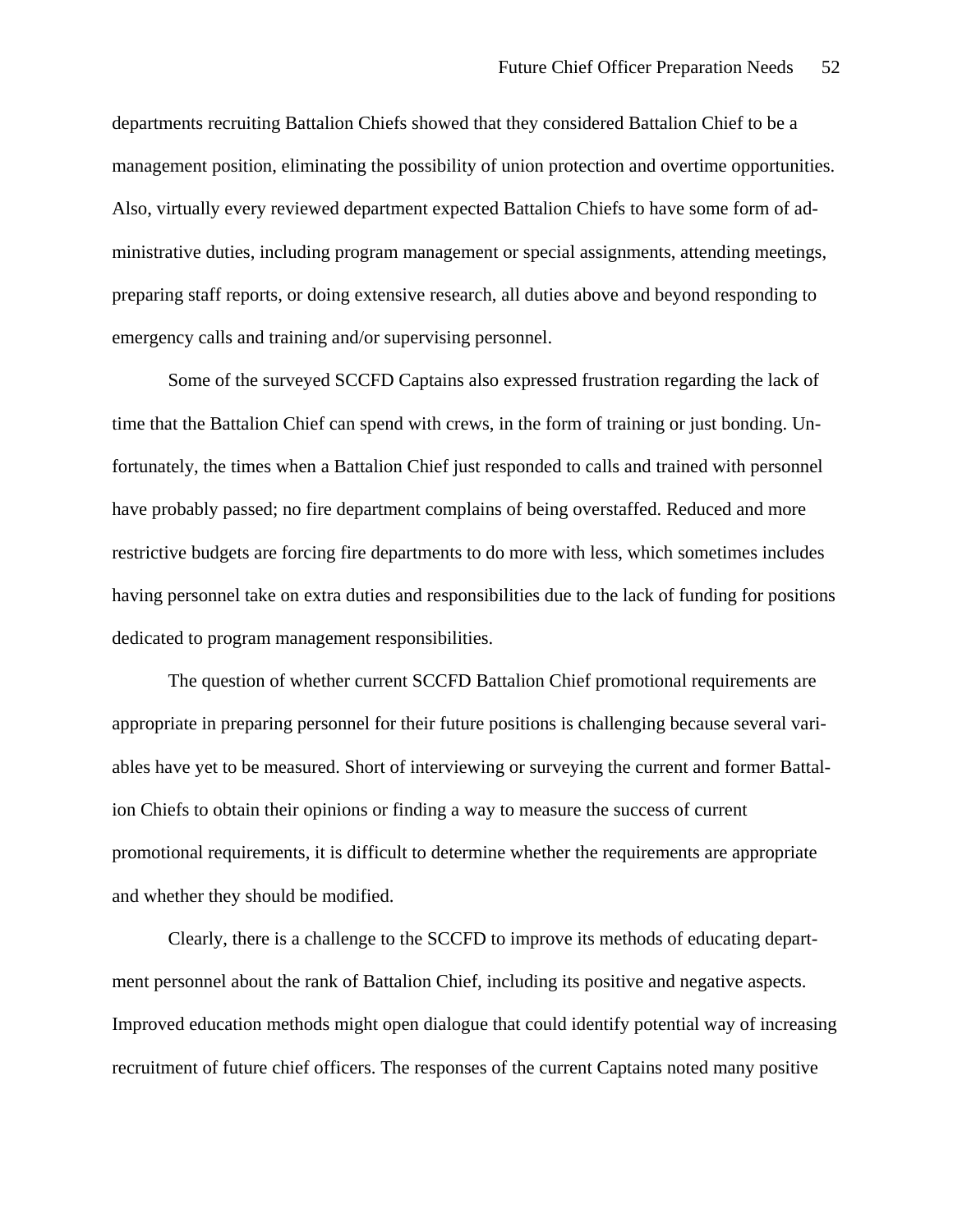and negative aspects of the current position of Battalion Chief in the SCCFD; however, it is possible that not all of the perceptions reported by these Captains accurately reflect the actual situation. It is important that SCCFD senior staff recognize the perceptions held by Captains regarding the position of Battalion Chief in order to correct inaccurate perceptions and change negative assessments of the position to positive assessments.

One method of ensuring that personnel of the SCCFD are ready to step into leadership positions within the organization, specifically at the chief officer rank, is to establish a functional succession and/or career development plan that will assist with adequately preparing future chief officers.

Burdick (2007) advocated that executive level chief officers work very closely with new or future chief officers to ensure a smooth transition into the chief officer ranks. Executive-level chief officers sometimes forget what it is like to be a new chief officer, and they sometimes assume that newly promoted chief officers will automatically succeed in the early days of their new positions. This is critical because the newly promoted chief officer, unfamiliar with the potentially threatening position between fire station personnel and department administration, may feel abandoned and without support.

Information found in the literature review clearly confirmed that some form of career development plan would benefit an organization, whether public or private. Career development plans were typically found to be associated with succession planning and mentoring programs. Career development plans have been created and successfully implemented by numerous fire departments, including those in Phoenix, Arizona, and Fresno, Novato, and Watsonville, California. Each of those fire departments developed an encompassing program to prepare motivated department members to understand what is involved in promotion from the entry-level rank of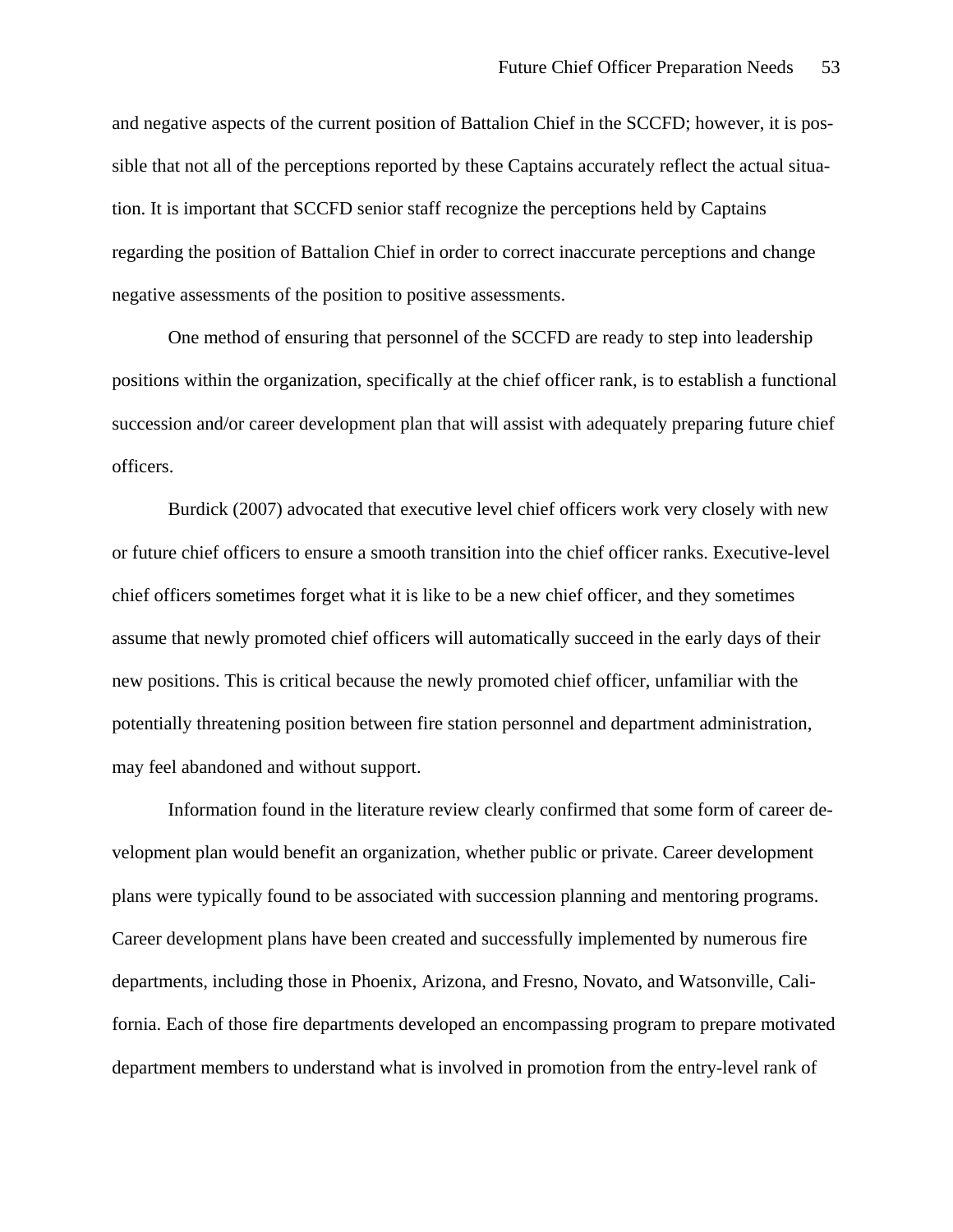firefighter to the highest rank of Fire Chief. None of these career development plans focused on a single component to prepare a person for the promoted ranks; all of them focused on minimum or recommended levels of experience, education, and training. Reliance on seniority alone is no longer adequate.

Succession planning is a necessary tool in every type of organization, private or public. Successful governmental agencies, including fire departments, as well as successful businesses have made succession planning an integral part of how they operate; providing a succession plan allows an organization to prepare for the future and ensure that leadership remains solid and committed to the long-term health and success of the organization. Succession planning can best be described as a "proactive approach that ensures that personnel hired, trained, and promoted today will have the skills to meet the challenges of tomorrow" (IFSTA, 2004, p. 198). Research relating to succession planning reveals a consistency in definitions or examples. Most stress that an organization continues, even as its people come and go; the succession plan must be an ongoing process. The succession plan and/or career development plan cannot be a book on a shelf collecting dust; it must be a living document that is constantly evaluated and modified to meet the needs of an organization.

Barr and Eversole (2006) stressed the importance of training and education, especially at the chief officer level:

If the leaders of the organization have attained an educational level that allows them to supervise and manage the organization effectively, the department's ability to achieve its complex mission is enhanced. Today's chief is forced to be both a manager of resources and a leader of people. (p. 304)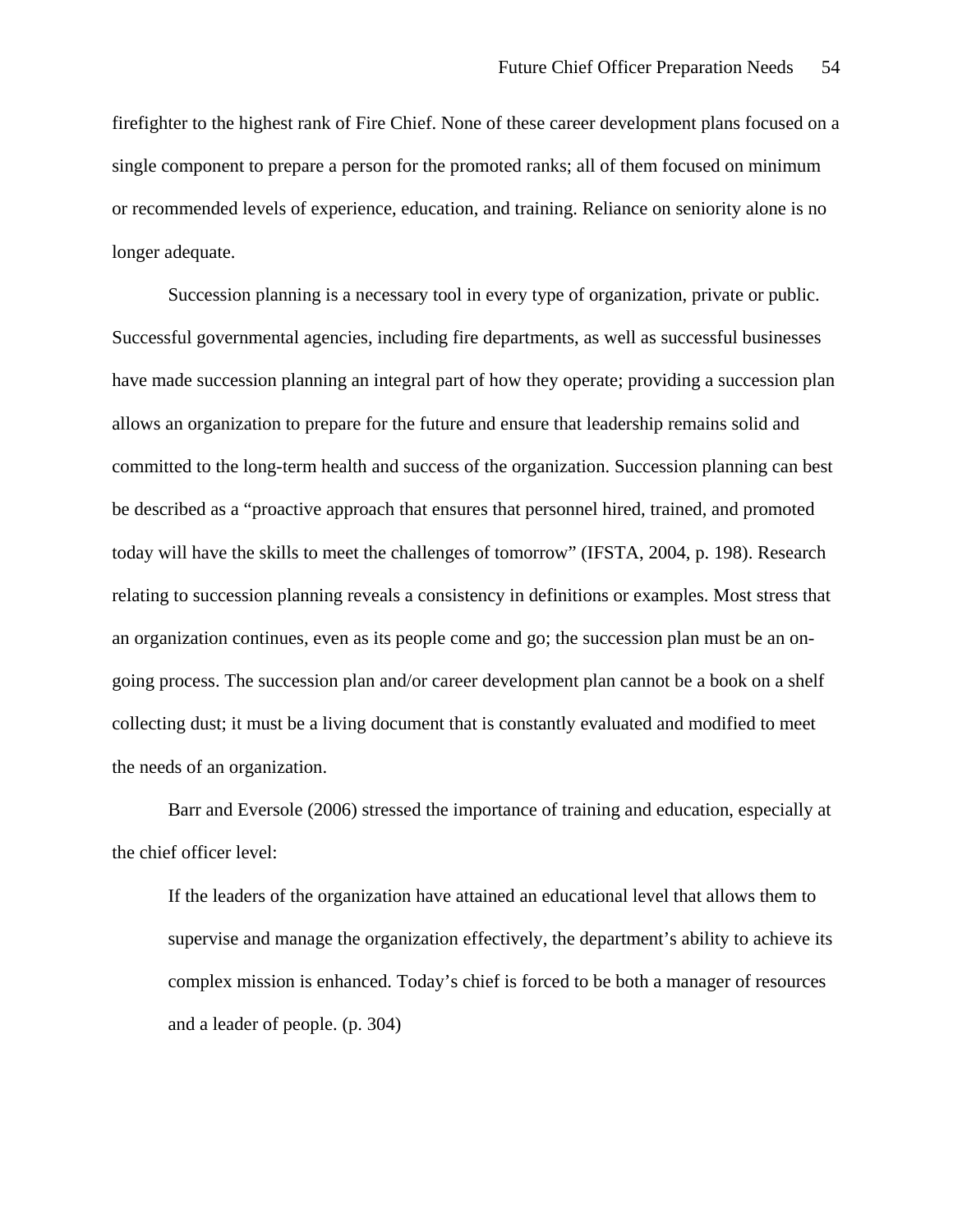Organizations last longer than their personnel. Through the use of appropriate career development planning, which should include succession planning and mentoring, the personnel who are placed in leadership positions will have an understanding of the important organization history, as well as the knowledge, skills, and abilities required for success in future positions.

#### **Recommendations**

The purpose of this research was to identify ways in which the SCCFD could better prepare future chief officers to fill those key leadership vacancies, in preparation for large numbers of retiring chief officers.

Based on responses to the survey, the literature review, and analysis of the results of both processes, the following recommendations are offered to serve as a catalyst to develop a succession plan to include a career development plan to ensure that sufficient numbers of personnel are interested in participating in future chief officer promotional examinations and are prepared for future chief officer vacancies in the SCCFD.

First, establishing a formal succession plan and career development plan, based on the recommendations of personnel, would ensure that the SCCFD is in a strong position to continue providing the highest level of service to the citizens within the communities served.

Second, the SCCFD should put together a succession planning committee composed of personnel from as many ranks as possible, to include suppression, management, and administration personnel, as well as executive board members of the Santa Clara County Firefighters International Association of Fire Fighters Local 1165. It is critical that all ranks and divisions be adequately represented as stakeholders in the process to ensure that SCCFD gains participation by all ranks and divisions.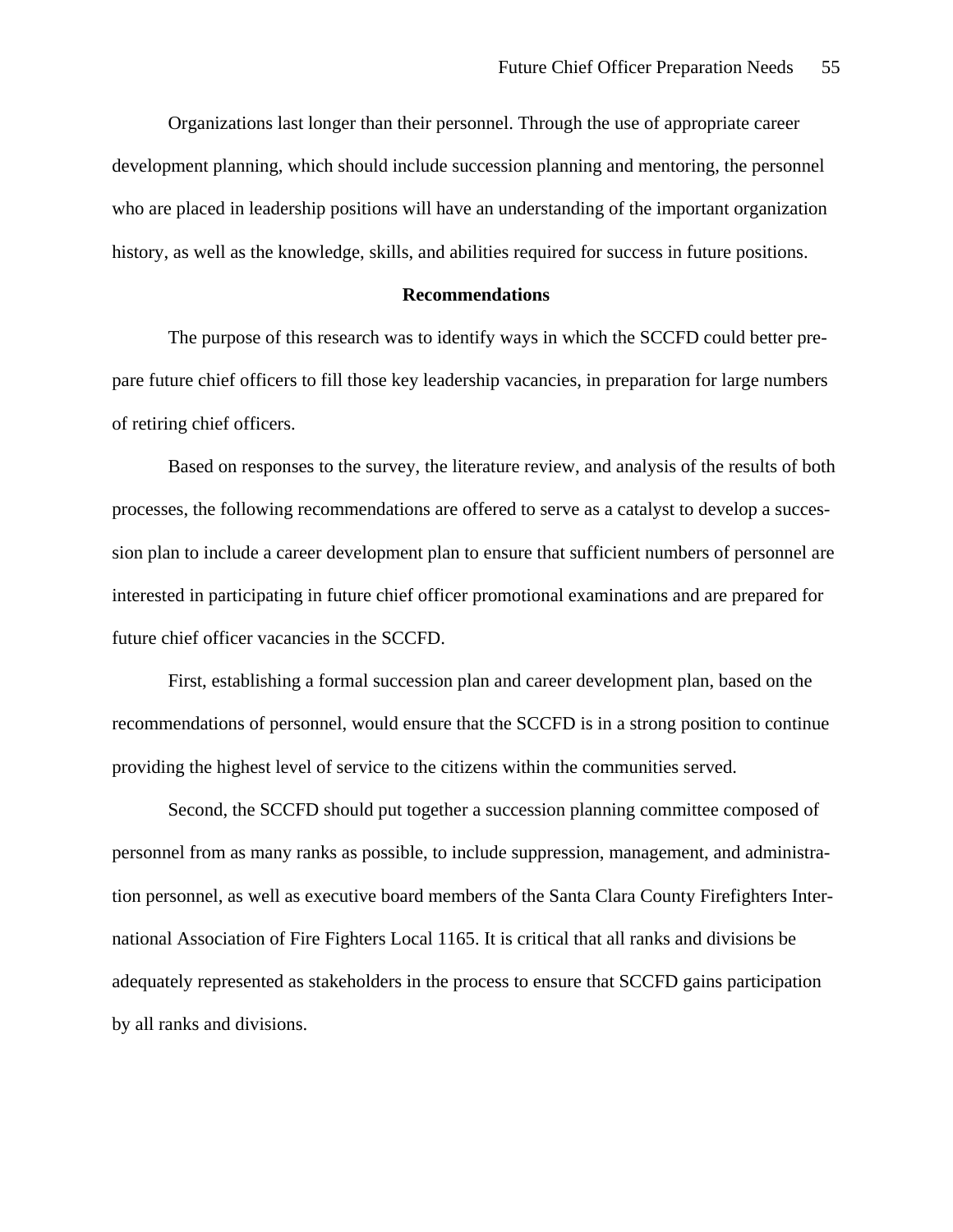While the focus of the committee should initially be on chief officer preparation needs, primarily at the rank of Battalion Chief, it would benefit the department to take a look at the Executive Level Chief Officer ranks, the rank of Fire Captain, and the numerous specialized ranks and positions within the department, including those found within the Training Division, the Fire Prevention Division, the Support Services Division, and the Administrative Division. This committee would develop and follow the plan through implementation. It is crucial that the Fire Chief and administrative staff members support the final plan, verbally, nonverbally, and financially, to ensure success in the long run.

The SCCFD succession planning committee could use the information contained in this ARP as a starting point. Evaluation of the final plan should occur annually or more often, if necessary, to ensure that the plan is meeting the needs of the SCCFD. Adjustments should be made as needed, since required knowledge, skills, and abilities, as well as personnel needs, may change over time.

What seems to set the SCCFD apart from other fire departments is its commitment to ensure that each employee knows that he or she is the department's greatest and most valued asset (SCCFD, 2004a). By proactively creating a succession planning committee and developed a career development program for future chief officers as well as others aspiring to be promoted or to acquire new sets of knowledge, skills, and abilities, the SCCFD will continue to be the well-respected and progressive fire department that its personnel strive to make it.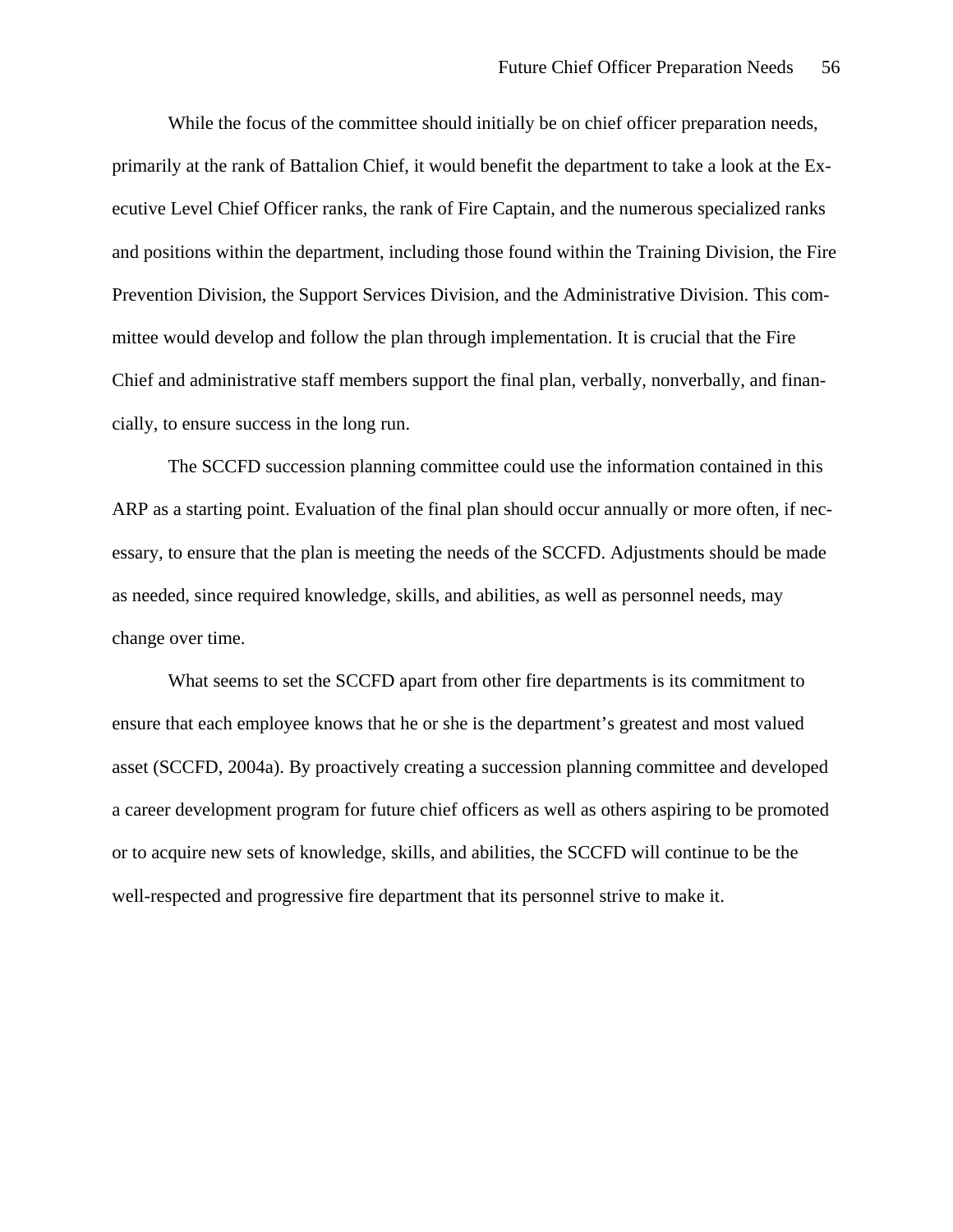#### **References**

Barr, R., & Eversole, J. (Eds.). (2006). *The fire chief's handbook* (6th ed.). Tulsa, OK: Pennwell.

Buchanan, E. (2007, September). Mentoring upside down. *Fire Engineering*, *160*, 32-33.

- Burdick, M. (2007, August). Tremendous trivials: If not handled properly, new officers' behaviors and department's unmet expectations can add up to an imperfect union. *Fire Chief, 51,* 60-64.
- California State Fire Training. (2007). *Policies and procedures manual*. Sacramento: Author.
- Cochran, K. J. (2006, September). Straddle the fence: Battalion chiefs must focus equally on administrative and operational issues. *Fire Rescue Magazine, 25*, 88-90.
- Cochran, K. J. (2007, July). Parting ways. *Fire Chief, 51,* 38-42.
- Compton, D., & Granito, J. (Eds.). (2002). *Managing fire services*. Washington, DC: International City and County Managers Association.
- DeBare, I. (2007, September 23). Auto repair shop runs like a well-oiled machine. *San Francisco Chronicle*, pp. F1, F4.
- Fresno Fire Department. (2003). *Fresno Fire Department career development program*. Fresno, CA: Author.
- Gebelein, S. H., Nelson-Neuhaus, K. J., Skube, C. J., Lee, D. G., Stevens, L. A., Hellervik, L. W., et al. (2004). *Successful manager's handbook.* Minneapolis, MN: Personnel Decisions International.

Holliday, M. (2001). *Coaching, mentoring, and managing.* Franklin, NJ: Career Press.

- International Association of Fire Chiefs. (2003). *Officer development handbook*. Fairfax, VA: Author.
- International Fire Service Training Association. (2004). *Chief officer* (2nd ed.). Stillwater, OK: Author.
- Krames, J. A. (2005). *Jack Welch and the 4 E's of leadership.* New York: McGraw-Hill.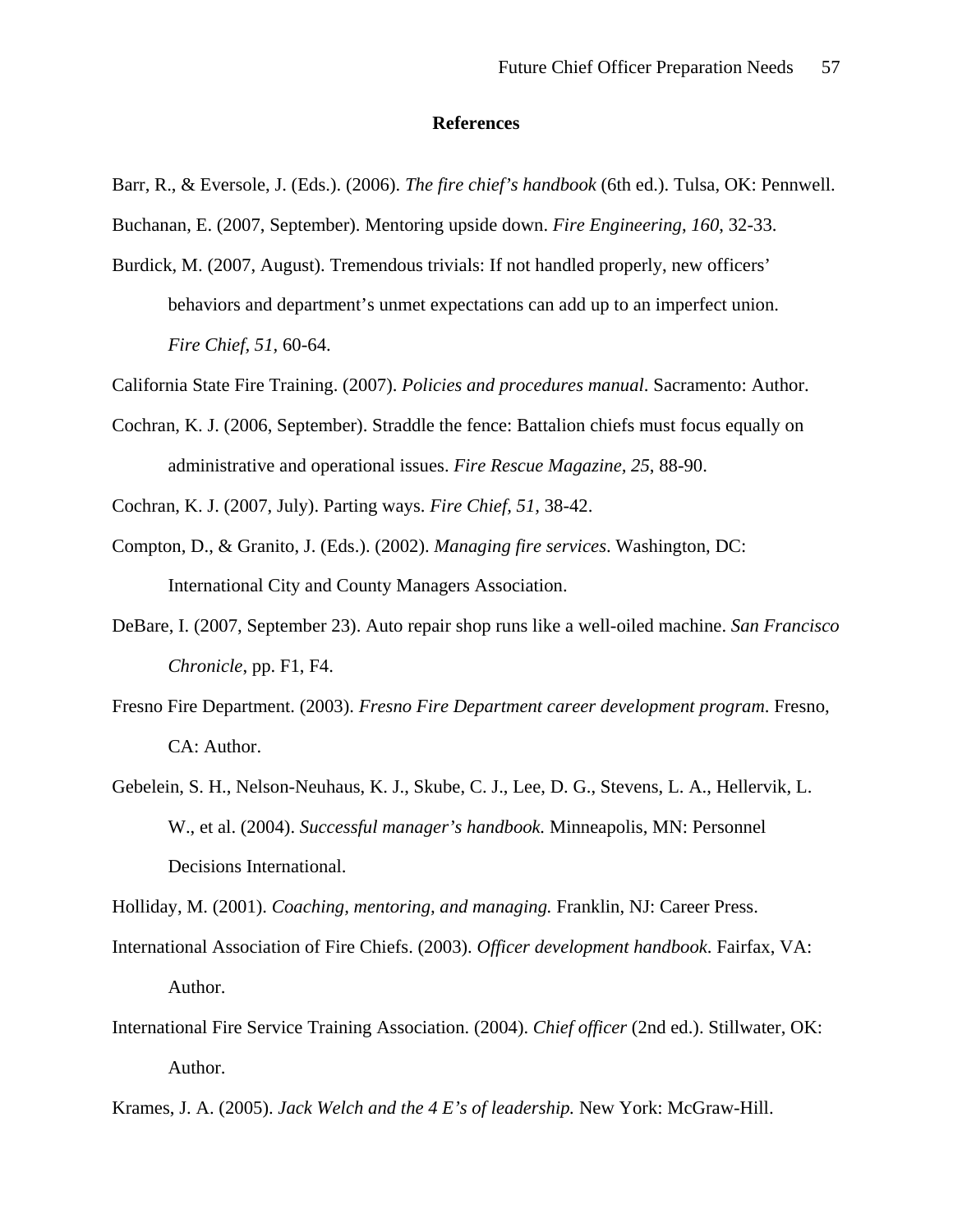- Ludwig, G. (2007, September). Mentor state of mind: Coaching the newly promoted. *Journal of Emergency Medical Services*, *32*, 30.
- National Fire Protection Association. (2003). *Standard for fire officer professional qualifications*  (NFPA 1021). Quincy, MA: Author.

Nigro, N. (2003). *The everything coaching and mentoring book.* Avon, MA: Adams Media.

- Novato Fire Department. (2001). *Novato Fire Department career development guide.* (2001). Novato, CA: Author.
- Phoenix Fire Department. (1997). *Phoenix Fire Department career handbook.* Phoenix, AZ: Author.
- Robbins, S. P. (2001)*. Organizational behavior.* Upper Saddle River, NJ: Prentice Hall.
- Santa Clara County Fire Department. (2004a). *Santa Clara County Fire Department business plan.* Los Gatos, CA: Author.
- Santa Clara County Fire Department. (2004b). *Santa Clara County Fire Department strategic plan.* Los Gatos, CA: Author.
- Santa Clara County Fire Department. (2006). *Santa Clara County Fire Department job specifications manual*. Los Gatos, CA: Author.
- Sargent, C. N. (2002, July). Chief officers: Learn to lead, not just manage. *Fire Engineering*, *155,* 47-54.
- Sott, T. (2007, November). The next level: The Vancouver Fire Department uses a five-step process for officer development and promotion. *Fire Rescue*, *25*, 68-72.
- U.S. Department of Homeland Security. (2006). *Executive development student manual* (3rd ed., 2nd printing). Emmitsburg, MD: Author.
- U.S. Department of Homeland Security, U.S. Fire Administration, National Fire Academy. (2005). *Executive fire officer program operational policies and procedures, applied research guidelines, frequently asked questions.* Emmitsburg, MD: Author.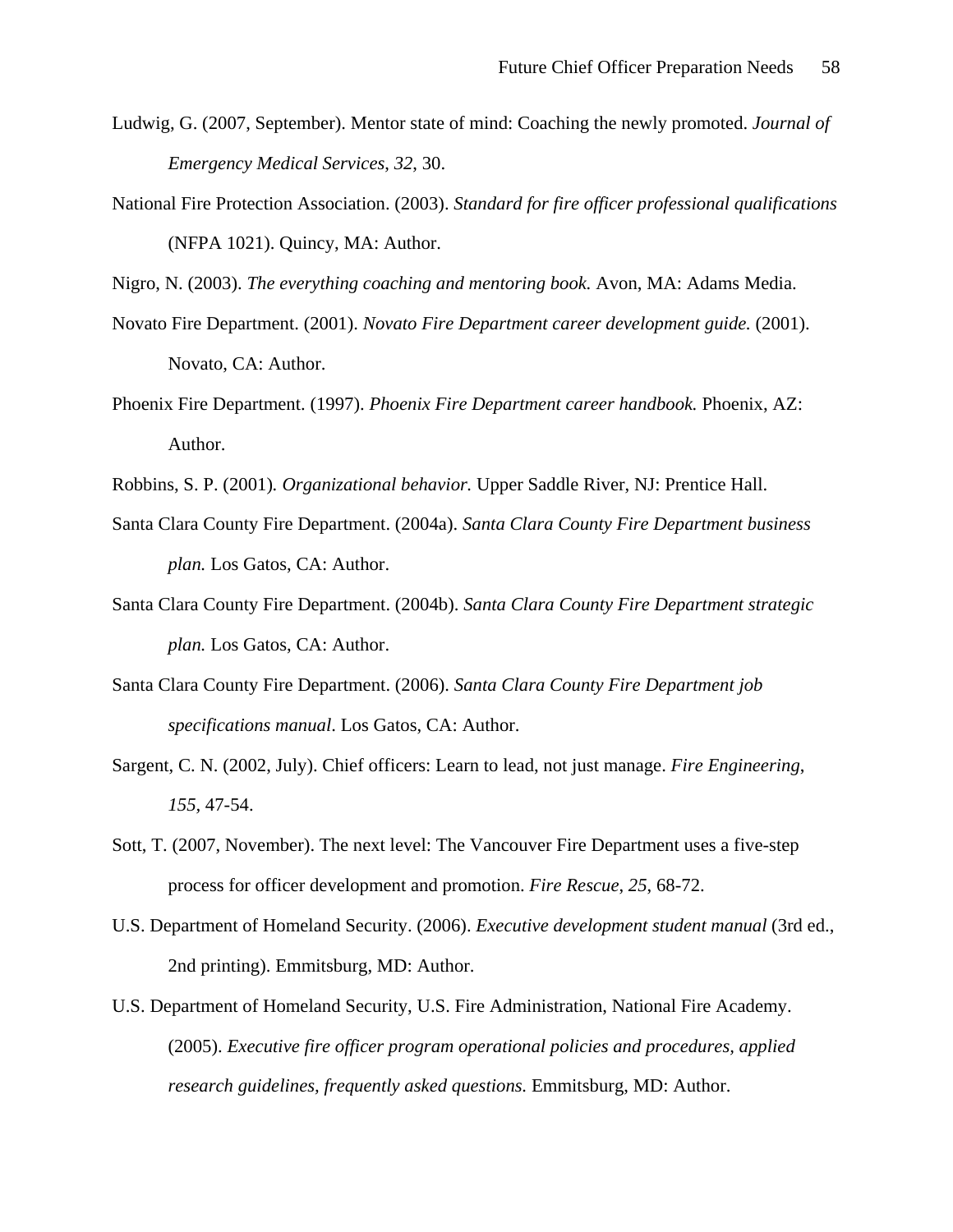U.S. Office of Personnel Management. (2007). *Succession planning*. Retrieved August 19, 2007, from [http://www.opm.gov/hr/employ/products/succession/succ\\_plan\\_text.htm](http://www.opm.gov/hr/employ/products/succession/succ_plan_text.htm)

Wagner, S. L. (2002, July). Ohio academy teaches new chiefs. *Fire Chief*, *46*, 10.

Watsonville Fire Department. (2006). *Watsonville Fire Department professional qualifications and required standards of training.* Watsonville, CA: Author.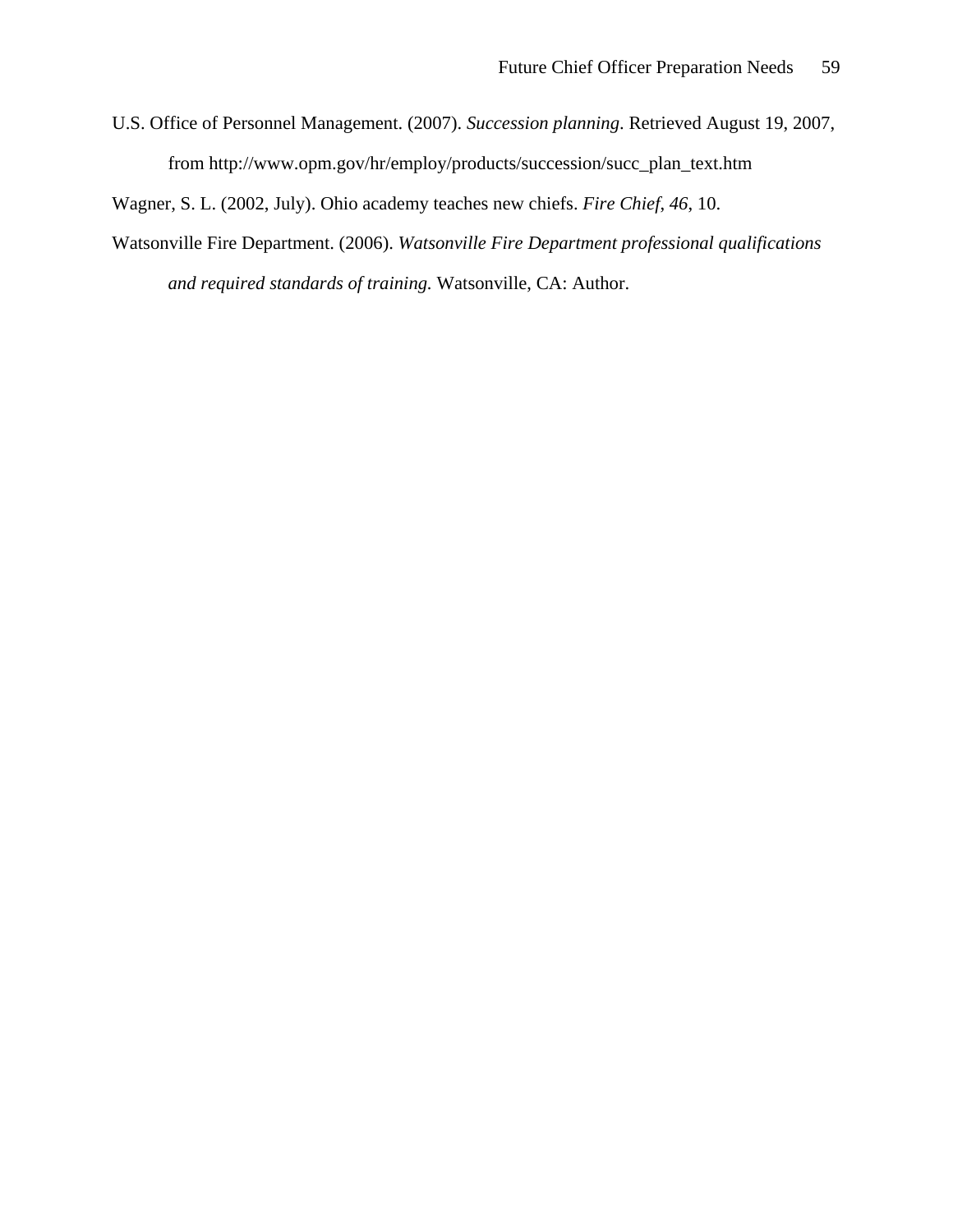# **APPENDIX A**

## Santa Clara County Fire Department Battalion Chief Job Specifications, March 6, 2006

## DEFINITION

This is the first administrative level in the Classified Service. Battalion Chiefs are primarily responsible for the coordination of activities during an assigned shift. These responsibilities include, but are not limited to, managing fire suppression operations and emergency scenarios, planning District-wide activities, functions and programs (e.g., resources allocation, budgets), and coordinating District-wide personnel for the purposes of community service and fire protection activities. In addition, Battalion Chiefs are responsible for the personnel within their battalion. As such, Battalion Chiefs oversee safety and training, resolve conflicts between shifts or stations, and provide for any necessary disciplinary actions.

Work is performed under general direction of the Operations Deputy Chief and incumbents may temporarily assume the functions of higher administrative-level classifications.

At the discretion of the Fire Chief, incumbents may be assigned to 56-hour (Operations) or 40 hour (Administrative) schedules.

## DISTINGUISHING CHARACTERISTICS

Positions in this class are distinguished from those in higher administrative classes in that the latter have policy-making responsibilities and, in addition, have the overall responsibility for at least one primary District-wide division.

Positions in this class are distinguished from the lower classification of Battalion Chief "PR" in that the latter are high-level supervisors and have little or no administrative responsibilities.

## EXAMPLE OF DUTIES

Depending on assignment duties may include, but are not limited to, the following:

- Plans, directs, and coordinates the activities of all fire suppression personnel on an assigned shift or personnel assigned to the other fire services. Confers as necessary with subordinate officers regarding the activities of their units.
- Responds to fire and other emergency alarms, allocates appropriate personnel, resources and equipment, supervises fire control work unless relieved by a superior officer, and provides overall coordination, direction and detailed instruction to subordinate personnel.
- Assists in the work of extinguishing fires and in the performance of related lifesaving and property protection work as needed.
- Manages and oversees the safety of fire personnel and citizens.
- Periodically inspects personnel, equipment, and facilities on an assigned shift.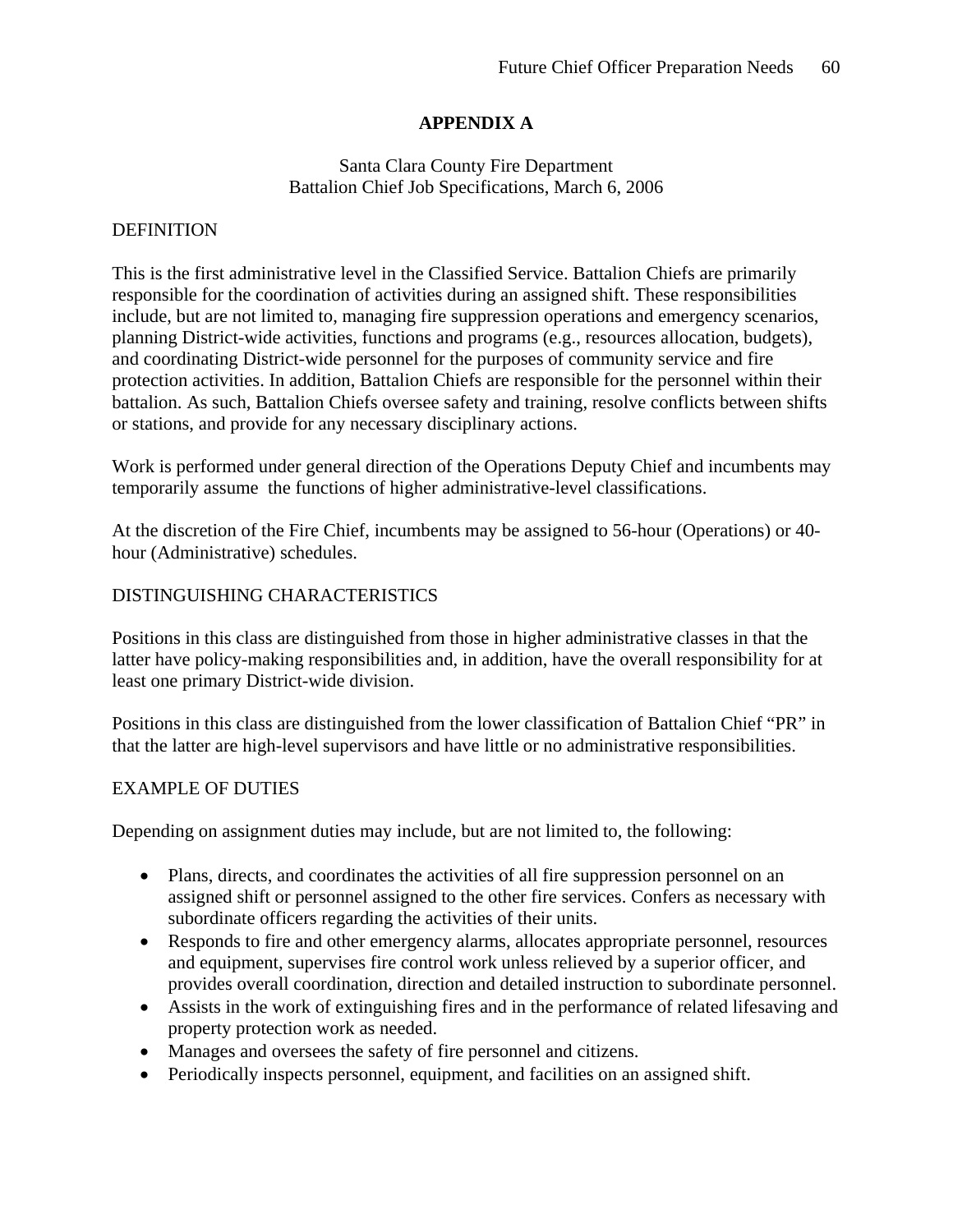- Maintains discipline, assures that rules are observed, and makes recommendations or takes action on personnel matters, including discipline.
- Assists in the development of assigned responsibility area budget.
- Effectively plans, directs, and coordinates assigned program(s).
- Provides for the training of personnel at both individual and company-wide levels, provides appropriate feedback and guidance to personnel; attends training sessions and conferences.
- Studies and becomes familiar with District streets, intersections, fire hydrants, water mains and sprinkler systems.
- Confers with superior officers on policy and procedural matters.
- Maintains records, prepares reports and makes public and/or committee presentations.
- Undertakes or assists with special projects, reports and studies.
- Maintains liaison with officials of neighboring fire departments and districts.
- Represents District on various inter-agency committees and community interaction.
- May assume on-call duty on a rotating basis.
- May temporarily assume the duties of higher administrative-level classifications.

## EMPLOYMENT STANDARDS

Education and Experience: Any of the following combinations of education, training, or work experience which, would likely provide the required knowledge, skills and abilities is qualifying:

Eight (8) years of broad and increasingly responsible experience in the fire service, of which four (4) years must have been served with the Santa Clara County Fire Department, in the Captain rank performing fire suppression and prevention duties. Up to one (1) year of experience performing in an administrative assignment may substitute for a maximum of one (1) year of experience in a supervisory position performing fire suppression and fire prevention duties. Attainment of a Bachelor of Arts or Science or an advanced degree in any field from an accredited college or university, and attainment of Chief Fire Officer certification (CSFM) is required to qualify. Completion of the following certifications: Advanced ICS 400 (or CICCS equivalent), Division Group Supervisor S-339 (or CICCS equivalent) and Strike Team Leader S-330 (or CICCS equivalent) are required to qualify.

## OR

Nine (9) years of broad and increasingly responsible experience in the fire service, of which five (5) years must have been served with the Santa Clara County Fire Department, in the Captain rank performing fire suppression and prevention duties. Up to one (1) year of experience performing in an administrative assignment may substitute for a maximum of one (1) year of experience in a supervisory position performing fire suppression and fire prevention duties. Attainment of an Associate of Arts or Science degree from an accredited college, and attainment of Chief Fire Officer certification (CSFM) is required to qualify. Completion of the following certifications: Advanced ICS 400 (or CICCS equivalent), Division Group Supervisor S-339 (or CICCS equivalent) and Strike Team Leader S-330 (or CICCS equivalent) are required to qualify.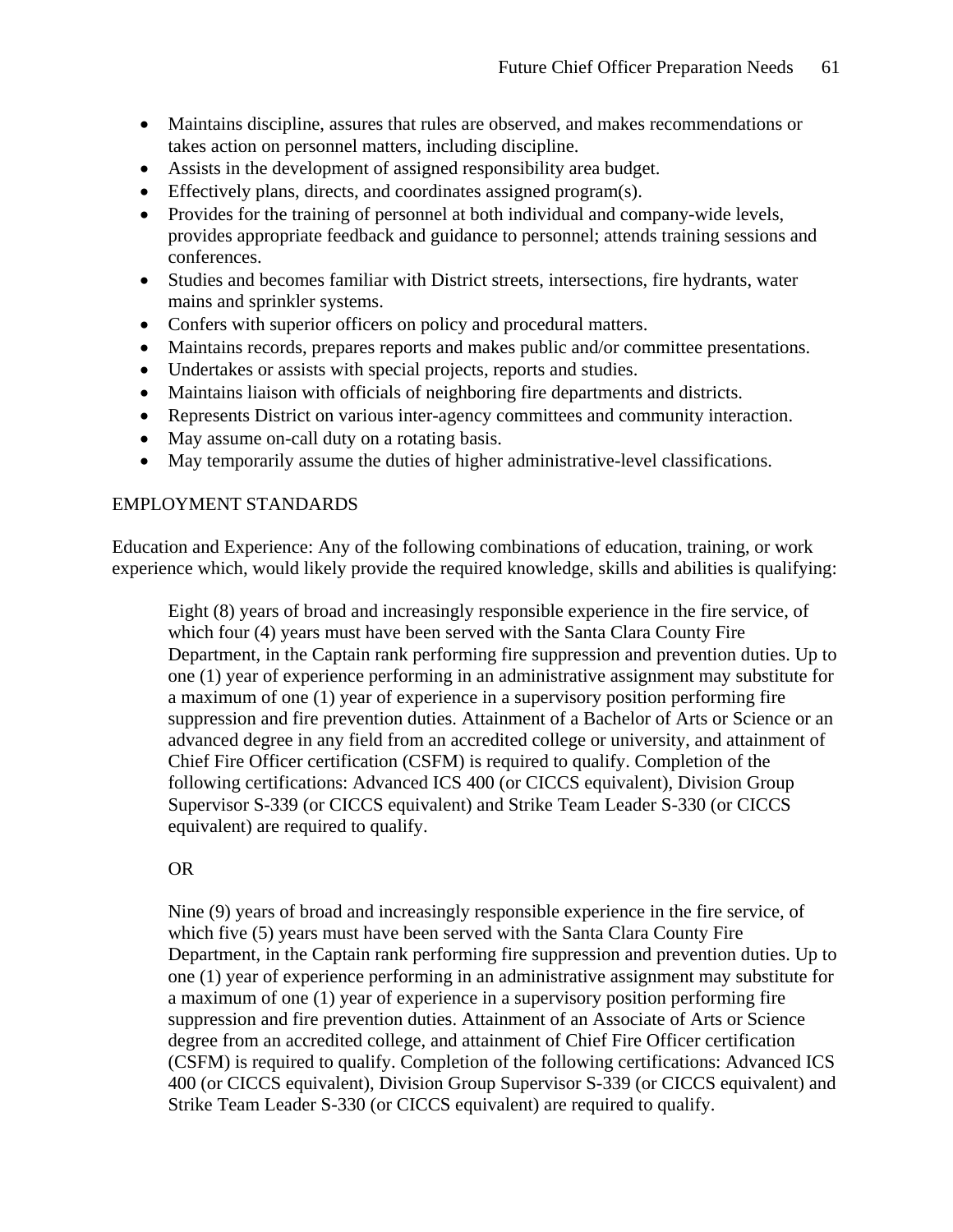OR

Ten (10) years of broad and increasingly responsible experience in the fire service, of which six (6) years must have been served with the Santa Clara County Fire Department, in the Captain rank performing fire suppression and prevention duties. Up to one (1) year of experience performing in an administrative assignment may substitute for a maximum of one (1) year of experience in a supervisory position performing fire suppression and fire prevention duties. Completion of 30 college credits towards an Associate of Arts or Science degree from an accredited college, and partial completion of 5 of the 10 required classes towards a Chief Fire Officer certification (CSFM) is required to qualify. Completion of the following certifications: Advanced ICS 400 (or CICCS equivalent), Division Group Supervisor S-339 (or CICCS equivalent) and Strike Team Leader S-330 (or CICCS equivalent) are required to qualify.

# Knowledge Of:

- Principles, practices and procedures of modern fire suppression, prevention and emergency medical procedures, including water supplies, hazardous materials, and fireground tactics and strategies.
- District and County policies, orders, rules, regulations, communications and operational procedures.
- Applicable local, state and federal laws and regulations.
- Operation and maintenance of fire apparatus and equipment.
- Local geography, including the location of water mains and hydrants, and major fire and traffic hazards of the District.
- Principles of administration and personnel management, including human relations, supervision, and training.
- Departmental resources, budgets and the competitive bid process.

# Skill In:

- Keeping and monitoring accurate documents, such as personnel records or department bulletins.
- Managing personnel toward accomplishing specific tasks.
- Setting goals for self and others and making progress toward accomplishing those goals; analyzing performance data and providing feedback to others.
- Persuading others; demonstrating command presence and leadership.
- Training and mentoring others.
- Investigating and preserving articles of evidence.
- Communicating verbally and in writing.
- Acquiring and utilizing District resources for fireground and EMS activities.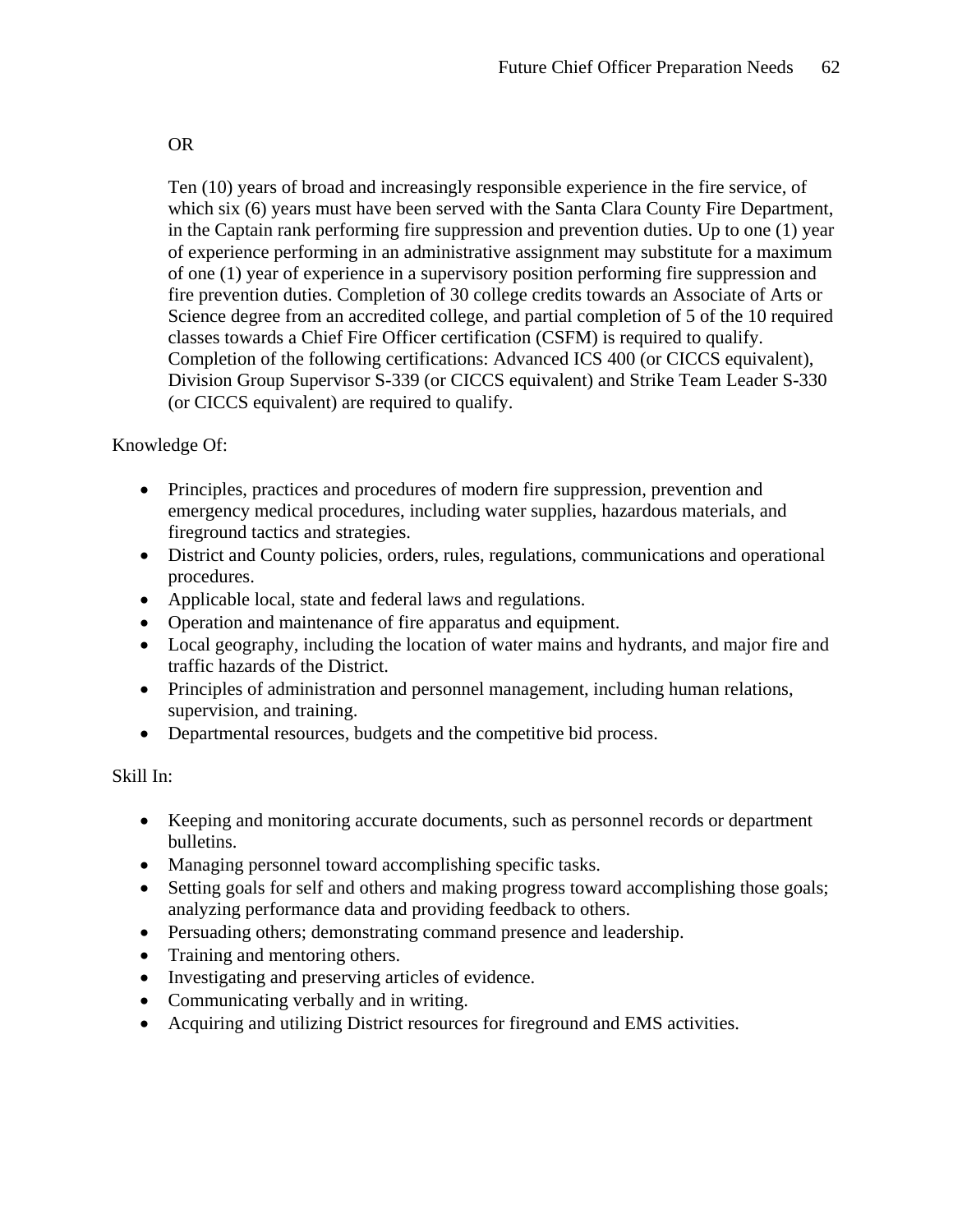Ability To:

- Work within a budget.
- Effectively plan, direct, and coordinate the activities of fire suppression units or other fire service units.
- Effectively manage personnel, including the maintenance of discipline and performance standards.
- Accurately interpret and explain District policies and regulations, and laws and regulations relating to fire suppression and prevention.
- Establish and maintain effective working relationships with those contacted in the course of work.
- Work irregular or protracted hours and respond promptly to call-backs.
- Perform periodic heavy and hazardous physical labor.
- Meet and maintain physical standards.
- Remain calm during stressful situations.
- Make fast and effective decisions.

Required Licenses:

Possession of a valid, appropriate State of California Drivers License.

Source: *Santa Clara County Fire Department Job Specifications Manual*, by Santa Clara County Fire Department, 2006, Los Gatos, CA: Author. Reprinted with permission.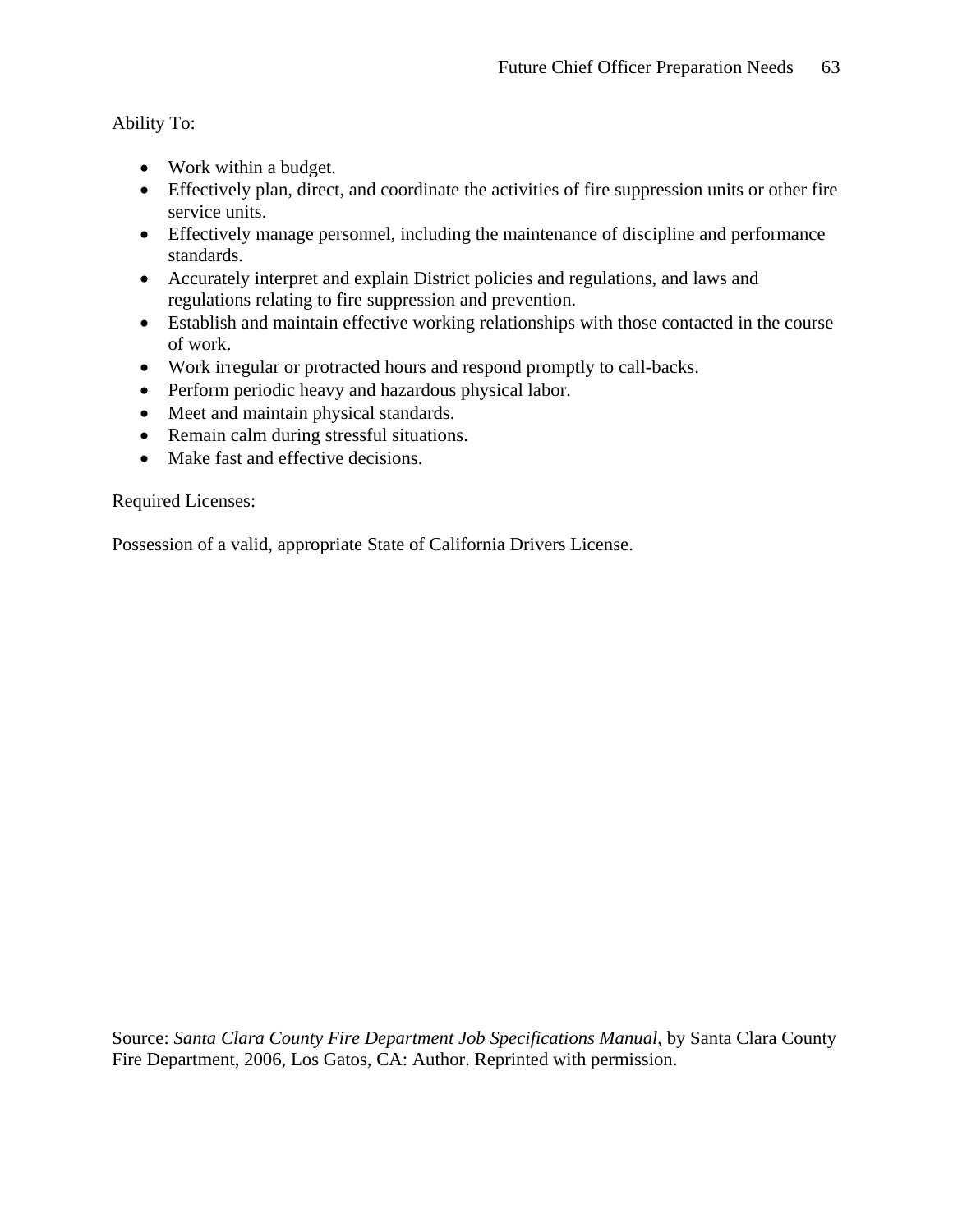## **APPENDIX B**

Chief Officer Promotional Job Flyers Reviewed

Alameda County (CA) Fire Department Battalion Chief

Arroyo Grande (CA) Fire Department Battalion Chief

Brea (CA) Fire Department Battalion Chief

Chico (CA) Fire Department Division Chief

Chula Vista (CA) Fire Department Battalion Chief

Coronado (CA) Fire Department Division Chief

El Segundo (CA) Fire Department Battalion Chief

Gilroy (CA) Fire Department Division Chief

Half Moon Bay (CA) Fire Department Division Chief

Hillsboro (OR) Fire Department Battalion Chief

Livermore-Pleasanton (CA) Fire Department Battalion Chief

Merced (CA) Fire Department Division Chief

Milpitas (CA) Fire Department Battalion Chief

Monroe County (FL) Fire Rescue Department Battalion Chief

Monterey Park (CA) Fire Department Battalion Chief

Moraga-Orinda (CA) Fire District Battalion Chief

Mountain View (CA) Fire Department Battalion Chief

Newark (CA) Fire Department Battalion Chief

Norco (CA) Fire Department Battalion Chief

Oceanside (CA) Fire Department Battalion Chief

Paso Robles (CA) Fire Department Battalion Chief

Poway (CA) Fire Department Battalion Chief

Rancho Cucamonga (CA) Fire Department Battalion Chief

Reno (NV) Fire Department Battalion Chief

San Bruno (CA) Fire Department Division Chief

San Marcos (CA) Fire Department Division Chief

Tracy (CA) Fire Department Division Chief

Union City (CA) Fire Department Battalion Chief

Vacaville (CA) Fire Department Division Chief

Visalia (CA) Fire Department Battalion Chief

Watsonville (CA) Fire Department Battalion Chief

West Sacramento (CA) Fire Department Division Chief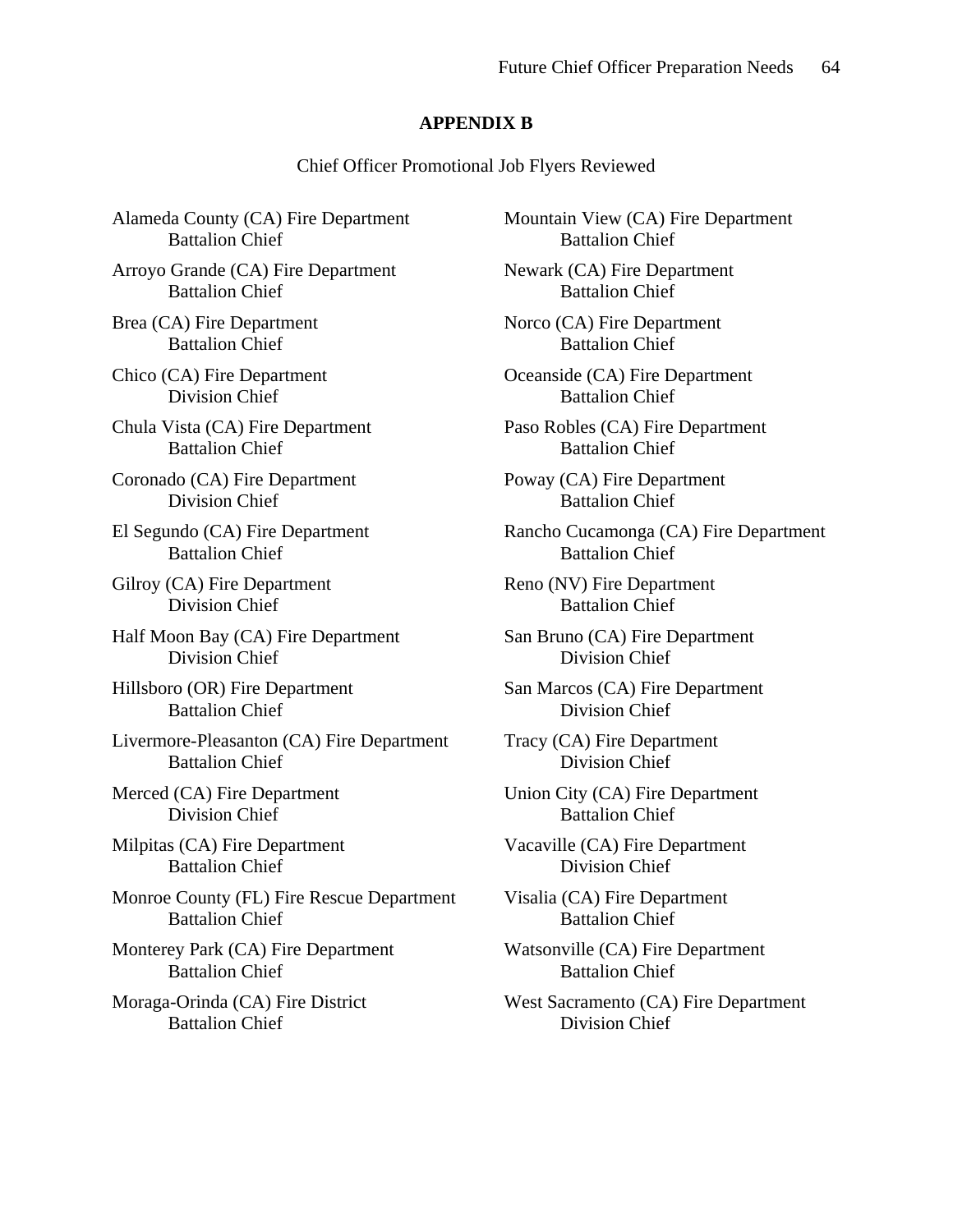# **APPENDIX C**

## **Internal Fire Department Survey**

#### MEMORANDUM July 18, 2007

TO: \_\_\_\_\_\_\_\_\_\_\_\_\_\_\_\_, Fire Captain

FROM: Steve Prziborowski, Battalion Chief

SUBJECT: Succession Planning Survey

I am currently a participant in the National Fire Academy's Executive Fire Officer Program. One of the requirements of this two-week a year, four-year total program is to complete an Applied Research Project within six months of completing each year's curriculum, applicable to the student's own organization. In order to complete this research, I am asking your assistance by requesting you complete this feedback instrument found on the following pages.

My research problem is "Future Chief Officer Preparation Needs For The Santa Clara County Fire Department." As you are probably aware, the Santa Clara County Fire Department is facing significant turnover at the chief officer ranks in the next five years. To help ensure a smooth transition into the future and assist our Department with succession planning and career development, it is essential to have sufficient numbers of not only aspiring to the chief officer ranks, but also adequately prepared to promote to the chief officer ranks. It appears less personnel are successfully making the final Battalion Chief promotional examination lists, and I would like to determine if there is something that can be done to increase those numbers of successful candidates making future promotional lists and eventually getting promoted to the chief officer ranks.

The results of this feedback instrument will be confidential. While the results will be shared in the final applied research project, the names of the respondents will not be published or related to each answer in the final results. If you would like a copy of the final Applied Research Paper, feel free to contact me and I will be happy to send you one when it is completed.

This by no means commits you to anything in the future; your answers will be used to develop recommendations I will present to A-Staff, to ensure we have sufficient numbers of qualified and interested chief officer candidates in the future.

Please complete the form on the following pages, and using the provided envelope, return the survey (minus this page) to me via Department mail. I would like to receive all completed surveys no later than Wednesday August 15, 2007. Feel free to contact me if you have any questions or concerns.

Thank you in advance for your assistance and cooperation with this project!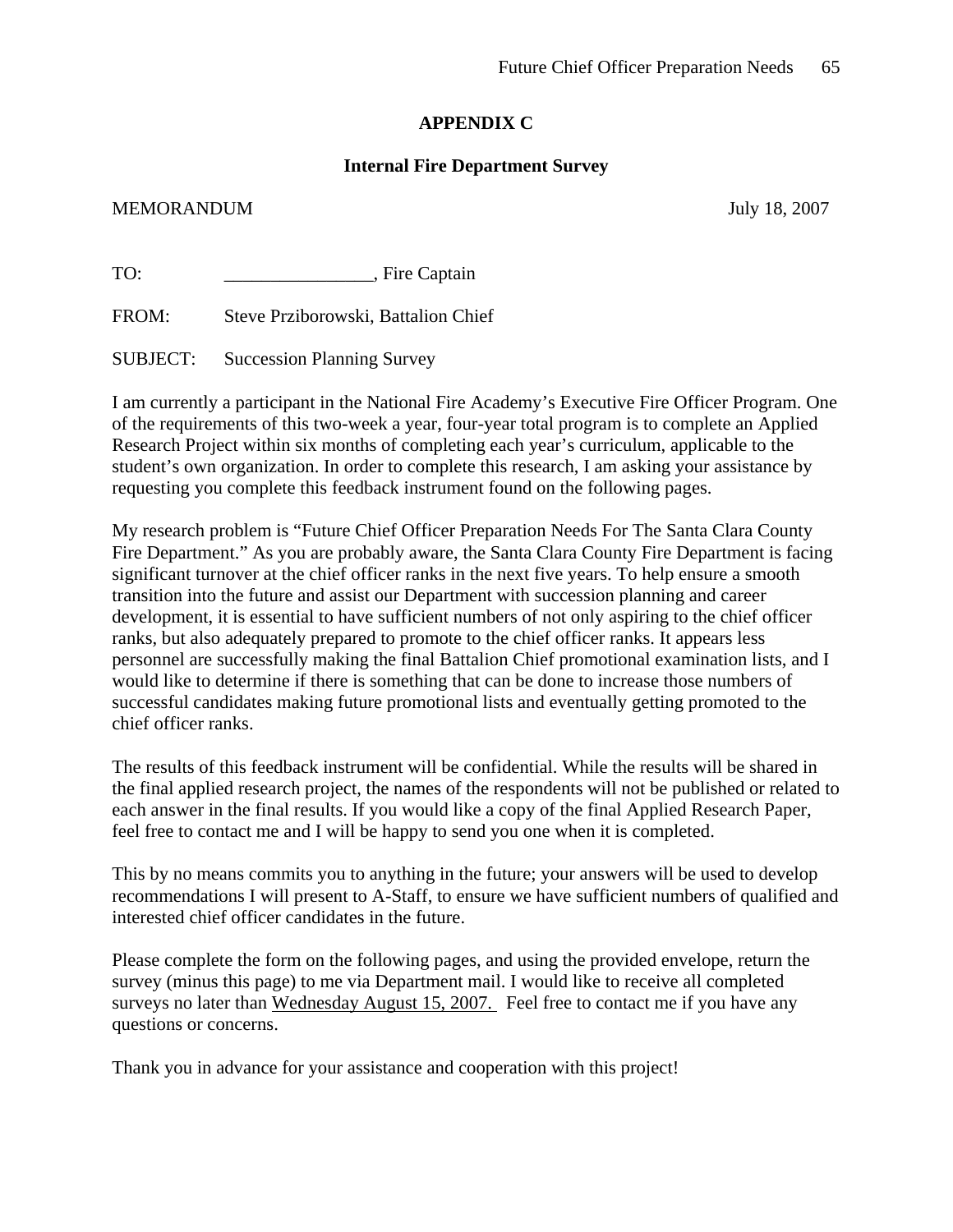# *Executive Fire Officer Program – Applied Research Project Survey*

(Feel free to write on the back of this form if you require more space)

| 1. | How many years have you been in the fire service? (check one)                                                                                                                                              |  |  |
|----|------------------------------------------------------------------------------------------------------------------------------------------------------------------------------------------------------------|--|--|
|    | 10 to 14<br>15 to 19<br>20 to 24  <br>$5$ to $9$<br>$\vert$ 25 or greater<br>$\Box$                                                                                                                        |  |  |
| 2. | How many years have you been a fire Captain?                                                                                                                                                               |  |  |
|    | 10 to 14<br>$\sqrt{5}$ to 9<br>$\sqrt{15}$ to 19<br>Less than 5<br>$\vert$ 20 or greater<br>$\mathbf{1}$                                                                                                   |  |  |
| 3. | How many years before you plan (estimated guess) to retire? (check one)                                                                                                                                    |  |  |
|    | 10 to 14 $\Box$ 15 to 19<br>$\sqrt{5}$ to 9<br>Less than 5<br>  $\vert$ 20 or greater                                                                                                                      |  |  |
| 4. | How many times you have taken the Battalion Chief promotional examination?                                                                                                                                 |  |  |
|    | 4 or greater<br>$\boldsymbol{0}$<br>$\overline{2}$<br>3<br>$\mathbf{1}$                                                                                                                                    |  |  |
| 5. | Do you plan to take future Battalion Chief promotional examinations?                                                                                                                                       |  |  |
|    | Yes<br>No                                                                                                                                                                                                  |  |  |
|    |                                                                                                                                                                                                            |  |  |
| 6. | Do you feel the Santa Clara County Fire Department could do something to prepare<br>you for an upcoming Battalion Chief promotional examination (whether you plan to<br>take a future examination or not)? |  |  |
|    | Yes<br>N <sub>o</sub>                                                                                                                                                                                      |  |  |
|    | If yes, please explain what you believe the Department could do to help you be<br>successful at a future Battalion Chief examination:                                                                      |  |  |
| 7. | In your opinion, what can the Santa Clara County Fire Department do to entice more<br>qualified personnel to participate and be successful in future Battalion Chief<br>promotional examinations?          |  |  |
|    |                                                                                                                                                                                                            |  |  |

\_\_\_\_\_\_\_\_\_\_\_\_\_\_\_\_\_\_\_\_\_\_\_\_\_\_\_\_\_\_\_\_\_\_\_\_\_\_\_\_\_\_\_\_\_\_\_\_\_\_\_\_\_\_\_\_\_\_\_\_\_\_\_\_\_\_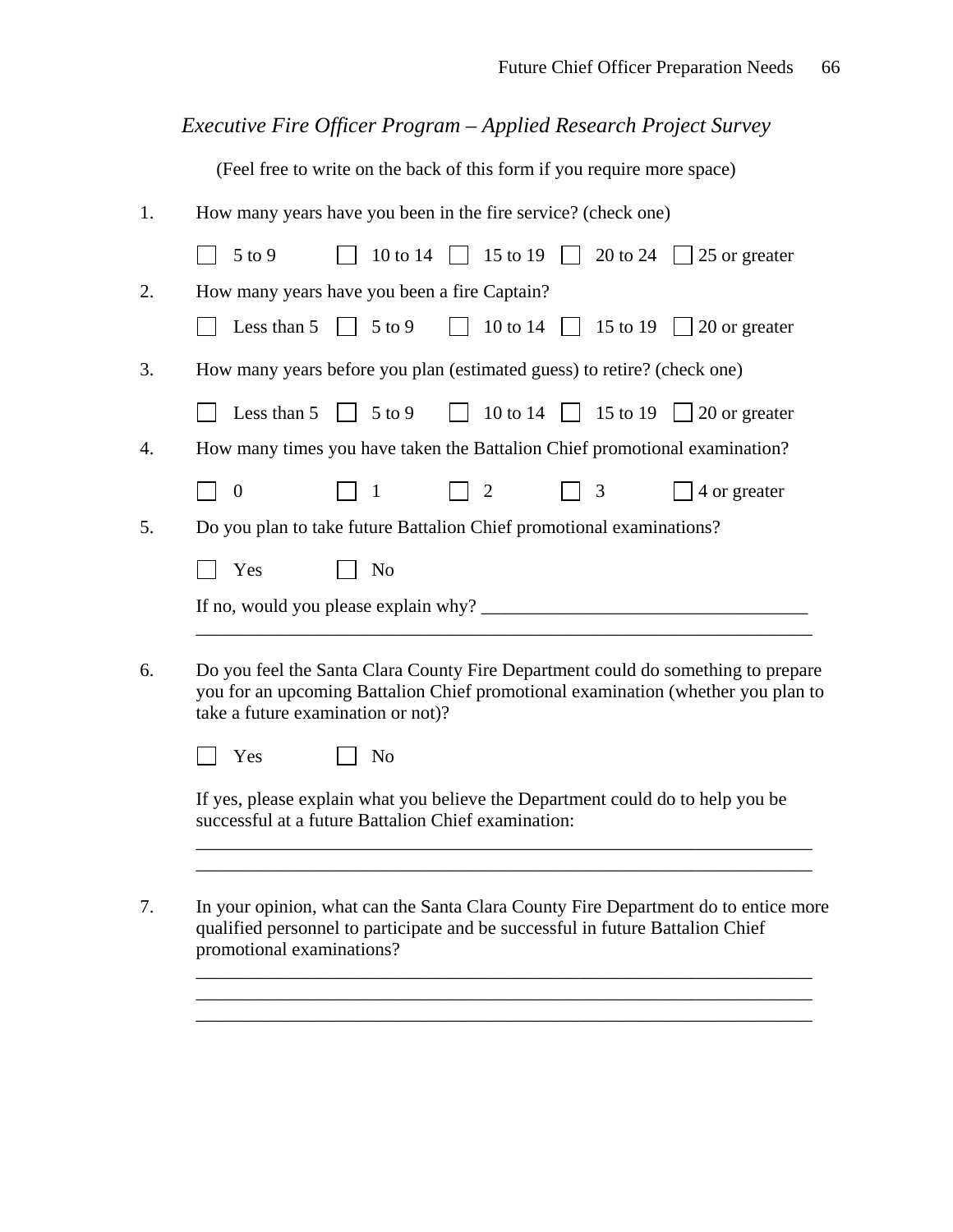8. If you have taken a Battalion Chief examination, but were not promoted, do you feel there are areas you could better prepare yourself to be successful in the future?

| N <sub>o</sub><br>Yes | N/A |
|-----------------------|-----|
|-----------------------|-----|

If yes, please explain what you believe you could have done differently that would have helped you successfully make the promotional list:

\_\_\_\_\_\_\_\_\_\_\_\_\_\_\_\_\_\_\_\_\_\_\_\_\_\_\_\_\_\_\_\_\_\_\_\_\_\_\_\_\_\_\_\_\_\_\_\_\_\_\_\_\_\_\_\_\_\_\_\_\_\_\_\_\_\_ \_\_\_\_\_\_\_\_\_\_\_\_\_\_\_\_\_\_\_\_\_\_\_\_\_\_\_\_\_\_\_\_\_\_\_\_\_\_\_\_\_\_\_\_\_\_\_\_\_\_\_\_\_\_\_\_\_\_\_\_\_\_\_\_\_\_

- 9. Do you feel the promotional requirements (scheduled to go into effect December 2008) for the position of Battalion Chief are realistic and reasonable? Currently, the primary requirements are three years of fire Captain experience, with 60 college credits (however, those requirements are desirable, not mandatory). The future mandatory requirements are part of a three-tiered system:
	- Four years Fire Captain experience, a four-year college degree, and Chief Officer certification.
	- Five years Fire Captain experience, a two-year college degree, and Chief Officer certification.
	- Six years Fire Captain experience, 30 college credits, and five of the ten Chief Officer courses completed.
	- All of the above also require the following training classes: I-400 (Advanced ICS), S-339 (Division/Group Supervisor), and S-330 (Strike Team Leader)

 $\Box$  Yes  $\Box$  No

If no, please explain what you feel should be added, modified or deleted in the way of education, training and/or experience for future Battalion Chief promotional examinations.

\_\_\_\_\_\_\_\_\_\_\_\_\_\_\_\_\_\_\_\_\_\_\_\_\_\_\_\_\_\_\_\_\_\_\_\_\_\_\_\_\_\_\_\_\_\_\_\_\_\_\_\_\_\_\_\_\_\_\_\_\_\_\_\_\_\_ \_\_\_\_\_\_\_\_\_\_\_\_\_\_\_\_\_\_\_\_\_\_\_\_\_\_\_\_\_\_\_\_\_\_\_\_\_\_\_\_\_\_\_\_\_\_\_\_\_\_\_\_\_\_\_\_\_\_\_\_\_\_\_\_\_\_

\_\_\_\_\_\_\_\_\_\_\_\_\_\_\_\_\_\_\_\_\_\_\_\_\_\_\_\_\_\_\_\_\_\_\_\_\_\_\_\_\_\_\_\_\_\_\_\_\_\_\_\_\_\_\_\_\_\_\_\_\_\_\_\_\_\_ \_\_\_\_\_\_\_\_\_\_\_\_\_\_\_\_\_\_\_\_\_\_\_\_\_\_\_\_\_\_\_\_\_\_\_\_\_\_\_\_\_\_\_\_\_\_\_\_\_\_\_\_\_\_\_\_\_\_\_\_\_\_\_\_\_\_

\_\_\_\_\_\_\_\_\_\_\_\_\_\_\_\_\_\_\_\_\_\_\_\_\_\_\_\_\_\_\_\_\_\_\_\_\_\_\_\_\_\_\_\_\_\_\_\_\_\_\_\_\_\_\_\_\_\_\_\_\_\_\_\_\_\_ \_\_\_\_\_\_\_\_\_\_\_\_\_\_\_\_\_\_\_\_\_\_\_\_\_\_\_\_\_\_\_\_\_\_\_\_\_\_\_\_\_\_\_\_\_\_\_\_\_\_\_\_\_\_\_\_\_\_\_\_\_\_\_\_\_\_

- 10. What do you believe are some positive aspects of being a chief officer in the Santa Clara County Fire Department?
- 11. What do you believe are some negative aspects of being a chief officer in the Santa Clara County Fire Department?

Please return this completed form to Chief Prziborowski at El Toro Station – on or before Wednesday August 15, 2007. Thank you very much for your assistance and cooperation!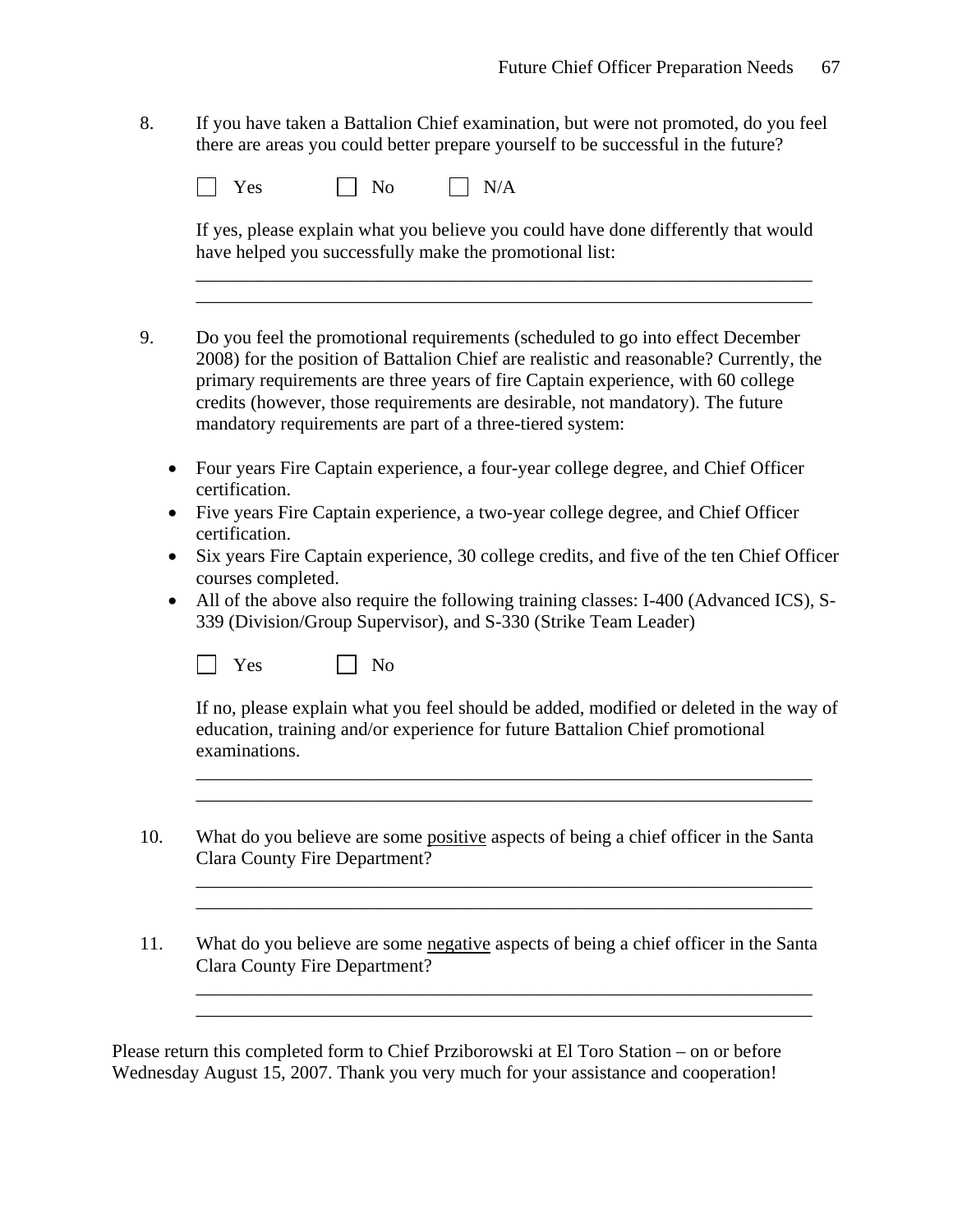# **APPENDIX D**

Internal Fire Department Survey Results

1. How many years have you been in the fire service? (check one)

| $5$ to 9      | (1)  | 2.5%  |
|---------------|------|-------|
| 10 to 14      | (7)  | 17.5% |
| 15 to 19      | (6)  | 15%   |
| 20 to 24      | (10) | 25%   |
| 25 or greater | (16) | 40%   |

2. How many years have you been a fire Captain?

| Less than 5   | (12) | 30%   |
|---------------|------|-------|
| $5$ to 9      | (11) | 27.5% |
| 10 to 14      | (5)  | 12.5% |
| 15 to 19      | (8)  | 20%   |
| 20 or greater | (4)  | 10%   |

3. How many years before you plan (estimated guess) to retire? (check one)

| Less than 5   | (15) | 37.5% |
|---------------|------|-------|
| $5$ to 9      | (11) | 27.5% |
| 10 to $14$    | (5)  | 12.5% |
| 15 to 19      | (8)  | 19%   |
| 20 or greater | (1)  | 2.5%  |

4. How many times you have taken the Battalion Chief promotional examination?

| $\theta$     | (26) | 65%   |
|--------------|------|-------|
| $\mathbf{1}$ | (7)  | 17.5% |
| 2            | (5)  | 12.5% |
| 3            | (1)  | 2.5%  |
| 4 or greater | (1)  | 2.5%  |

5. Do you plan to take future Battalion Chief promotional examinations?

| Yes       | (7)  | 17%  |
|-----------|------|------|
| No        | (27) | 68%  |
| Unsure    | (1)  | 2.5% |
| Undecided | (4)  | 10%  |
| Maybe     | (1)  | 2.5% |

NOTE: 4 respondents added a new category: "Undecided," 1 respondent added a new category: "Unsure," and 1 respondent added a new category: "Maybe."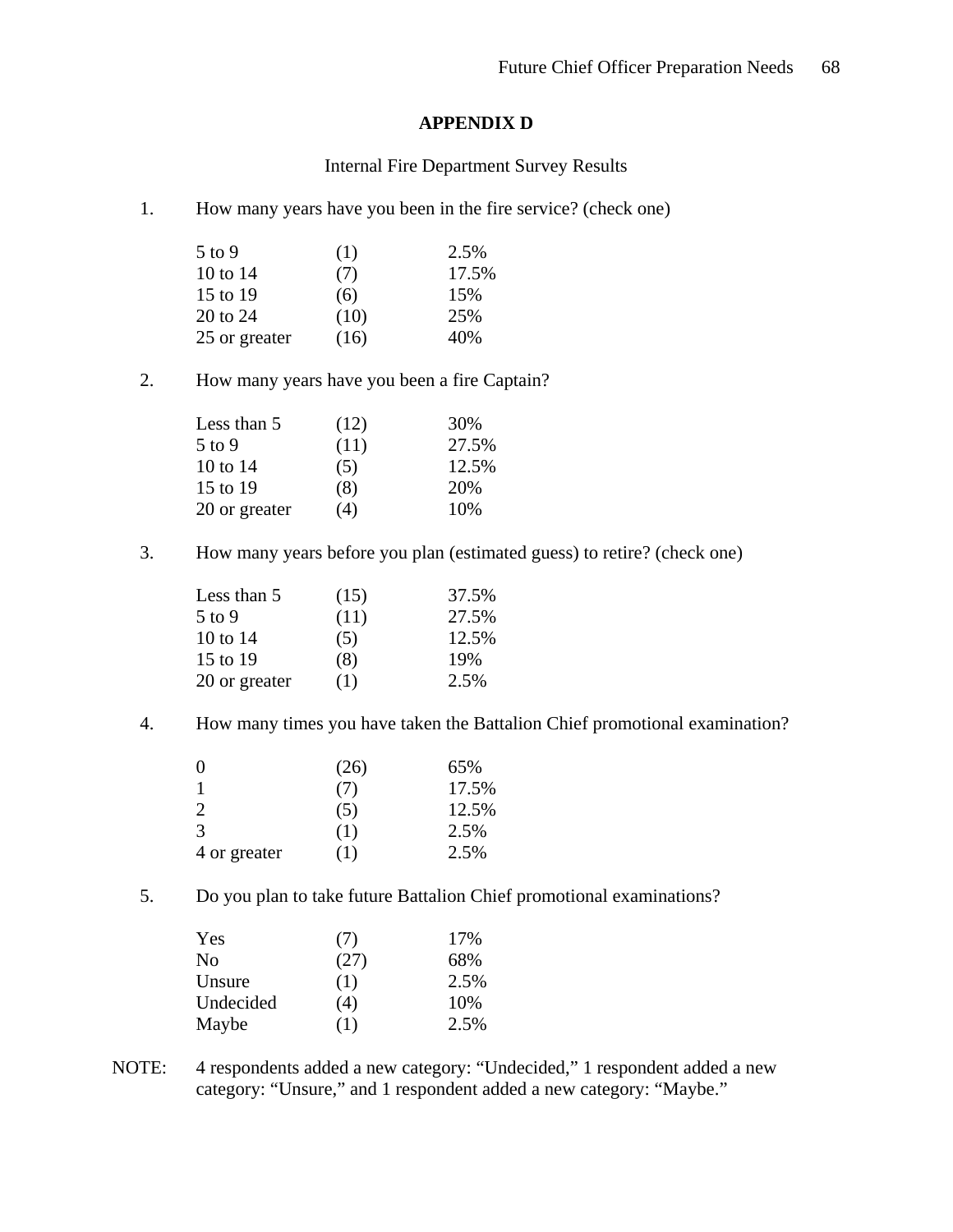If no, would you please explain why?

NOTE: Answers provided by respondents:

- "Planning to retire and am not interested in working a 40-hour week schedule."
- "There is no upward movement in my area of work."
- "Too late in career, not enough fire ground experience."
- "I want to become a competent Captain first."
- "I'm a new Captain."
- "Enjoy what I'm doing."
- "Enjoy my current position."
- "Deciding whether to retire at 50 or not. I'm currently 47."
- "The job is not fulfilling to meet personal needs."
- "In order to be successful, the position requires a high degree of personal commitment to the department in such a manner/degree that I'm not sure that I am prepared to bring."
- "Low support from upper management, no overtime, testing process is not promoting the best."
- "Can't digest the Kool Aid."
- "Not interested.....I feel I would no longer enjoy my job as I do now."
- "No interest. I feel that I best serve the department/citizens as an emergency response Captain."
- "I am enjoying the Captain's rank at this time. I am entertaining the idea of promoting to BC."
- "Most likely will take the test, leaving my options open."
- "Poor experience with the Captains promotional process not trustworthy."
- "Happy as a Captain."
- "The BC job is too much administrative and not enough practical application."
- "Retirement is eminent!"
- "I am not competent at my current position!"
- "Most BC's are/seem unhappy in their current position."
- "I'm very happy with my place and position within County Fire."
- "I don't have enough actual experience of doing the job and what it entails."
- "Not interested in job."
- "The BC of today and tomorrow is much different from yesterday's. It's not so much as project management, but so much more in personnel issues."
- "Too little time remaining in the fire service (2 years)."
- "I don't feel qualified."
- "Probably not, the position at County Fire does not seem to foster team building and seems to separate itself from line operations."
- "I enjoy my position and feel it's too late in my career to complete classes and requirements."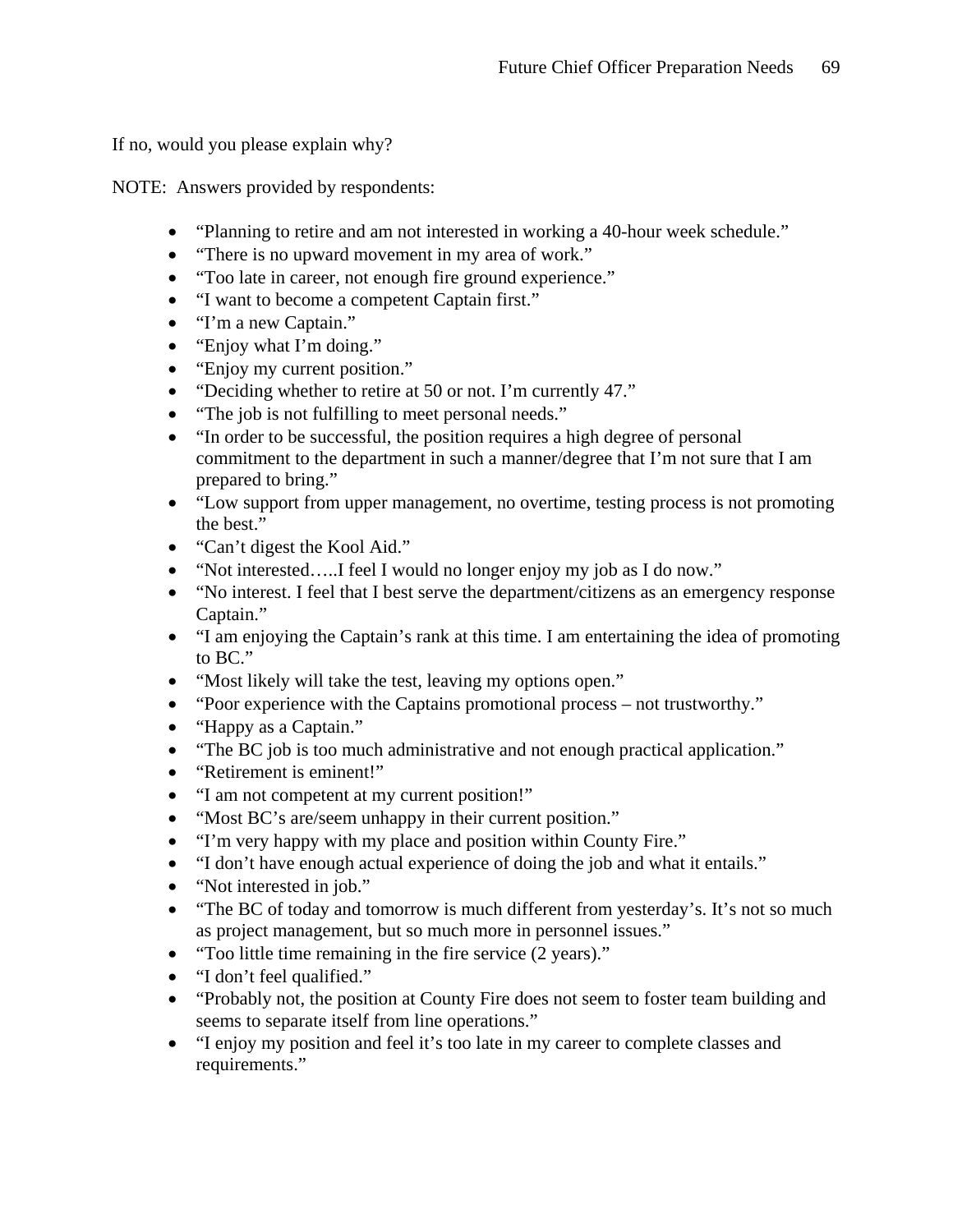6. Do you feel the Santa Clara County Fire Department could do something to prepare you for an upcoming Battalion Chief promotional examination (whether you plan to take a future examination or not)?

| Yes | (30) | 75% |
|-----|------|-----|
| No  | (10) | 25% |

 If yes, please explain what you believe the Department could do to help you be successful at a future Battalion Chief examination:

NOTE: Answers provided by respondents:

- "Officer preparation classes. Set higher minimum standards at Captain and Battalion Chief levels."
- "Provide same list of study materials examples that is given to Captain candidates, if that is not being done already."
- "It's incumbent on the candidate to prepare his or herself. The organization is fine."
- "A mentor program/ride a long would be good. Also, expectations and a task book."
- "May be promotional workshops facilitated by existing  $A \& B$  staff will help provide clear direction of expectations."
- "If the department wants more educated employees, then support them better. The educational support is sub-standard."
- "Mandatory Battalion Chief ride alongs. Provide 1 on 1 experience. Seminars."
- "Make a better test that rules out the subjectivity."
- "Look at areas where organizational policy and/or culture hamstrings or restricts personnel from performing roles such as command/overhead functions that are sometimes done by younger personnel in other departments (i.e., CDF)."
- "I am currently more qualified than most BC's."
- "Encouragement, not punishment."
- "Continue to provide training that grooms all Captains to successfully perform the position, whether interested or not."
- "Mentoring, more approachable BC's (applies to only a few), classes, test preparation lists."
- "Assist in education, i.e., Cal State Long Beach Four Year degree program."
- "Speaking from the experience of taking the Captain's test, the department needs to look at what is happening day to day operationally and gear the test to Santa Clara County Fire Department culture. I know from the Captain's test that a number of times what "the book" says contradicts accepted practices here at County Fire. It creates confusion for the individual taking the test. "Real world" tells us we need to get the Administration and the BC's and the Captains all on the same page. Example: the Administration expects it to be done a certain way. A Battalion Chief has decided he/she wants it done another way (their own personal preference). So from example we are teaching future BC's and Captains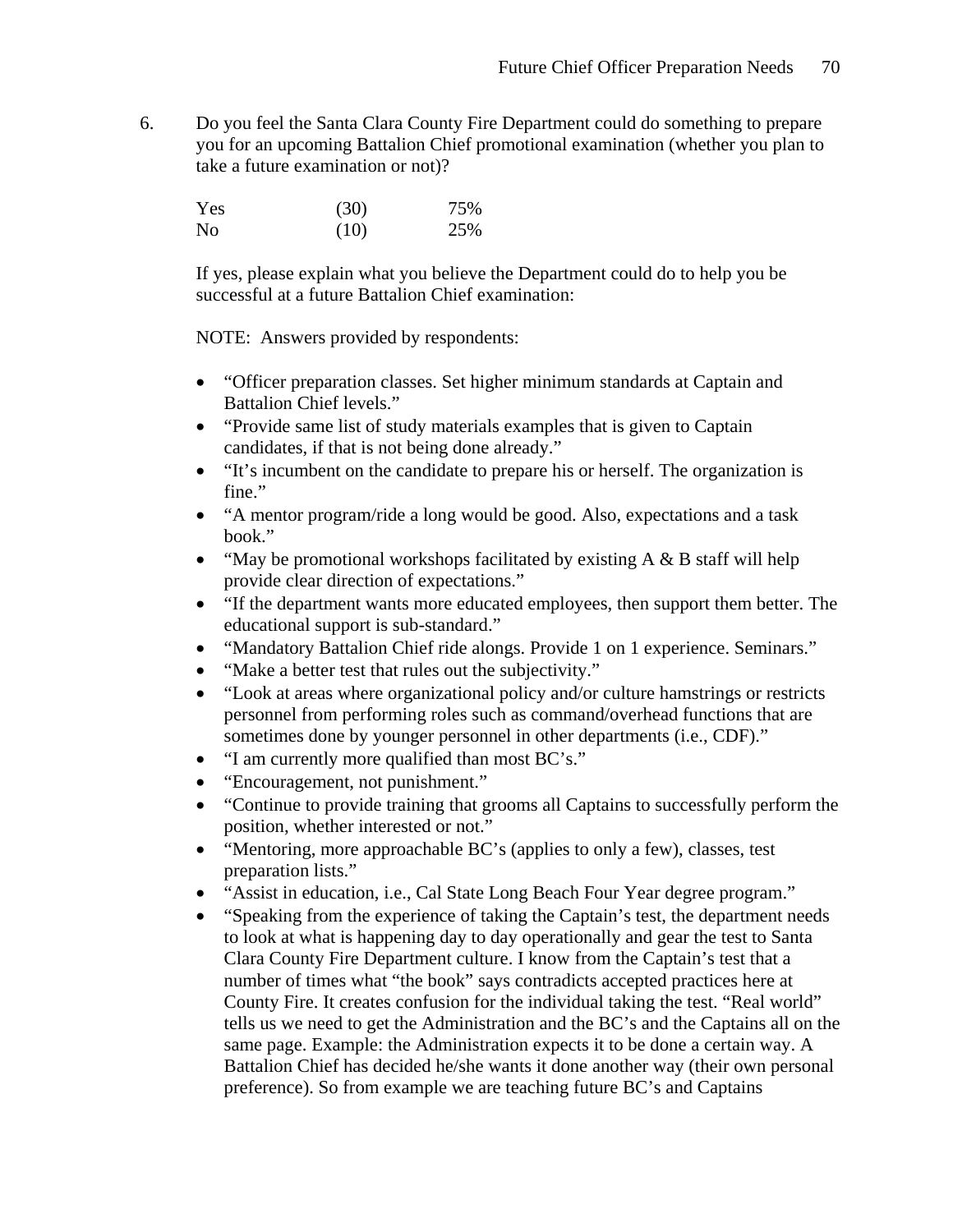something that contradicts our Administration's expectations. Please "level the playing field" so we can all read from the same playbook."

- "Additional in house officer prep classes in what the department is looking for in a chief officer."
- "Be trustworthy, unbiased, impartial, and fair."
- "Offer chief officer certificate classes "in-house," and pay employees attending these courses."
- "More ride longs should have an aspiring program in addition to the BC list experience."
- "Promoting to this difficult position is directly incumbent upon the individual's desire to lead, face the challenges of middle management, and create an environment where ideas and solutions will be heard by the top administrators, no matter what rank generates them. Should the top administrators choose to create such an environment, the rewards for pursuing the position will exceed salary and benefits offered?"
- "Provide opportunities for Captains to practice BC assessment center simulations. Provide evaluations to determine strengths and weaknesses early."
- "Host upper level classes like strike team leader, safety officer, crew resource management and communications courses locally to substitute for a slower call volume."
- "Mentoring sessions with those interested in promoting."
- "Continue to provide avenues for personnel that want to promote, such as classes, education, acting opportunities."
- "An in-house Battalion Chief academy for those with four years or more as a Captain. Once they pass a written exam and go through the assessment center, personnel can be an acting BC. They don't have to pass everything, but some (create criteria)."
- "Review test prior to giving it. Many questions and may be legally wrong. Give a clear scope of what the test will include – I do not believe it is the department's role to prep candidates for tests. Support employees yes, but not prep them."
- "I feel the department is on the right track with Captain continuing education."
- "Beyond didactic education there should be a ride along with the Battalion Chief as our department policy already states in order to understand the Battalion Chief's workload."
- "Develop BC's with acting BC and department mentoring for officers."
- "BC mentoring, ride alongs. Also, balance education and experience."
- "Our philosophy of customer service is critical. But to carry it not further, but deeper in to the core of our personnel, consider all things equal and develop greater relational skills."
- "Acting chief program."
- "Implement a program that would allow me to perform as a Battalion Chief under the guidance of a working Battalion Chief."
- "I think acting time is crucial so whatever needs to be done to assist in passing candidates should be addressed."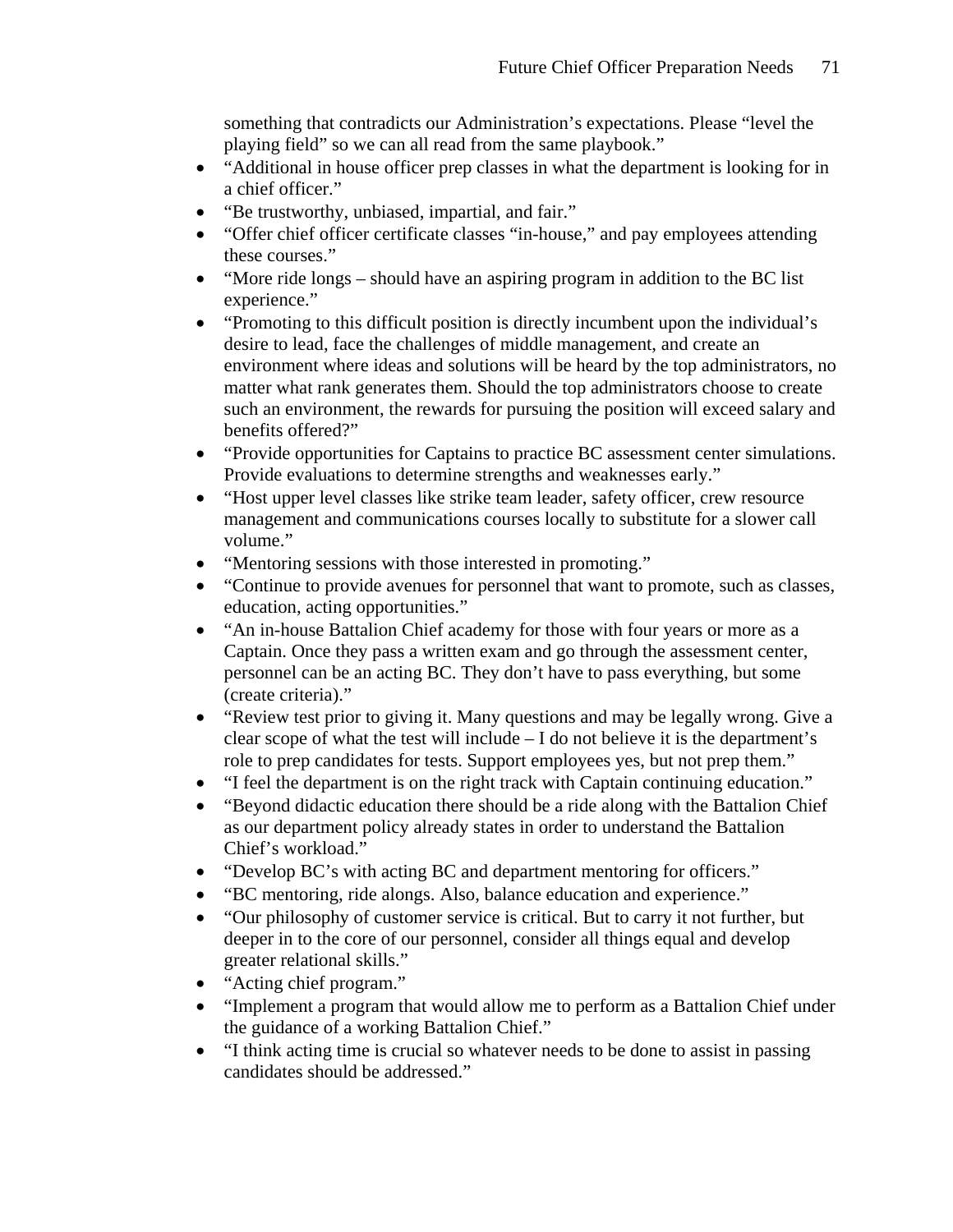- "Encourage younger members, assist with in house classes, easier access on to the acting list or possible a separate list for acting."
- 7. In your opinion, what can the Santa Clara County Fire Department do to entice more qualified personnel to participate and be successful in future Battalion Chief promotional examinations?

NOTE: Answers provided by respondents:

- "By providing enough prep courses a willingness to "take on" the exam will be higher."
- "Involve the Battalion Chief positions in administrative meetings and have them involved in the decision making process."
- "No opinion."
- "I believe to artificially "entice" is a wrong move. Although at present few aspire. Perhaps this trend will change in the future. A truly successful candidate to chief officer must be internally motivated. Our succession planning goals have been in place and published for quite a while."
- "Have the process be a positive one. Be mentored. Use task books. Prep people for the expectations of a BC. Don't let the process be blind or to figure out for yourself."
- "Could they? Of course. Classes are already available and communicated, and our A-Staff is already willing to answer questions. I think they do help if you ask."
- "I do not think our personnel need to be enticed. I think we have the right people taking the test, they just need to pass."
- "Stop promoting "Admin" only type employees. Fireline skills are more important than office work!"
- "Nothing I can think of."
- "Have the Fire Chief promote the idea of advancing up the ranks at the officer meetings."
- "There has to be more reasons than wearing gold and being overworked to be a Battalion Chief. BCs need to focus on people, performance, and critical operational needs and not 2-3 programs each."
- "Look at areas where organizational policy and/or culture hamstrings or restricts personnel from performing roles such as command/overhead functions that are sometimes done by younger personnel in other departments (i.e., CDF)."
- "Totally different testing process to promote; more time in different areas of study; promote the best – get opinions of current Captains as to who would do a good job and why."
- "Make it a desirable job! Change the culture get rid of just like me syndrome. Develop leaders, not followers."
- "Top brass need to show interest in all Captains for future promotions... mentoring from the top needs to occur, even if those people don't show interest now."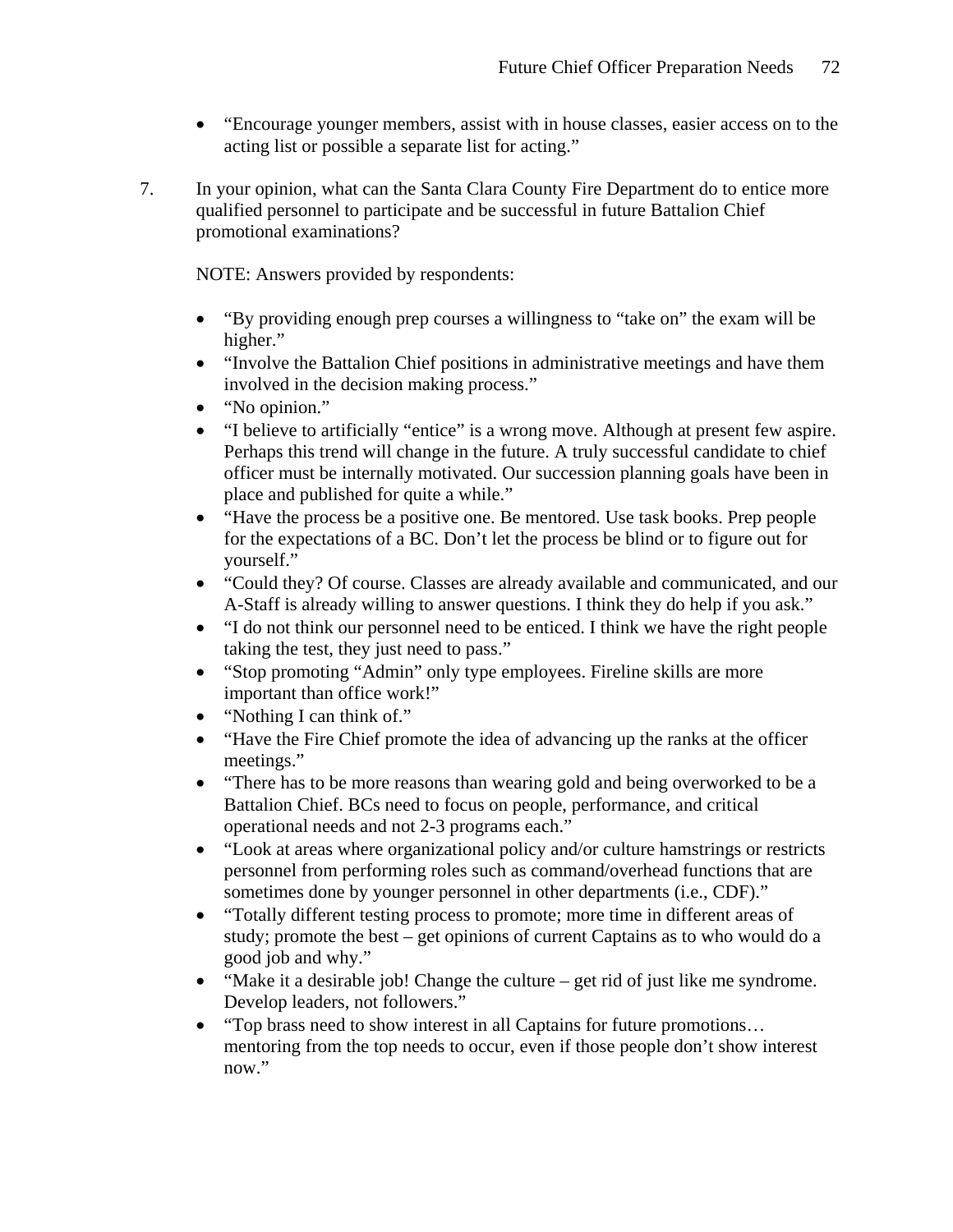- "Not sure; more approachable, turn negative events into a positive learning experience."
- "Unsure."
- "Get back to the basics. BC's need to be more involved with training their crews. A prevalent thought about the Battalion Chief's position is "they deliver the mail." They are overloaded with paperwork and projects that there is no time left to be a "line" BC. The positions focus appears to be administrative issues and being a manager, as opposed to being the leader of a battalion."
- "Additional in house officer prep classes in what the department is looking for in a chief officer."
- "Be trustworthy, unbiased, impartial, and fair."
- "Pay employees certification tuition, not using education reimbursement credit. Pay employees to attend chief officer certification classes."
- "Make the position more desirable should not be a stepping stone to A staff. The position should be more of a Battalion Chief, not a HQ chief. BC's should be in the union. Need more time to interact with crews."
- "Help the less experienced personnel gain access to programs and operations that will provide for them more experience. Instead of focusing on experienced personnel for key operational experience (i.e., positions) and training."
- "Make written evaluations of all personnel mandatory from a 360 degree perspective. Use clear objective standards and training to do so."
- "Battalion Chiefs need to be an integral part of daily operations and planning. Improve standardization for daily operations from shift to shift, such as report writing, ICS terminology, apparatus response to reduce workload."
- "Current A-Staff seems more supportive of BC's. Former chief was not. It may take time to get past the memory. Also, evaluate attitudes and people skills of current A-Staff. Some appear so negative that the idea of working with them on a more regular basis is a deterrent to those thinking of promoting."
- "Did not state."
- "1. Make the job more appealing by not taking away overtime for extra hours worked, such as for staff meetings and strike team deployments. 2. Allow BC's to manage shift without operations micromanaging from HQ."
- "Provide an environment for learning. Shouldn't be back stabbed when making mistakes (appropriate criticism – yes)."
- "Have the BC's in the union. From the outside, the job itself may not look very appealing."
- "Did not state."
- "Have a class on decision making geared towards what our department wants total discipline, leniency, total customer satisfaction no matter how it affects employees, etc. Promote people who have the experience of actually doing the job – give more credit to that person if they are doing the job right, rather than a person with a higher score on a list and less experience."
- "Make the BC position more of a teammate to A Staff."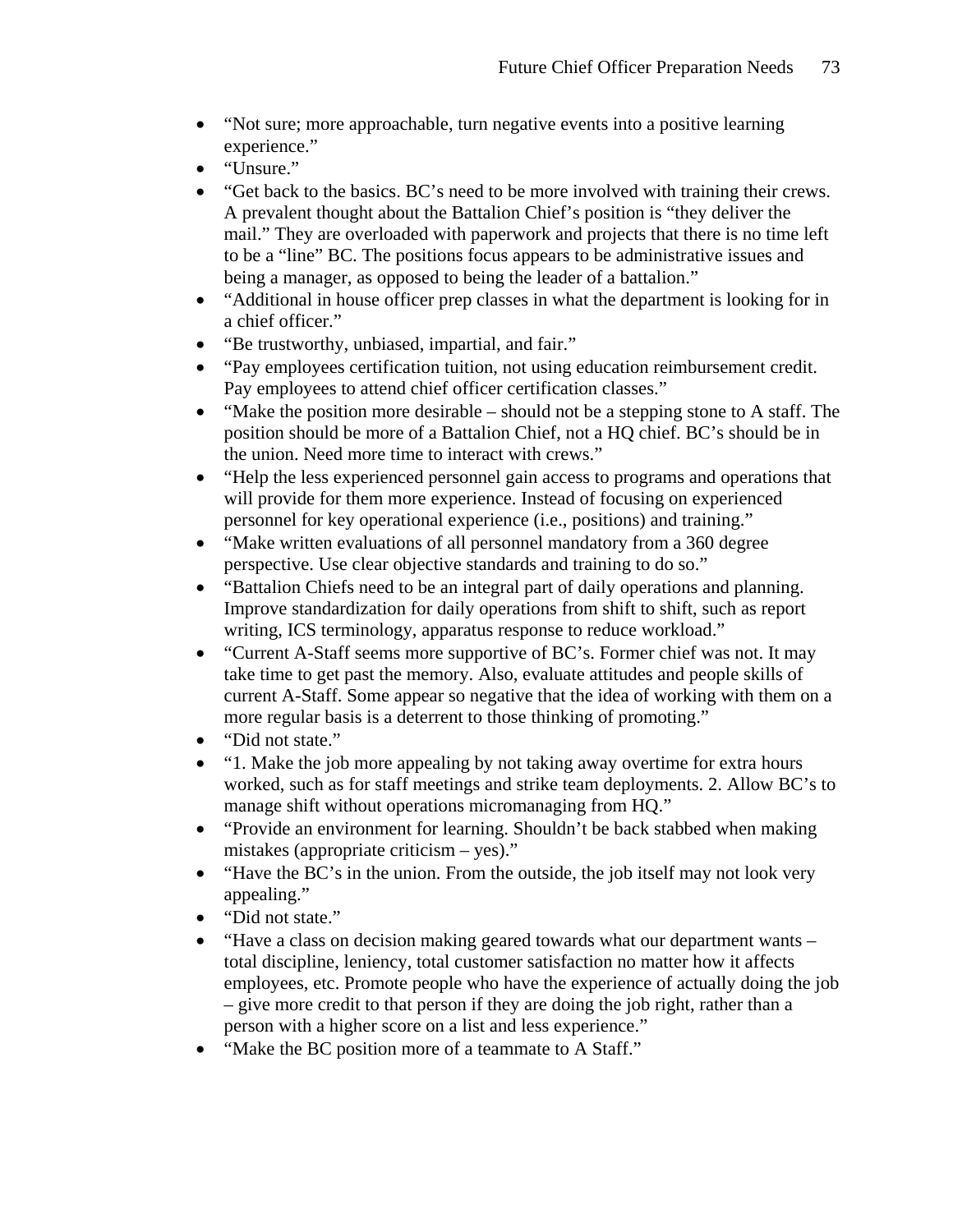- "BA degree is a big hurdle for some people with families. BA degree does not determine if a person can do the job. Anyone with set determined years of service should be able to take the test."
- "This is a tough one. Finding the candy is difficult for me. I can better describe the sour. The 2 tests I took revealed to me a need to make a personality change. I did not want to do that. The current tool of incident reports seems to be used too often."
- "A change in past management philosophy of limiting the role of the BC position."
- "Implement a program that would allow me to perform as a Battalion Chief under the guidance of a working Battalion Chief. This kind of program would enhance the skills, knowledge and attitude of any company officer by showing them exactly what a Battalion Chief does, is responsible for, and the challenges they face. The officer may find out the position is not for them but it would still offer them a unique perspective on how the duties of a chief officer differ from their own."
- "I believe that if they rejoin the union with the rest of the line personnel, it would change everyone's outlook on the job to a more positive one."
- "Active solicitation from staff on an individual basis to show they are wanted and welcome."
- 8. If you have taken a Battalion Chief examination, but were not promoted, do you feel there are areas you could better prepare yourself to be successful in the future?

| Yes            | (8)  | 20% |
|----------------|------|-----|
| N <sub>0</sub> | (4)  | 10% |
| N/A            | (28) | 70% |

If yes, please explain what you believe you could have done differently that would have helped you successfully make the promotional list:

- "Greater self-motivation is number 1. More practice at scenarios, seek more help with the big picture concepts, and find an internal mentor."
- "First two tests, no openings. Third test over committed and did not prep enough."
- "More practical experience preparing for the exam."
- "Study topics that would allow successful passage of the written exam."
- "Mandatory personnel development to help with interpersonal problems."
- "Nothing to pass the written all subjective (customer service oriented). You can always prepare more."
- "Speak to more Battalion Chiefs, ride along for a day."
- "Just explain REVAS or RECEO!"
- "Yes, but I did not like the journey to get there."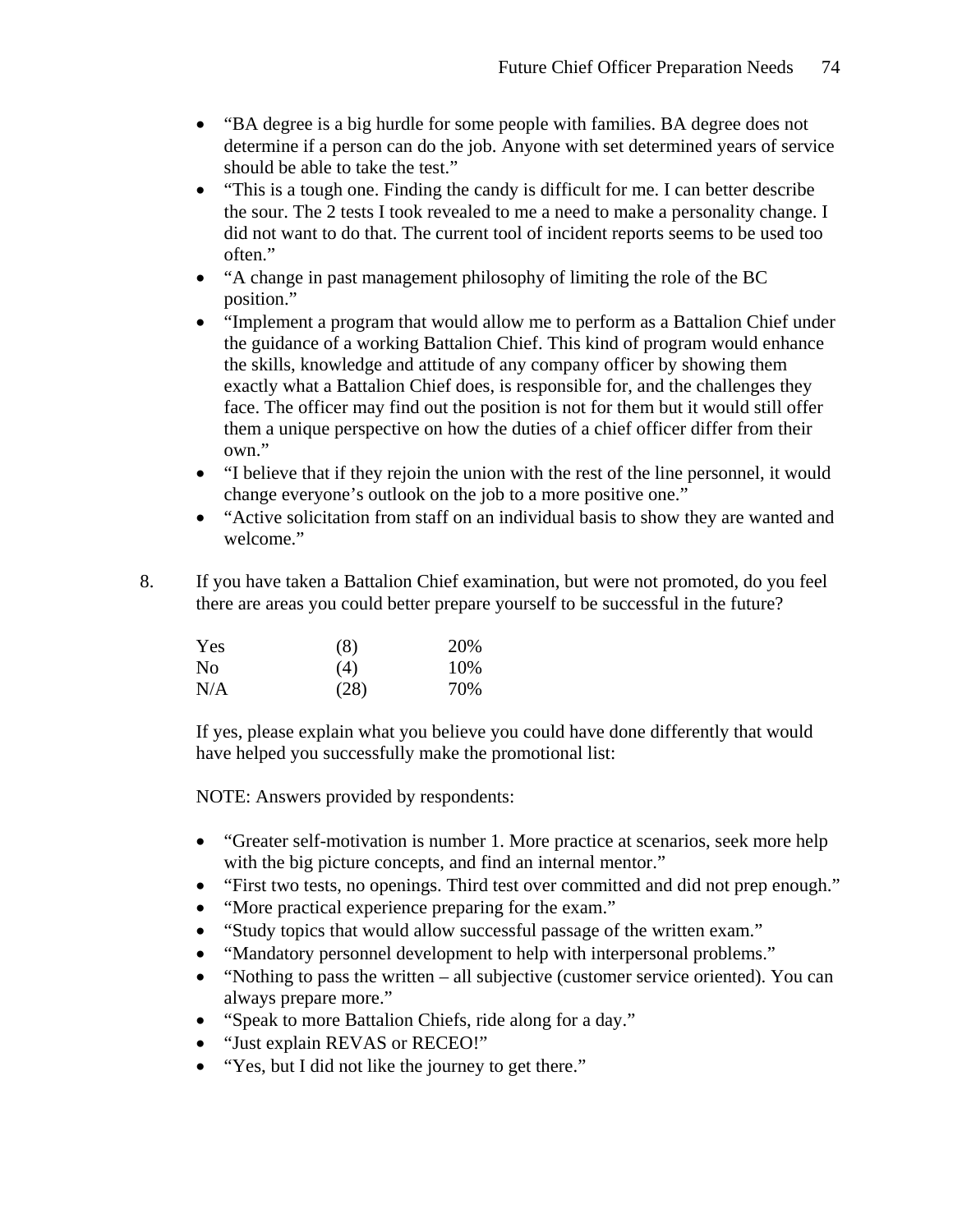- 9. Do you feel the promotional requirements (scheduled to go into effect December 2008) for the position of Battalion Chief are realistic and reasonable? Currently, the primary requirements are three years of fire Captain experience, with 60 college credits (however, those requirements are desirable, not mandatory). The future mandatory requirements are part of a three-tiered system:
	- Four years Fire Captain experience, a four-year college degree, and Chief Officer certification.
	- Five years Fire Captain experience, a two-year college degree, and Chief Officer certification.
	- Six years Fire Captain experience, 30 college credits, and five of the ten Chief Officer courses completed.
	- All of the above also require the following training classes: I-400 (Advanced ICS), S-339 (Division/Group Supervisor), and S-330 (Strike Team Leader)

| Yes            | (30) | 75% |
|----------------|------|-----|
| N <sub>0</sub> | (10) | 25% |

If no, please explain what you feel should be added, modified or deleted in the way of education, training and/or experience for future Battalion Chief promotional examinations.

- "Experience on the line as a Captain, minimum 6 years. All else is fine."
- "I do feel experience is valid. I've been here 17 years and just promoted. I feel I have much more experience than Captains with 6 to 8 years on the job and 4 years as a Captain."
- "I would not be opposed to some sort of peer group review and input along with the Fire Chief having final say."
- "We have Deputy Chiefs without degrees and chief officer certification. This is wrong. You will not have enough qualified people to take the test. You may be forced to hire from the outside."
- "Time in grade (Captain) should be at least 7 years, period, no exceptions. This time has to be on the line. The educational requirements are good and could be more."
- "How can future BC candidates work hand in hand with current BC's? A Captain candidate can mirror his/her Captain to learn."
- "Experience can't be rated in years 5 years at El Toro or 5 years at Quito way different. Should have a task book. Should have chief officer certificate and a minimum of a 2 year degree."
- "Captains should have 8 to 10 years experience with a variety of experiences on the line (engine, truck, staff assignments) with lots of positive documentation."
- "Minimum should be 5 years as a Captain regardless of education/coursework. Be careful. Too many hoops and you won't have a qualified applicant pool. There is no replacement for experience."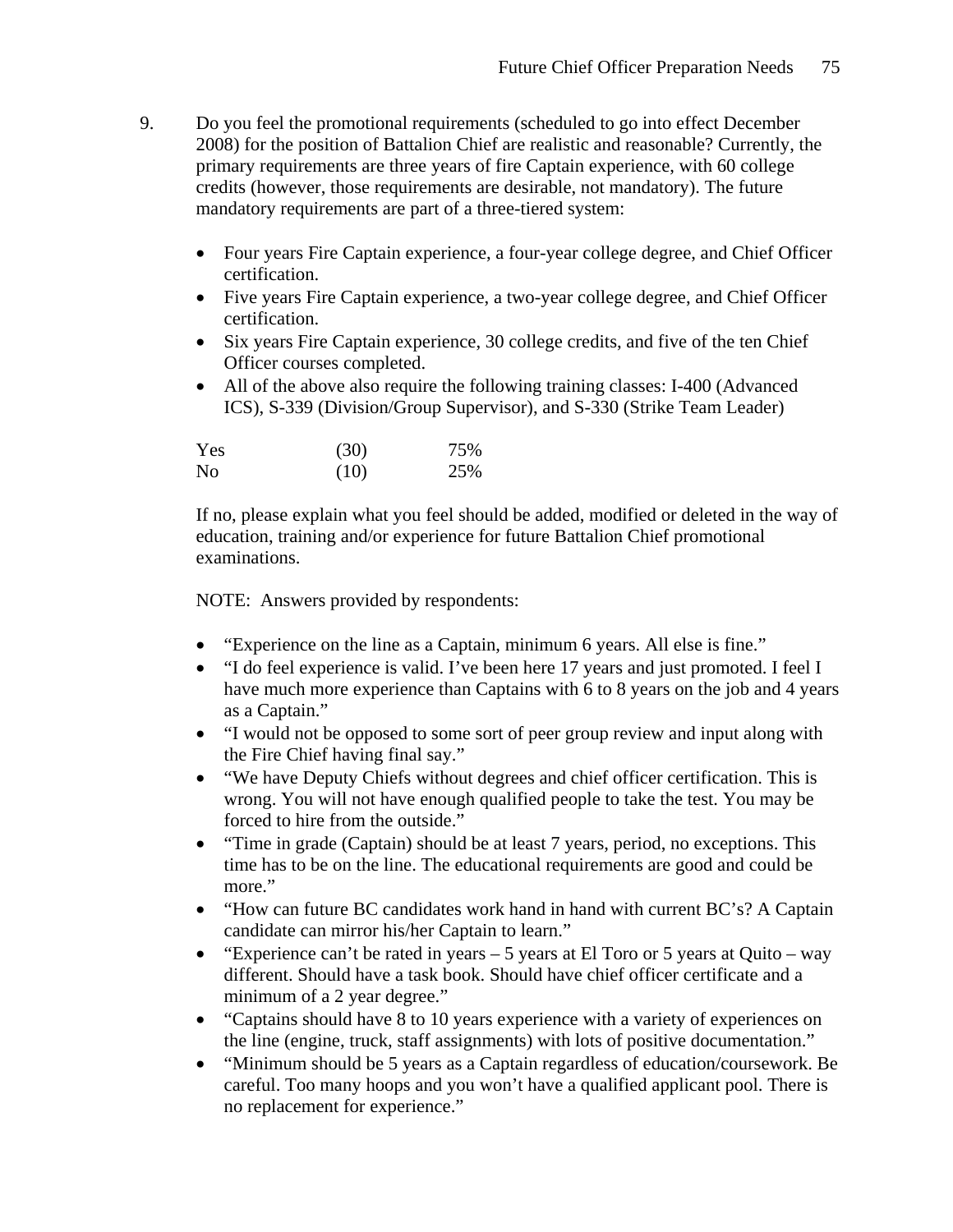- "Years of Captain's experience should be changed 8, 9 and 10 above respectively, due to reduced number of significant calls and lack of practical experience."
- "Testing process should determine if person is qualified."
- "Unqualified yes, not having full familiarity of the current chief officer certification."
- Acting time as a Battalion Chief acquired through a program as I previously described."
- "This is a slow fire department. All BC candidates should have a minimum of 8 to 10 years LINE Captain experience – only an opinion of course."
- 10. What do you believe are some positive aspects of being a chief officer in the Santa Clara County Fire Department?

- "Opportunity to input your ideas and actually have them considered."
- "Being able to influence and guide Captains and firefighters is the biggest benefit/aspect for a BC."
- "No opinion."
- "Job satisfaction by being able to face challenges and make a difference. Lack of boredom. Opportunity to make improvements. Knowledgeable A and B staff."
- "Taking leadership to the next level. Passing on knowledge and leadership to the next generation of Captains and future chiefs."
- "Emergency scene management will always be the best aspect. Platoon schedule, camaraderie of the firehouse, without vomit on your boots."
- "It is another level of being part of a solution/positive change. Personnel challenging."
- "Affecting change for improved department performance."
- "Have a greater role in effecting positive change in the department."
- "Work schedule, still being part of the firehouse, career growth."
- "Flexible vacation, personal leave, and educational leave."
- "Opportunity to create a positive and enjoyable work environment across a broader section of department personnel. More autonomy (i.e., in department programs)."
- "None that I can think of."
- "Retirement package (sick leave buyout)."
- "Taking vacations one day/hour at a time, instead of by the tour. Pay/salary is good."
- "Being able to continue as a leader in this organization and make changes or assist in changes as the fire service changes."
- "You are in a position to affect change for the Department as a whole and also at the company level."
- "It's challenging and respected. The chance to help make positive changes and be progressive."
- "Not sure."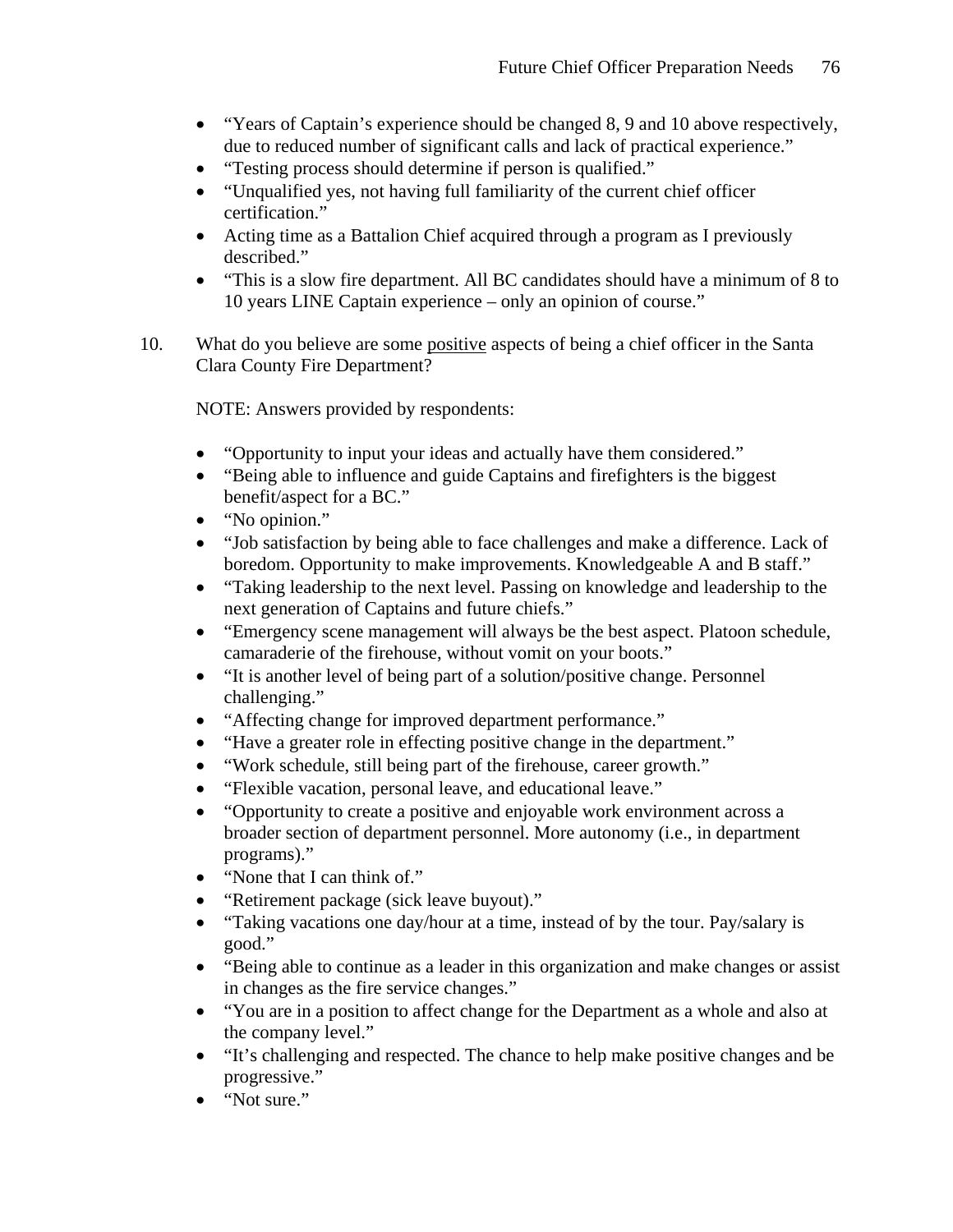- "Positive impact can be made on department."
- "Directly responsible for organizational direction."
- "Salary, benefits, work schedule."
- "Less of a physical liability on your body."
- "Calm, professional, depth of experience, confidence, breadth of experience, knowledgeable, consistent, honest and trustworthy."
- "There exists the possibility of improving how we do business. You have more ownership and influence on the department."
- "Unsure."
- "Able to make change at a global level within department."
- "Pride and desire of working at this level for a department like County Fire."
- "I am not sure yet; just keep trying to learn the job of a Captain."
- "Vacation cash out, sick leave cash out, flexible time off."
- "Ability to be directly involved in change / operations."
- "Recognition of accomplishments, better pay and benefits, you can make decisions and control your battalion as well as your past and personality will allow."
- "Can effect positive progressive change on a department."
- "Mentoring, setting example."
- "Within the department it is the cross road to field personnel and administration. It can make or break that connection or relationship."
- "High morale department, respect from line personnel."
- "Ability to mentor many people and effect positive change to a large group."
- "The ability to affect change and lead."
- "Highly respected in area, good working relationships, little need for discipline and babysitting as compared with other areas."
- 11. What do you believe are some negative aspects of being a chief officer in the Santa Clara County Fire Department?

- "People in these positions tend to forget the way the line people think. Chief Sporleder did not. That is why he was so successful and respected. You seem to have that trait too. Keep it! It is a good thing."
- "1st, you really are not a chief officer, there is no indication from staff that a BC is involved in decisions and appears not be trusted with the closeness to the line people. Hard to take vacation or other time off, etc."
- "No opinion."
- "Large span of control. Litigious society. Large geographic area of responsibility."
- "Many small fires to put out every day with staffing, etc. BC's are very busy with other stuff. You don't see them unless there is a call or an issue. Too much busy work."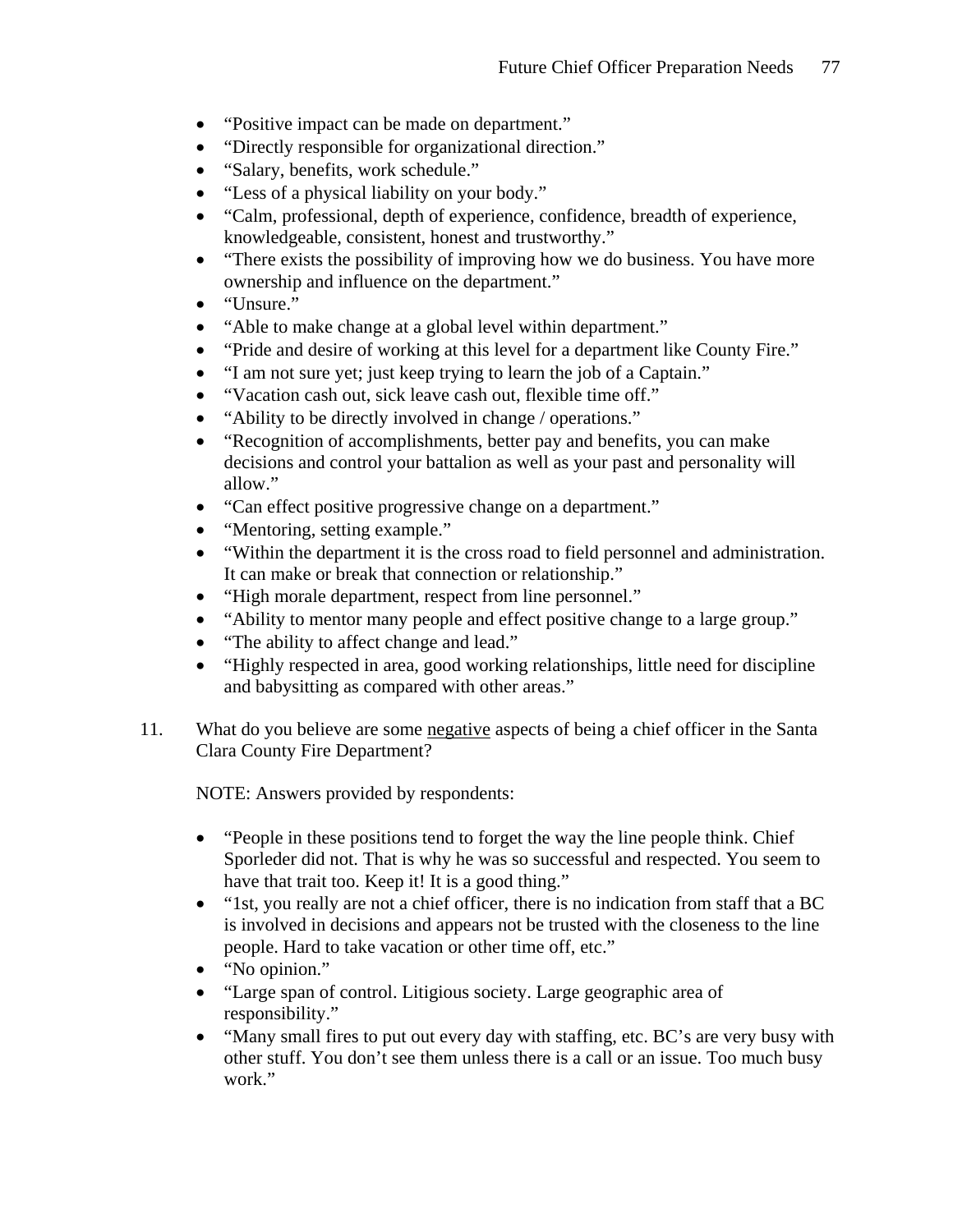- "Logistics will always be one of the most negative. BC's hear from above and below. It's got to be tough in the middle. BC projects are necessary but difficult. BC's should not deliver mail."
- "The fact that you are a manager with several personnel under you, it is reasonable to expect that at some point you will be personally held legally, criminally, and civilly responsible for your actions in support of the department policies."
- "Paperwork, doing more "basic" level skills is what we should be doing instead of more clerical work."
- "Workload, having to enforce rules and regulations you don't believe in, or that you don't believe is fair."
- "Middle man between labor and management, mail runs, lack of time to do training for crews, but mostly self."
- "No overtime, overworked, minimum support of management, more focus on staff work, not enough focus on emergency scene operations."
- "Enforcing unpopular policy decisions. More paperwork. A sense of less autonomy. Not being in the union. A negative perception. Doing the bidding of the office."
- "BC's are not held accountable for mistakes. This is and has been an on-going problem."
- "No union representation. I don't agree with administration (hard line attitude); i.e. personnel counseling."
- "Middleman between management and service providers, mail man, not able to spend positive time with crews."
- "Lack of calls (not sure how to change that)."
- "It appears to me that the BC position is just as frustrating as Captain and firefighter in regards to trying to make positive changes in the department and not being listened to or given the support to try something new or think outside the box."
- "Do not like the image of a glorified mail carrier."
- "Not sure."
- "Unrepresented by union."
- "Move away from administrative duties and direct towards crews, training of Captains and fireground operations."
- "Dealing with unmotivated, non-committed employees."
- "Having to spend a lot of time on administration of a battalion instead of participating in hands-on training."
- "Four years as a Captain and one good day at the assessment center and you are in for life."
- "You can be in charge of a large scale incidents without ever having commanded one even briefly as a Captain."
- "Undecided."
- "The disconnect with the troops."
- "Lack of overtime, Captains making more than BC's once BC is off promotion."